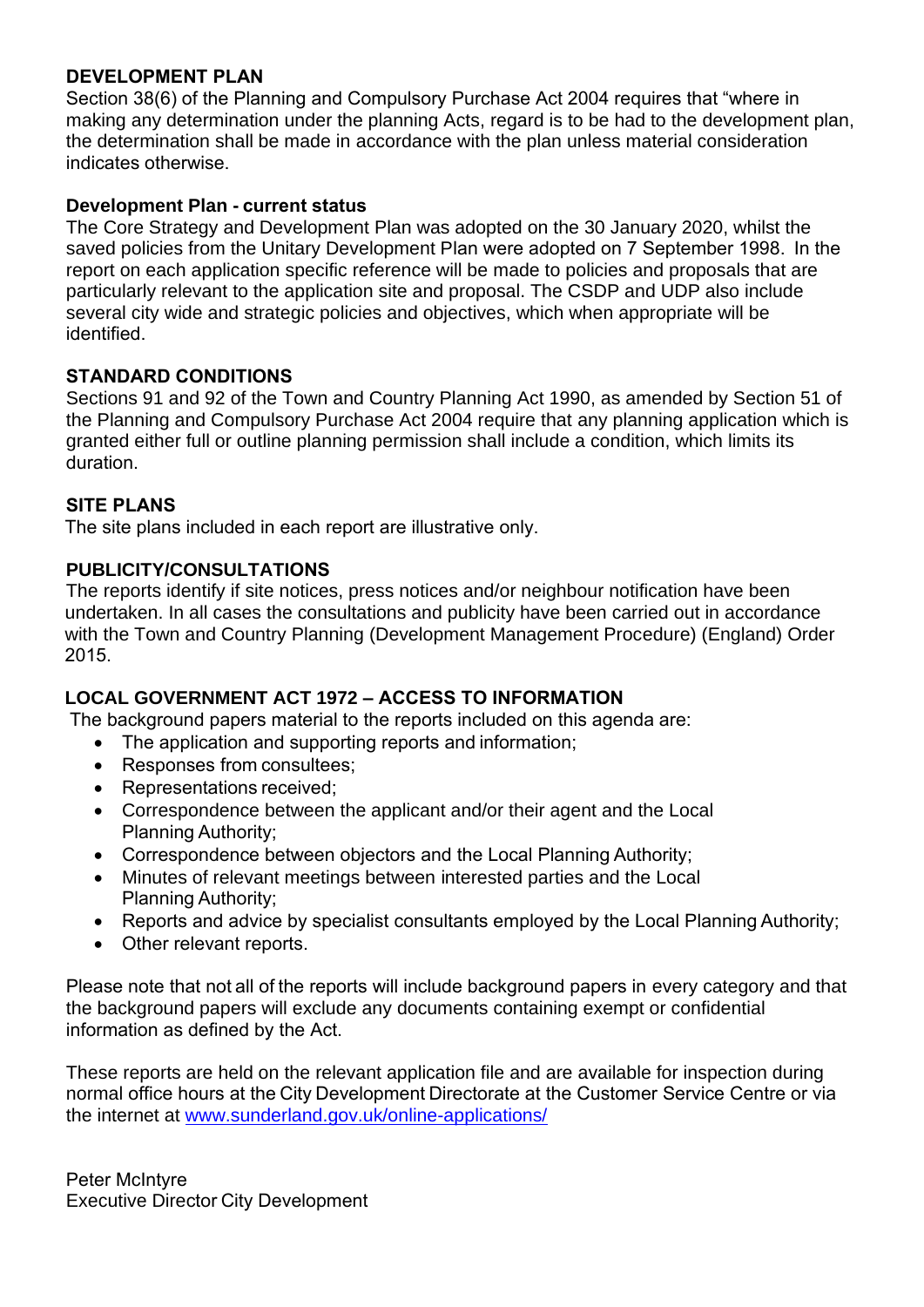| $\overline{1}$ .                                                        | Washington                                                                                                                                                                                                                      |
|-------------------------------------------------------------------------|---------------------------------------------------------------------------------------------------------------------------------------------------------------------------------------------------------------------------------|
| <b>Reference No.:</b>                                                   | 21/00605/OU4 Outline Application Regulation 4                                                                                                                                                                                   |
| Proposal:                                                               | Application for Outline Planning Permission with all<br>matters reserved for the erection of industrial units for light<br>industrial, general industrial and storage and distribution<br>uses with ancillary office floorspace |
| Location:                                                               | Land To The East Of Infiniti Drive Washington                                                                                                                                                                                   |
| Ward:<br><b>Applicant:</b><br><b>Date Valid:</b><br><b>Target Date:</b> | <b>Washington North</b><br>C/O Agent<br>16 March 2021<br>15 June 2021                                                                                                                                                           |

## **PROPOSAL:**

The above comprises an

"Application for Outline Planning Permission with all matters reserved for the erection of industrial units for light industrial, general industrial and storage and distribution uses with ancillary office floorspace"

on land to the east of Infiniti Drive, Washington

The Application has been submitted with drawings (such as a Proposed Masterplan) and a wide range of technical reports (such as a Drainage Strategy and a Transport Assessment).

The site lies towards the east of Washington; north of the A1231, east of Peel Retail Park and immediately west of Vantec. The site has an irregular shape covering around 2.56 hectares and lies vacant. The submitted Design & Access Statement says that the buildings would have a maximum height of 63.5 AOD and would be constructed from cladding.

The Application proposes up to 10,089 square metres of total gross internal floorspace for light industrial, general industrial and storage and distribution uses with ancillary office floorspace. The submitted Parameters Plan shows a potential area of built form; together with wildlife mitigation to the rear of the site and two accesses off Infiniti Drive.

## **TYPE OF PUBLICITY**

Press Notice Advertised Neighbour Notifications

## **CONSULTEES**

The Highways England Network Management Flood And Coastal Group Engineer Northumbrian Water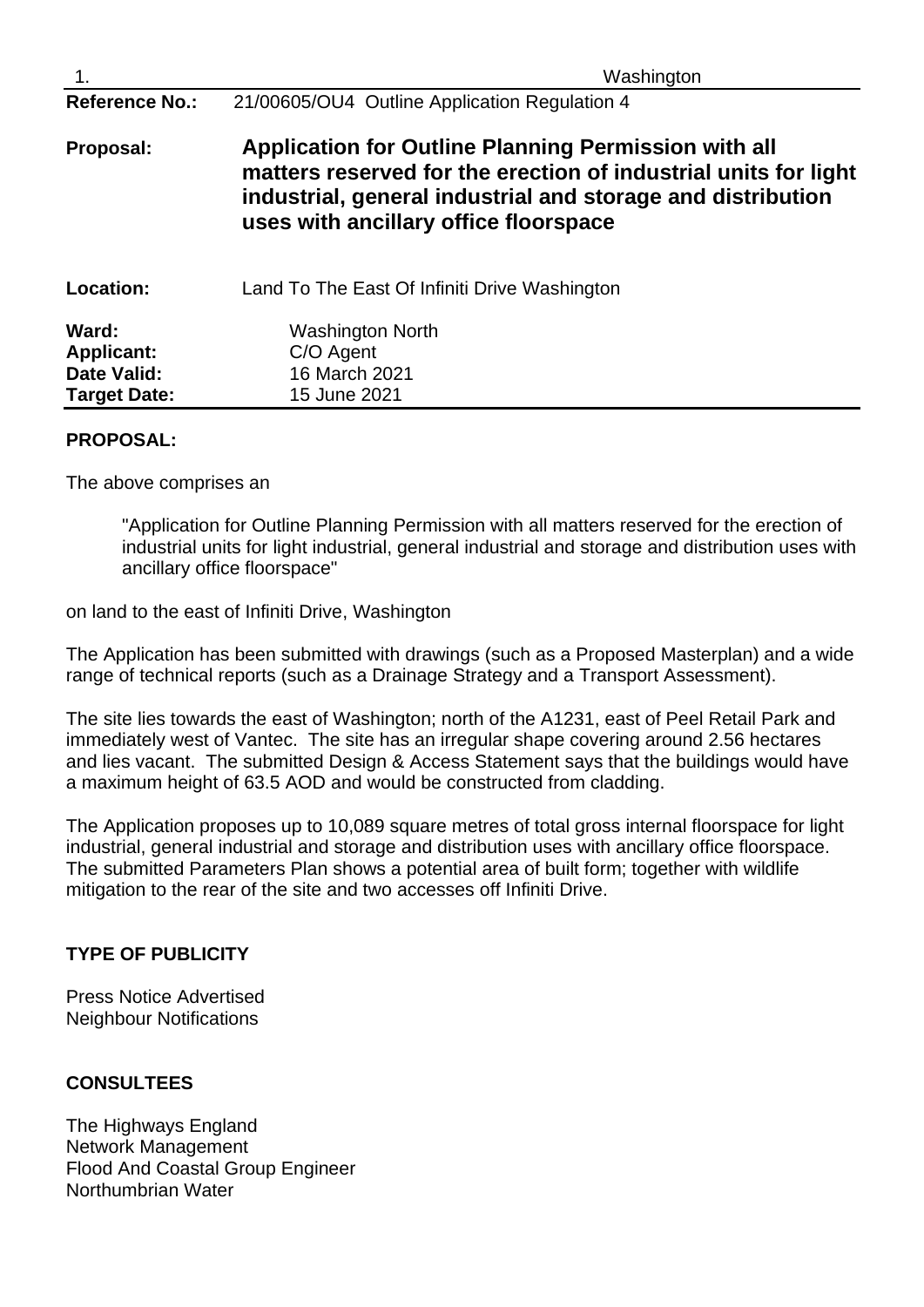The Coal Authority The Highways England Gateshead MBC South Tyneside MBC Environment Agency Business Investment **Nexus** Historic England Natural England Network Management Washington North - Ward Councillor Consultation Flood And Coastal Group Engineer Environmental Health Planning Policy Northumbria Police The Coal Authority Tyne And Wear Archaeology Officer Northern Electric Northumbrian Water Fire Prevention Officer Land Contamination North Gas Networks NE Ambulance Service NHS Trust

Final Date for Receipt of Representations: **25.06.2021**

## **COMMENTS:**

## **Principle**

The Core Strategy and Development Plan ("Core Strategy"), via policy EG1, allocates the site as a "Primary Employment Area" called "Hillthorn Farm (PEA 10)". The policy says the site, amongst others, will be "safeguarded for B1 (Business - excluding B1a), B2 (General Industrial) and B8 (Storage and Distribution) employment uses".

The submitted application form says, at box 8, that the proposed uses are "other Combination of Class B2 and Class B8 with ancillary offices".

The suggested description on the same form, at box four, describes the proposal as

"Outline application for the erection of industrial units for light industrial, general industrial and storage and distribution uses with ancillary office floorspace"

The submitted Planning Statement also includes the description of the proposal found within the Application Form. Officers would therefore advise that the report below considers the Application on the basis of the description which includes light industry. Officers would further advise that ensuring the proposed office floorspace could be occupied on an ancillary basis can be secured via planning condition.

Given that the proposed development comprises light industrial, general industrial and storage and distribution uses with ancillary office floor space, the principle of the development accords with the development plan.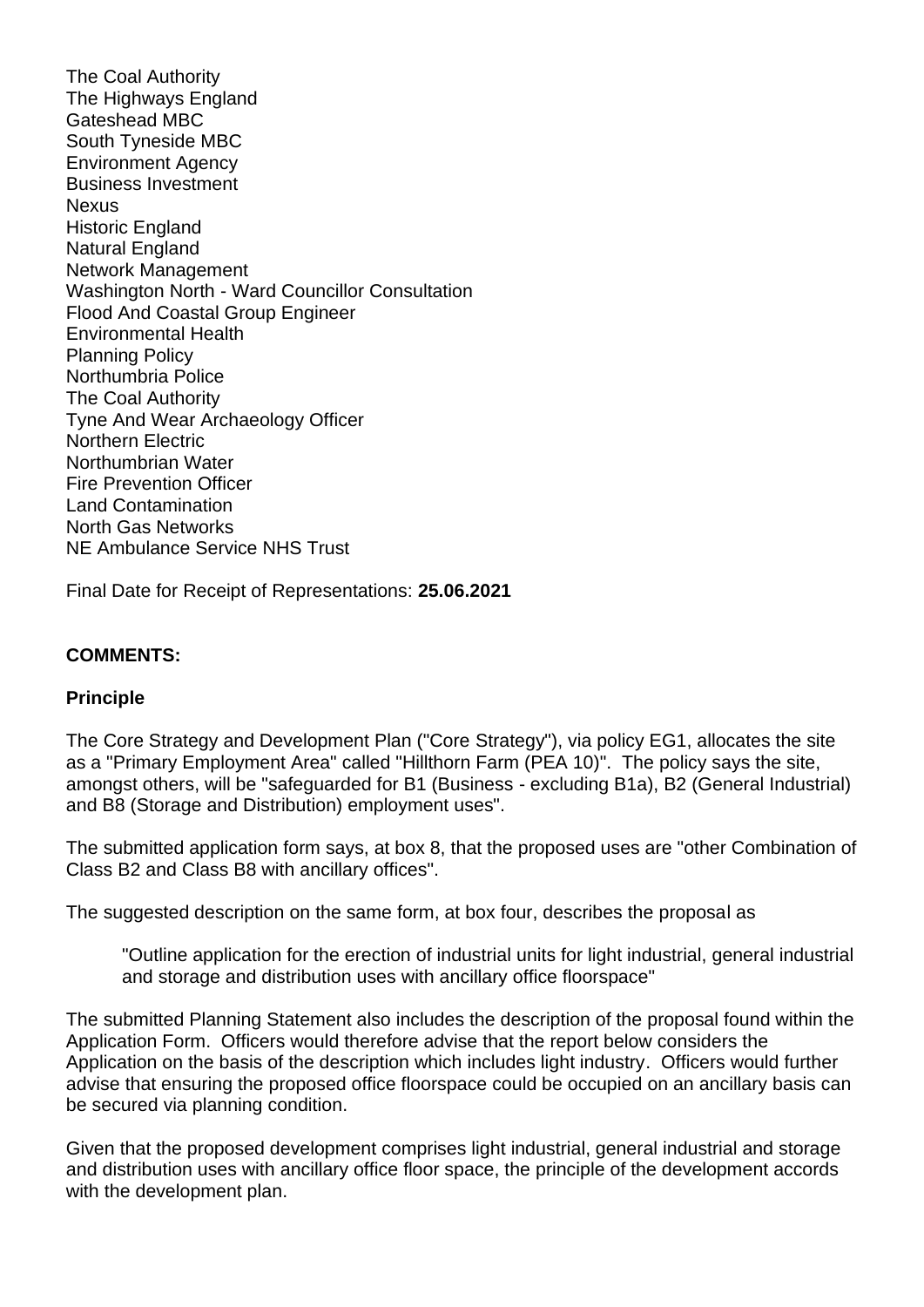Officers would, however, advise that there has recently been an amendment to the Use Class Order. The amendment means that whilst general industrial and storage and distribution still fall within their respective categories of B2 and B8, "light industry" now falls within a new category called "Class E". The new category, described as "commercial, business and service", includes a wide range of uses; including shops, indoor sport and a creche. Officers would therefore advise that a condition should be attached to any planning permission, ensuring that the industrial units can only be used for the purposes described within the submitted Planning Statement - i.e. only used for light industrial, general industrial and storage and distribution uses with ancillary office floorspace.

In terms of material considerations, the Council after the adoption of the Core Strategy adopted a "Low Carbon Framework". The Framework says "Sunderland is committed to playing its part in tackling the global climate change emergency" and that "we are proposing to embed climate change and carbon neutrality throughout our city". The Framework specifically says that

"local planning policies have been approved that encourage new development to minimise the impacts of climate change, avoid unacceptable adverse development impacts, maximise energy efficiency and integrate the use of decentralised, renewable and low carbon energy"

The determination of the application using the policies within the Core Strategy therefore means that the recommendation will also align with the Low Carbon Framework.

The Council, after the adoption of the Low Carbon Framework, adopted a "Low Carbon Action Plan" which has "been prepared to align to the Sunderland Low Carbon Framework". The Plan says that it "sets out where Sunderland City Council needs to go and focusses on the actions we can start to take now". The Plan provides "Strategic Priorities" which will be given consideration in the relevant sections below (such as drainage).

In summary, the principle of the proposal accords with the development plan and there are not any material considerations that indicate a decision should be made otherwise; subject to the recommended condition concerning the use of the development.

The detailed impacts, including consideration of previous planning permissions and the detailed provisions of the Low Carbon Framework, will be given consideration below.

## **Amenity**

In terms of air quality, the submitted Air Quality Assessment says that there would be "a negligible impact at all existing human receptors within the study area" and that the "effect of the proposed development on local air quality is assessed as not significant". The Assessment continues by saying that the "site of the proposed development is therefore considered to be suitable for future industrial uses, with regards to air quality".

In terms of noise, the submitted Noise Impact Assessment identifies the nearest Noise Sensitive Receptors as Severn Houses (NSR1) to the north east and Cherwell (NSR2) to the west.

The Assessment says that during the construction phase noise levels "meet the daytime criterion at NSR1, however predicted levels exceed the evenings and weekends and night-time criteria.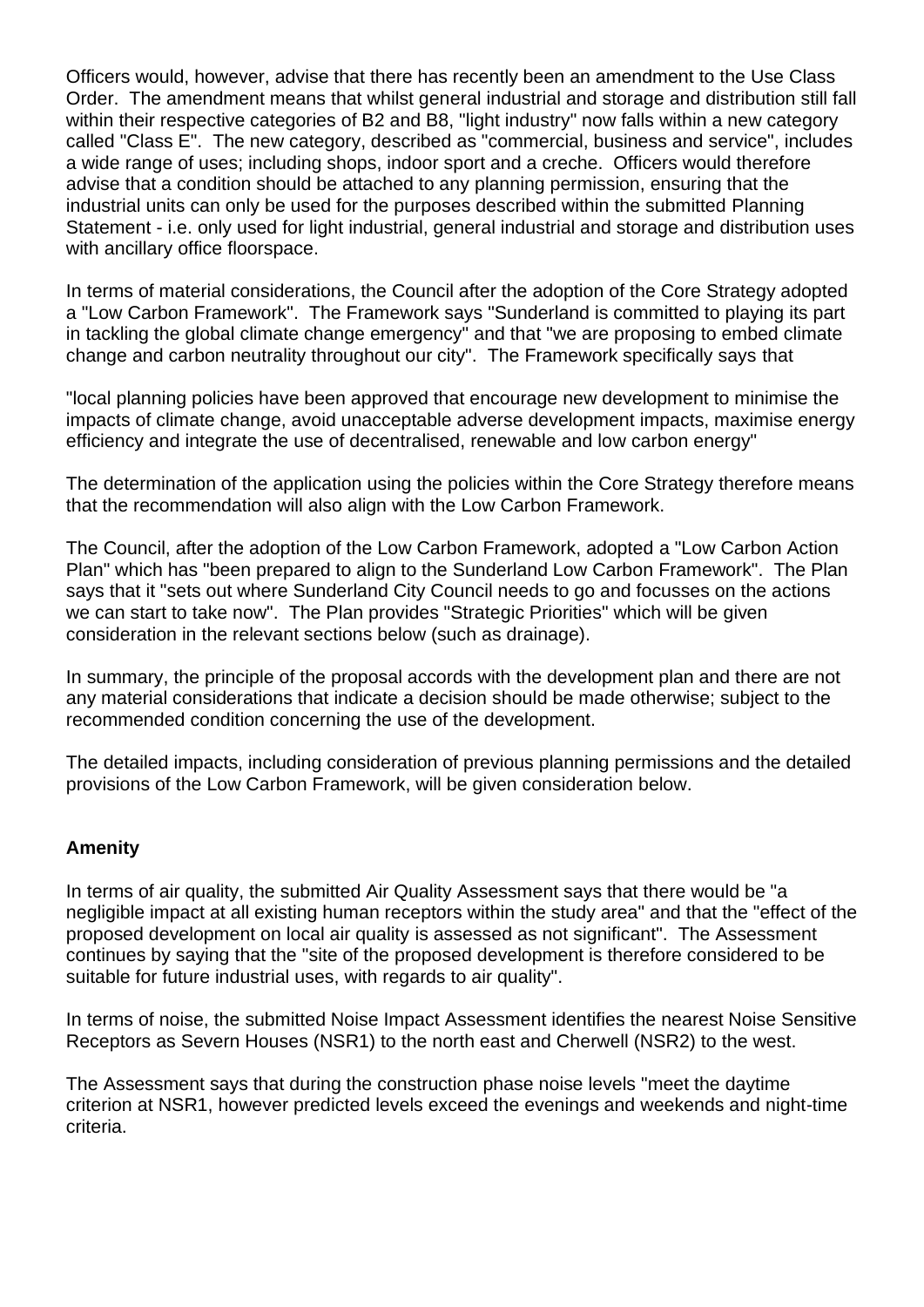Predicted construction noise levels meet the criteria at NSR2 during daytimes, evening and weekends and during the night-time period". The Assessment recommends mitigation in form of a Construction Environment Management Plan (CEMP).

The Assessment continues by saying that during operation, the "predicted increases in road traffic noise arising due to the Proposed Development in combination with the Western Plot fall substantially below the scoping criteria provided in DMRB (1 dB increase) and are therefore not significant and further detailed evaluation of road traffic is not required".

The Assessment further says that "noise impacts at NSR1, taking into account proposed mitigation, have been assessed as 'low', during the daytime and the night-time periods. Noise impacts at NSR2 have been assessed as 'very low' during the daytime and the night-time periods".

The Assessment concludes by saying that the "site of the Proposed Development is therefore considered to be suitable for future industrial uses, with regards to noise". The Assessment recommends mitigation including a CEMP and a 4 metre boundary fence.

The Environmental Health Officer (EHO) has advised that they consider the "proposed development is acceptable"; subject to conditions covering air quality (process that fall within the regime of Pollution Prevention and Control), construction (Construction Environment Management Plan) and noise (noise management scheme and details of fixed plant).

The EHO has specifically advised that "predicted noise levels at the sensitive receptors are considered to be acceptable" and that "no exceedances of the annual mean Air Quality Standards are expected for NO2, PM10 and PM2.5 at any of the existing human receptors within the study area".

Officers would draw to attention that the above comments are based the submitted Noise Impact Assessment; which includes a plan showing buildings to the front of the site and moving Heavy Goods Vehicles to the rear. The Agent has subsequently submitted an amended Parameters Plan which shows service area / hardstanding to both the front and the rear of the site. The Agent has advised that the Noise Assessment has been based upon a "worst case scenario" and that there "is sufficient scope to provide noise mitigation as part of the development". Officers would nonetheless advice that the Application does demonstrate how a form of development could be brought forward on the site which accords with the relevant development plan policies relating to noise. Officers would also draw to attention that the mitigation proposed by the Noise Assessment, principally an acoustic fence to the rear of the site, would still be achievable with the layout shown on the latest Parameters Plan.

In terms of general amenity, the proposed development would not appear to lead to a material loss of day light or privacy for the occupiers of nearby land and buildings; nor would the size of the proposed buildings appear dominant or oppressive.

The proposal would therefore accord with policies SP7(6)(v), HS1 and HS2 of the Core Strategy and there are not any material considerations that indicate otherwise.

## **Design**

The submitted Design and Access Statement says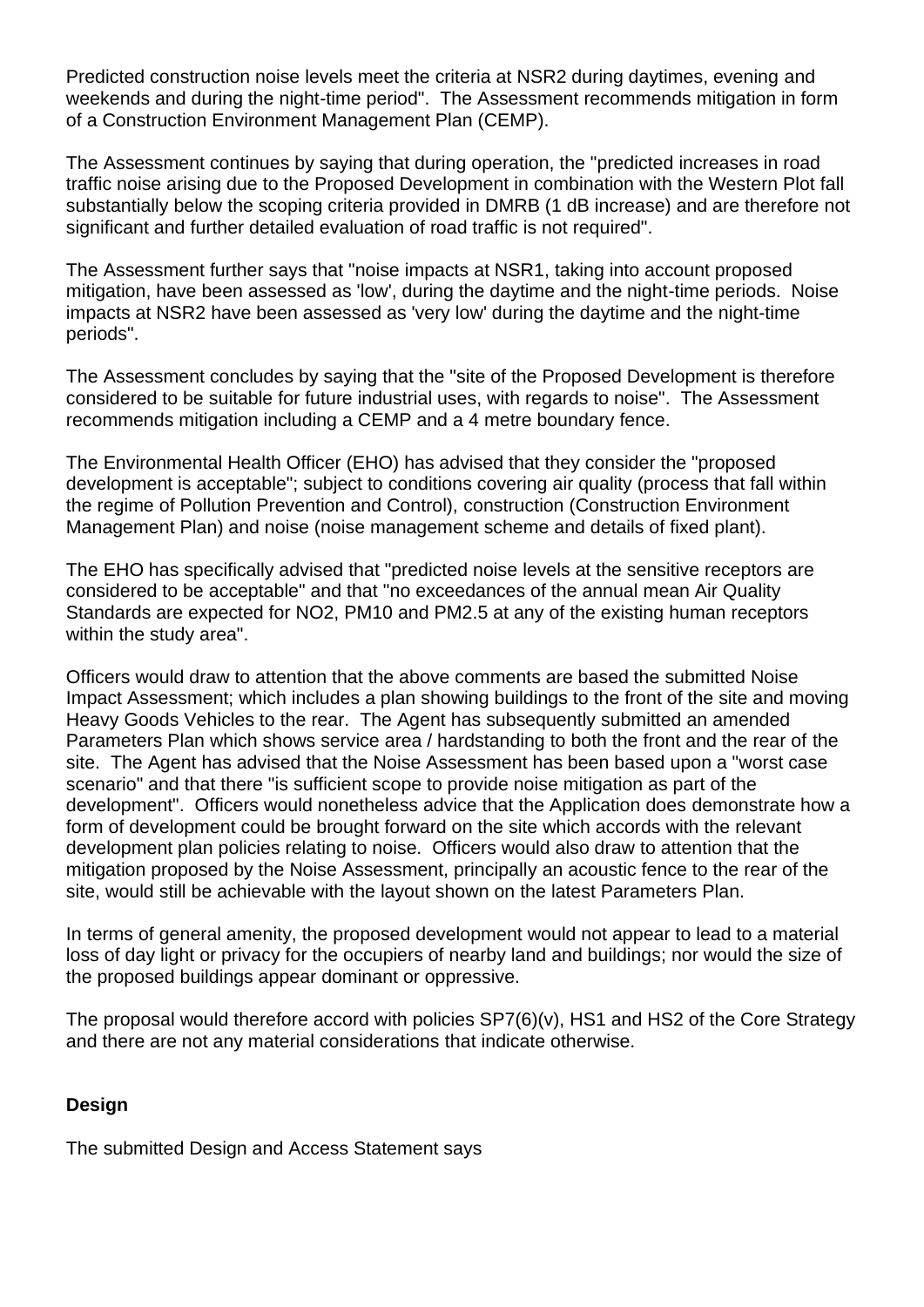"The building form will be simple and well-proportioned as buildings of this type require clear internal heights and volumes. The building(s) will combine contemporary materials with crisp, modern and simple detailing with the use of various cladding profiles and colors within a considered palette.

The intentions for the landscaping have been designed for the entirety of the site to provide a cohesive scheme that is applied consistently across all units and can be applied to any of the supplied indicative layouts or any future layout that may be submitted as part of a Reserved Matters Application."

The immediate context includes modern buildings within the retail park to the west and the infrastructure of the railway line to the west. A large modern building lies to the south east of the site, currently occupied by Vantec. The site also lies just to the North of a dual carriageway, the A1231.

Officers consider that, within the above setting of modern buildings and infrastructure, the commentary within the submitted Design and Access Statement demonstrates that a form of development could be provided within a subsequent application for Reserved Matters Consent which accords with policy BH1 of the Core Strategy.

## **Drainage**

The submitted Outline Drainage Strategy identifies that the site lies within Flood Zone 1 (i.e. land with a low probability of flooding). The Strategy continues by saying that the "anticipated ground conditions have identified that infiltration is not suitable due to the presence of impermeable clay" and that "surface water is to be discharged into the sewers of Infiniti Drive… this will be restricted to 1-year Greenfield runoff with discharge through flow control gravity systems".

The Strategy further says that "water quality is provided through the use of pervious surfaces within the parking bays, cellular storage and land drainage within the storage tanks and oil/silt separators on each plot." The Strategy also says that "foul drainage will connect to the adjacent foul system and will be subject to… approval from Northumbrian Water".

The Lead Local Flood Authority have advised the scheme would be approvable and recommend a verification condition.

Northumbrian Water have advised that

"I can confirm that our sewer adoptions team have had further discussions with the drainage consultants for this scheme. We can confirm that the S104 design for the adoption of the sewers and connection to the public network is acceptable in all respects and we have no further comments to make at this time."

In terms of material considerations, there would also be a contribution towards Action Reference 2.06 of the Low Carbon Action Plan. The Action Reference states that development should, in "minimising all types of flood risk… ensure all applications minimise the risk of flooding across the city".

In the absence of any other material considerations to the contrary, the proposal would accord with policies WWE2, WWE3, WWE4 and WWE5 of the Core Strategy; subject to the recommend conditions.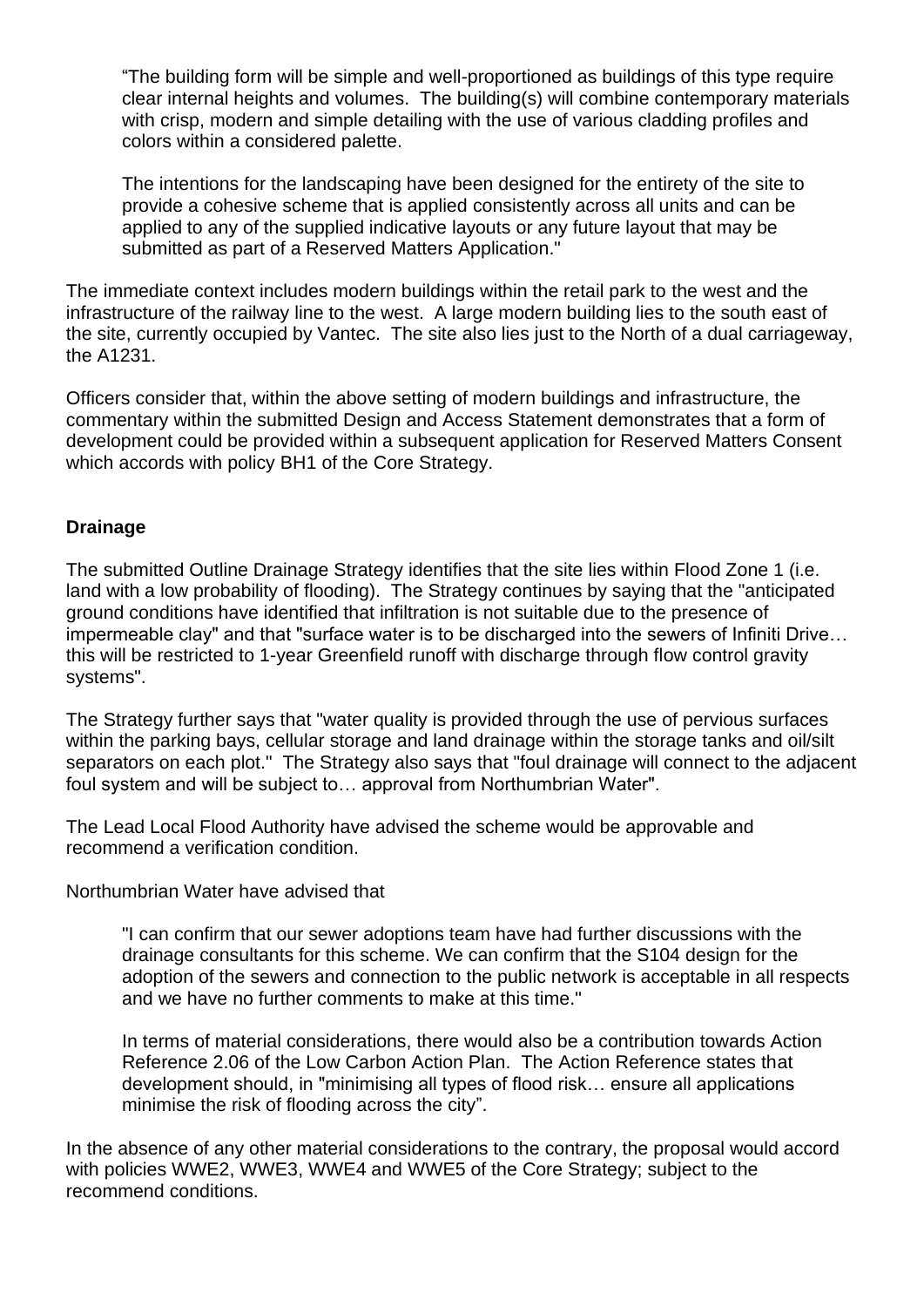# **Ecology**

Officers would initially draw to attention that the Natural Environment and Rural Communities Act 2006, at Section 40, which states that

"The public authority must, in exercising its functions, have regard, so far as is consistent with the proper exercise of those functions, to the purpose of conserving biodiversity".

The submitted Ecological Assessment initially identifies the Statutory Designated Sites for Nature Conservation within 5km - namely, a shallow subsidence pond circa 300 to the south east (Barmston Pond LNR), a disused limestone quarry 3km to the south (Dawson's Plantation Quarry SSSI), an ancient woodland habitat 3km to the east (Hylton Dene LNR), unimproved neutral grassland 3.5km south east (South Hylton Pasture SSSI), a disused limestone quary 4km to the east (Claxheugh Rock & Ford Limewstone Quarry SSSI), short-grazed turf 4.3km to the south east (Hastings Hill SSSI), a pond 5km to the north (Pelaw Quarry Pond LNR) and a limestone grassland community 5km to the south (Herrington Hill SSSI).

The Assessment continues by identifying the non-statutory Designated Sites for Nature Conservation within 2km - namely, a pond 0.3km to the east (Barmston Pond LWS), a wetland 100 metre to the north east (Severn Houses LWS), woodland 1.2km to the east (Hylton Plantation LWS), a woodland 0.9km to the east (Peepy Plantation LWS), a pond 1.8km to the north (Usworth Pond LWS), a wildfowl centre 1.7km to the south east (Washington Wildfowl Centre LWS), a woodland 1.8km to the south east (Wear River Bank Woods LWS) and a pond 1.8km to the south west (Willows Pond LWS).

The chapter continues by identifying that "species poor semi-improved grassland dominated most of the site", that "scattered young scrub is gradually colonising the grassland" and "a shallow sided ditch runs alongside the eastern site boundary".

In terms of birds, the Assessment says "there are numerous bird records within 2km of the site" and that a habitat survey suggested some "birds could potentially nest within the site". The Assessment continues by saying that a bird survey "recorded few species using the site, and no red or amber listed species of conservation concern".

In terms of bats, the Assessment says there are bat records within 2km of the site. The Assessment continues by saying there are "no trees or other structures on the site suitable for roosting bats" and that the site "is not considered to provide high value foraging or commuting habit for bats". The Assessment also says that "the site is considered to have low foraging and commuting habitat value".

In terms of badger, the Assessment says there are "very few badger records within 2km of the site" and that "no evidence of badger presence was recorded during any of the surveys and the habitats within the site are typically of low value for sett construction".

In terms of otter and water vole, the Assessment says there are a "number of records of otter and water voles within 2km of the site". The Assessment continues by saying that the "site and its immediate surrounds are not considered to support otter or water vole" and that the "site is not considered to provide suitable foraging or refuge habitat for otter".

In terms of amphibians, the Assessment says there are "numerous records of amphibians within 2km of the site including great crested newt". The Assessment continues by identifying that there are three European Protected Species mitigation licences granted for development which affects amphibians within 2km of the site boundary. The Assessment further says that whilst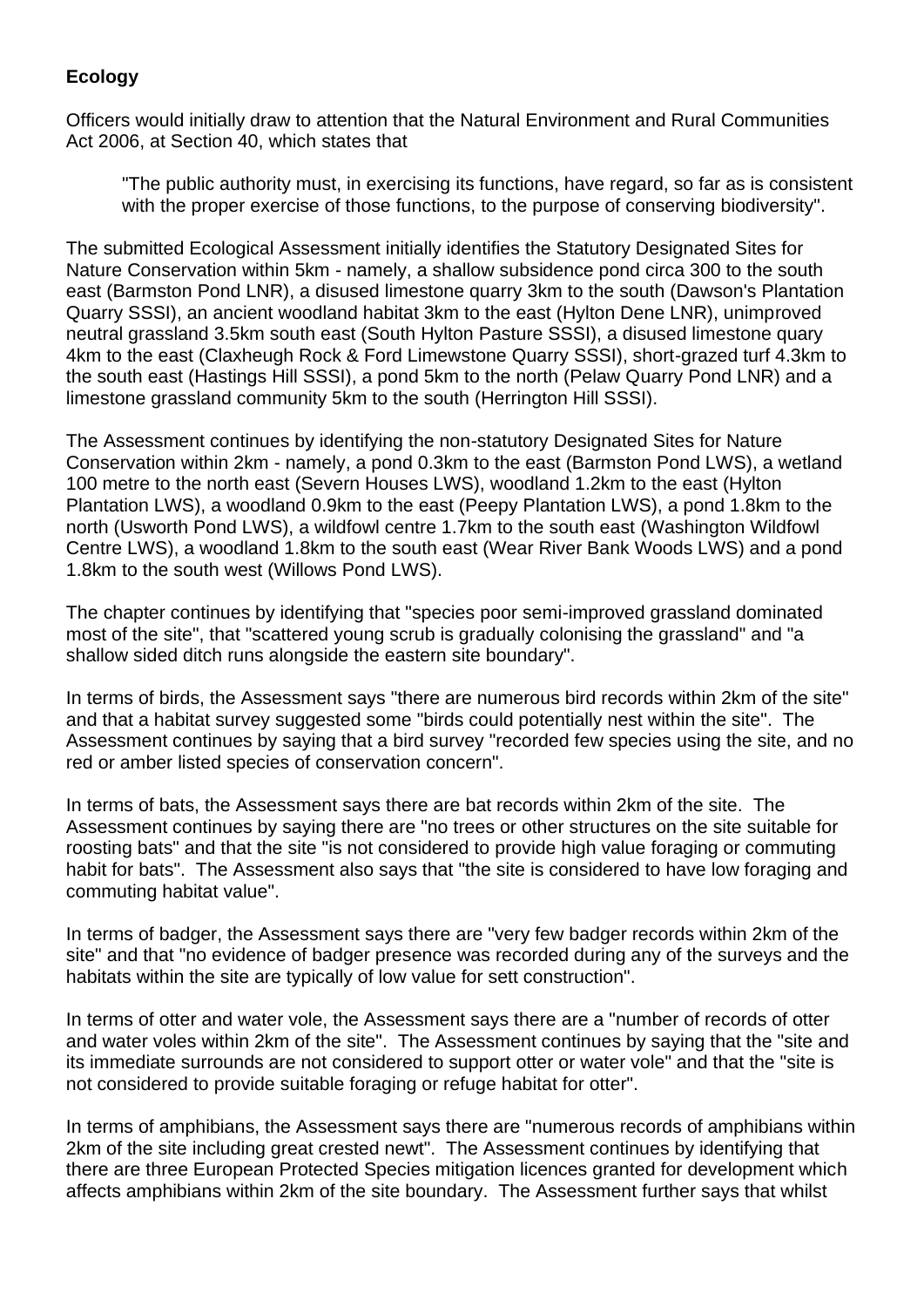great crested newts were "temporarily prevented from dispersing westwards across the site, however the fence is now in a state of disrepair" and that "it is possible that GCN may disperse into the site".

In terms of reptiles, the Assessment says there are "no reptile records were provided within 2km" (of the site). The Assessment continues by saying that "reptiles are considered unlikely to be regularly present, apart from the occasional individual of common and widespread species dispersing from more suitable habitat in the wider area".

In terms of invertebrates, the Assessment says a previous data search returned "75 records of butterflies and four of beetles" within 2km of the site"; including species "listed as a priority species". The Assessment continues by saying that the "grassland within the site provide suitable habitat for a variety of invertebrate species" and that "nearby land including along the disused railway line also offer favourable grassland and scrub habitat".

In terms of other notable species, the Assessment says there are "local records of brown hare and European hedgehog". The Assessment further says that "no invasive species were records from surveys in 2016 and 2020".

Officers would, in addition to the above comments found within the submitted Ecological Assessment, draw to attention that a tract of land to the rear of the site has a Great Crested Newt Licence granted by Natural England. The Licence provides mitigation for the previous phases of road infrastructure (refs: 15/02116/LP3 and 15/00052/LAP).

The Assessment then continues by considering the potential effects of the proposed development.

The Assessment says that "by virtue of spatial separation, no direct effects on any statutory designated site are anticipated" and that "indirect effects can similarly be avoided through the implementation of standard good practice drainage management and pollution prevention and run off control measures". The Assessment further says that for Severn Houses "no direct impacts on this LWS are anticipated" and indirect effects would be "addressed through the design and layout of the proposed development and through a Construction Environment Management Plan". The Assessment also says that measures which can be secured by condition would "protect off-site ecological receptors, minimise impacts to biodiversity and deliver biodiversity net gain".

The Assessment subsequently considers impacts upon habitats by saying that the land take for the development would result in the loss of "widespread and commonly occurring habitat", the removal of a ditch of low habitat value. The Assessment says that habitats in the wider area "will not be directly affected" and draws attention to the submitted Outline Landscape Proposals.

In terms of birds, the Assessment says that during construction "there may be temporary displacement of some birds from habitat immediately adjacent to the site… common and widespread bird species will be to some extent tolerant of such disturbance" and recommends mitigation (such as the timing of works). The Assessment says that during operation the "site is not considered likely to adversely affect local bird populations".

In terms of bats, the Assessment says that "as long as lighting is designed and implemented in a sensitive manner, no discernible effects are anticipated on roosting bats". The Assessment continues by saying that "no adverse effects are anticipated on local bat populations".

In terms of badger, the Assessment says that "no detrimental impacts to badgers are expected".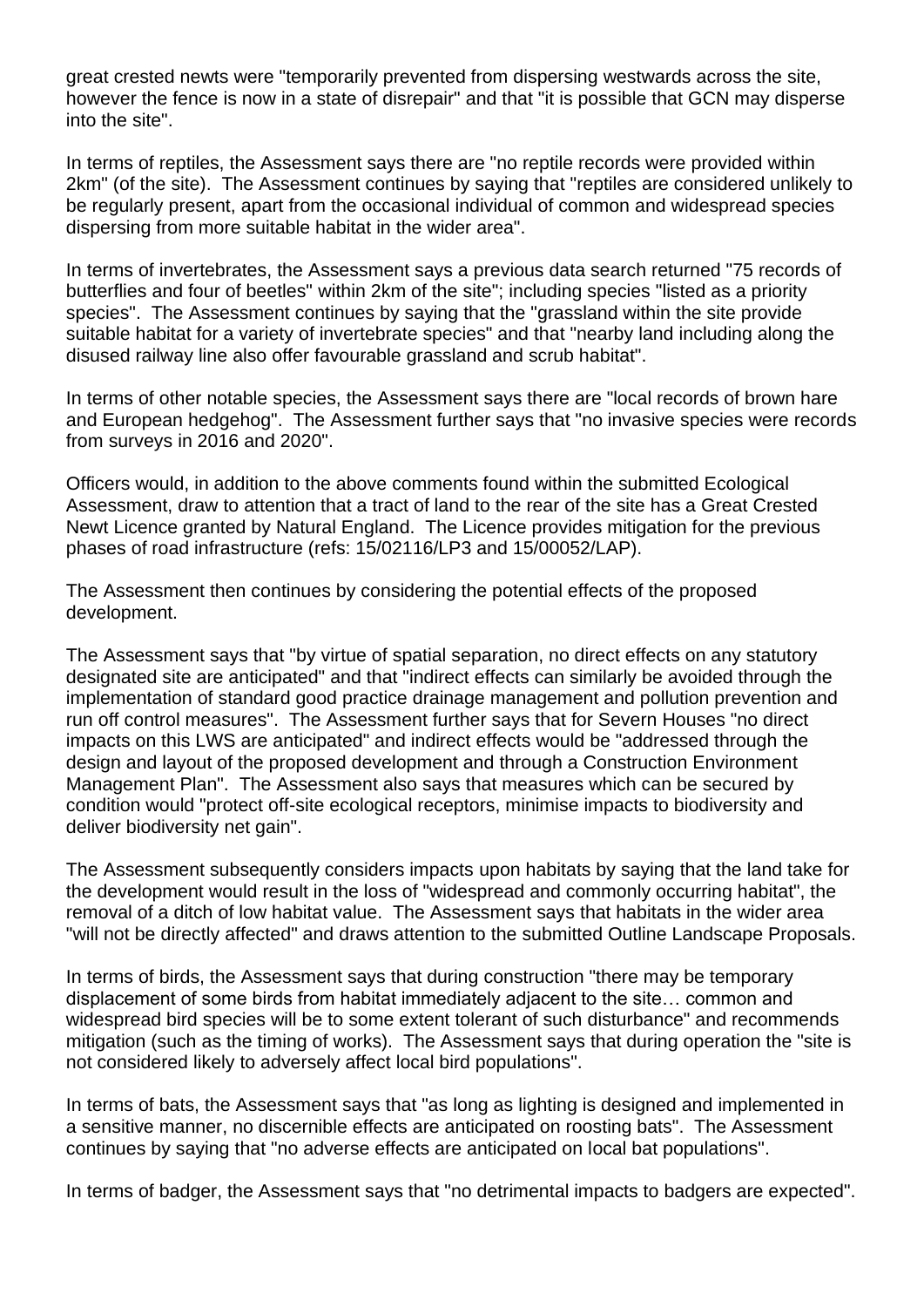In terms of other species, the Assessment says the potential loss of hedgehogs and brown hare "is not considered to affect local populations" and that a "wildlife corridor or network, along with associated foraging and refuge habitat, will be maintained".

In terms of reptiles, the Assessment says there "would be no adverse effects on habitat connectivity or foraging / refuge opportunities" and that the Outline Landscape Proposals provide for "additional hedgerow and wetland areas".

In terms of invertebrates, the Assessment says the "proposed development is unlikely to significantly affect local invertebrate populations" and that there would be the "creation of the wetland areas and tree and shrub planting".

The Assessment also includes consideration of the impacts upon amphibians (i.e. great crested newt). Officers would, however, advise that the Agent has subsequently submitted an amended Parameters Plan and an amended Great Crested Newt Mitigation Strategy. The comments below concerning amphibians are therefore based on the more recently submitted information, rather than the initially submitted Ecological Assessment.

The Strategy says that there are two European Protected Species mitigation licences within 2km of the site boundary and that the Severn Houses Local Wildlife Site to the north east is "considered to support a medium population of GCN" (great crested newt). The Strategy continues by saying that there are "five ponds located on, or within 250m of the site"

The Strategy continues by considering potential likely impacts and recommends a mitigation strategy to "protect GCN and ensure the Favourable Conservation Status of the local population". The mitigation strategy says that the site "is bordered by higher value habitats to the north east around Severn Houses LWS". The submitted Mitigation Strategy summarises the proposed mitigation as:

- Provide a combination of on and off-Site aquatic and terrestrial habitat, along with hibernacula, providing habitat of higher value to GCN than that lost to development;
- Restore and enhance mitigation ponds P1 and P2 so that they provide potential GCN breeding/foraging habitat;
- Retain the mitigation wildlife corridor and support its function as a dispersal route through adjacent planting and habitat creation on-Site;
- Guarantee (through legal agreement with SCC) suitable long-term management of on and off-Site habitats to maintain favourable conditions for the local GCN population.

The Mitigation Strategy also proposes that as "part of the proposed development, land within the Site… will be enhanced for GCN with native species hedgerow, scrub and grassland creation as part of the proposed landscaping."

The Mitigation Strategy says that

"Off-Site habitat creation and enhancement will also be provided… Notably the land parcels in question directly adjoin Severn Houses LWS, linking with the on-Site GCN Habitat Area and the wildlife corridor provided as mitigation for Infiniti Drive. Enhancements within these land parcels are therefore likely to deliver benefit to the local GCN population centred at Severn Houses LWS over and above the loss of lower value terrestrial habitat associated with the proposed development."

The Strategy also describes the long-term management as being delivered as a Landscape Ecology Management Plan (LEMP).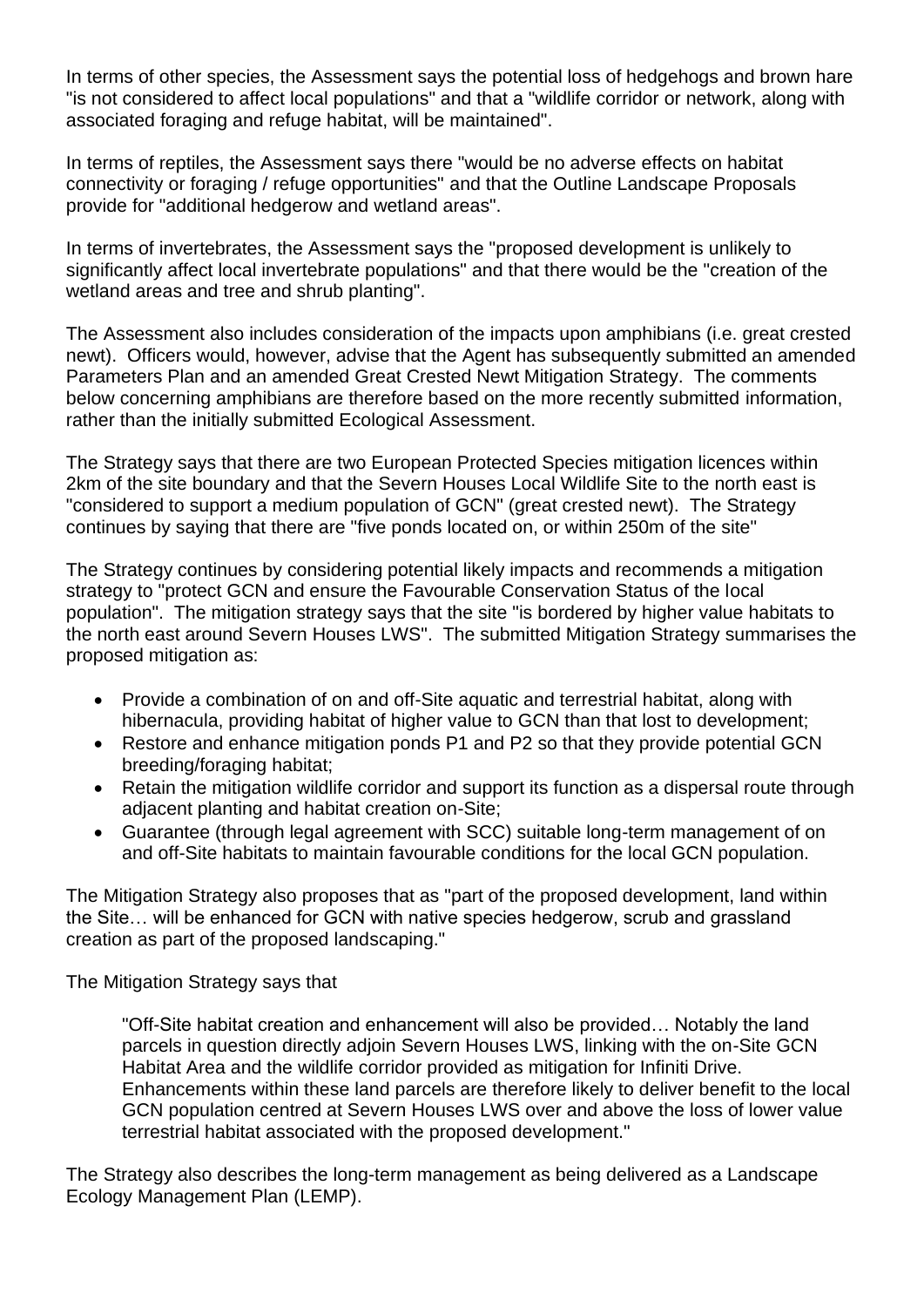The Strategy concludes by saying that the "proposed mitigation and management strategy is considered likely have a positive effect by providing long-term security of habitat provision which will benefit the FCS (Favourable Conservation States) or the local GCN (Great Crested Newt) population"

The Council's ecology consultant has given consideration to all of the submitted information and has advised that

"provided that the applicant can confirm our understanding is correct with regards to habitat losses, then we have no outstanding ecological objections to the granting of outline planning subject to the setting of suitable planning conditions".

Planning Officers have asked the Agent to confirm the matters noted in the quote immediately above and will provide Members with a subsequent update.

Officers would further draw to attention that the Core Strategy, at policy NE2, says

"Where appropriate, development must demonstrate how it will… provide net gains in biodiversity…"

As a material consideration, the National Planning Policy Framework says that

"Planning policies and decisions should contribute to and enhance the natural and local environment by...minimising impacts on and providing net gains for biodiversity."

The Application does not, however, appear to propose biodiversity net gain; which would usually be demonstrated through the submission of a Biodiversity Metric. Officers would therefore advise that the absence of net gain will be given consideration in the conclusion at the end of the report.

South Tyneside Council have said that

"The proposed development site is within an inter-district wildlife corridor and will sever the link between Barmston pond within the corridor and the sites to the north leading into South Tyneside and Gateshead".

Officers would draw to attention that, as noted above, detailed consideration has been given to these matters by both the Applicant's ecologist and the Council's ecology consultant. A detailed scheme of mitigation has been recommended; secured via condition and / or legal agreement.

Natural England have advised that they have "no objection".

In the absence of any other material considerations to the contrary, the proposal accords with policy NE2 of the Core Strategy; subject to the confirmation from the Applicant sought by the Council's ecology consultant and the suggested conditions / legal agreement.

Given the paragraph immediately above, Planning Officers would advise that the Council, as public authority, can demonstrate regard to Section 40 of the Natural Environment and Rural Communities Act 2006 (i.e. regard to the purpose of conserving biodiversity).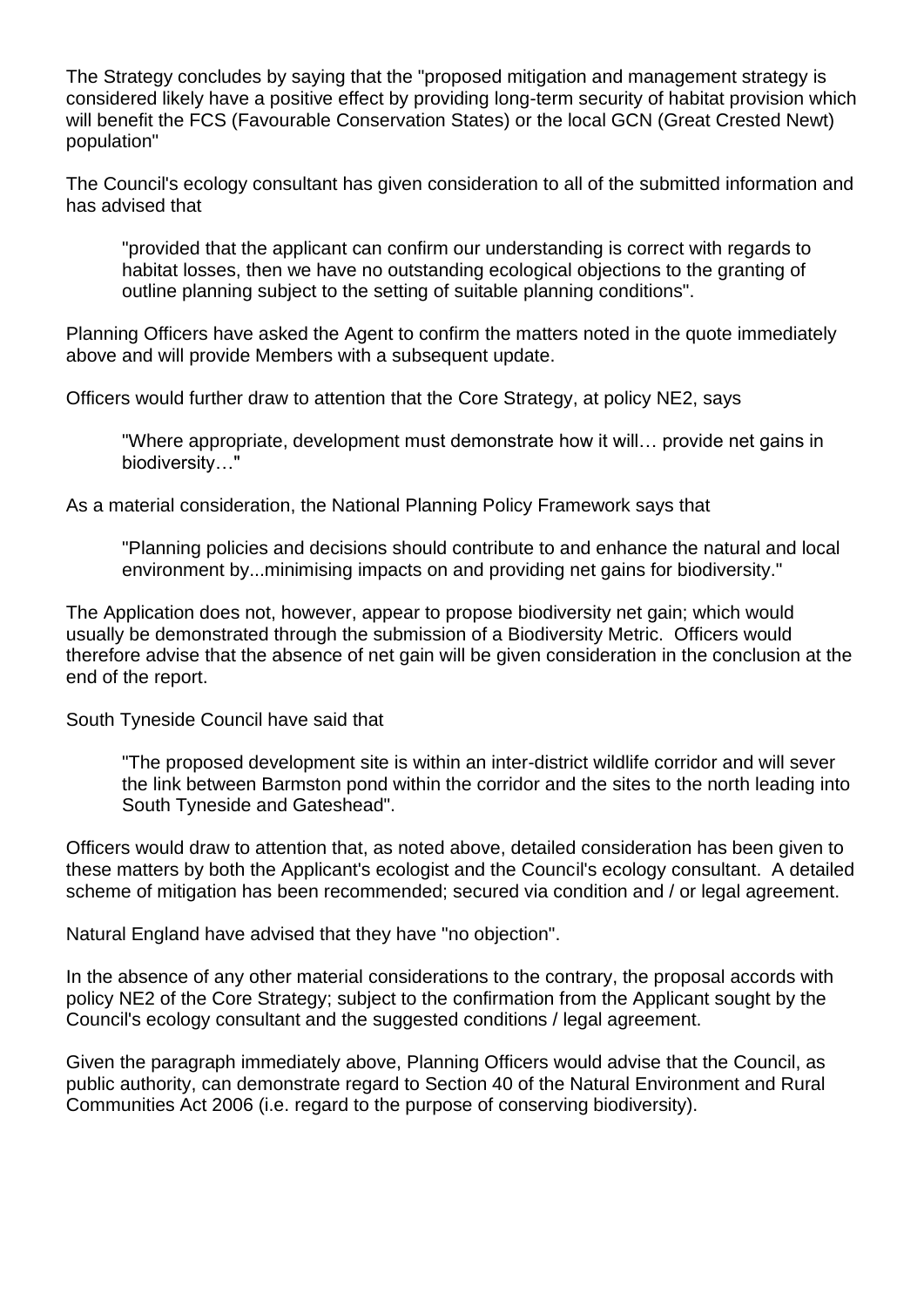## **Energy Efficiency**

The Planning Statement says that

"The proposed development will incorporate the following:

Air source heat pumps - which will be used for space heating in the offices;

Roof lights above the industrial units - which will be used to provide natural lighting and to

help reduce the need for artificial lighting; and

Solar photovoltaics above the industrial units - which will be used to supply electricity to help minimise resource consumption."

In the absence of any material considerations to the contrary, the proposal accords with policy BH2 of the Core Strategy; subject to the recommended condition.

## **Groundworks**

In terms of coal mining, the site lies within a "Development High Risk Area" (as defined by the Coal Authority).

The submitted Coal Mining Risk Assessment says that

"A 0.3 m thick intact coal seam has been recorded in the north-east of the Site, which may represent the Usworth coal seam beneath the Site, however no evidence of former mine workings has been encountered to indicate that this seam has been extracted beneath the Site".

The Assessment suggests that the construction phase should include a watching brief "to assess for the presence of potential mine entries".

The Coal Authority have advised that they have "no objection"; albeit that "further more detailed considerations of ground conditions and/or foundation design may be required as part of any subsequent building regulations application".

In terms of ground contamination, the submitted Geo-Environmental Assessment identifies matters relating to human health (such as potential hydrocarbons). The Assessment further says that the "risk to the wider controlled water environment is considered to be low" and that for ground gas "no protection measures within new buildings on the site". The Assessment subsequently makes recommendations including the preparation of a Materials Management Plan, removal and / or analysis of stockpiled material and production of an Earthworks Specification.

The Council's land contamination consultant has advised that they have "no objections, please apply planning conditions CL02, CL03 and CL04". These conditions relate to a remediation strategy, verification reporting and unexpected contamination.

In the absence of any material considerations to the contrary, the proposed development accords with policies HS3 and M3 of the Core Strategy; subject to the recommended conditions.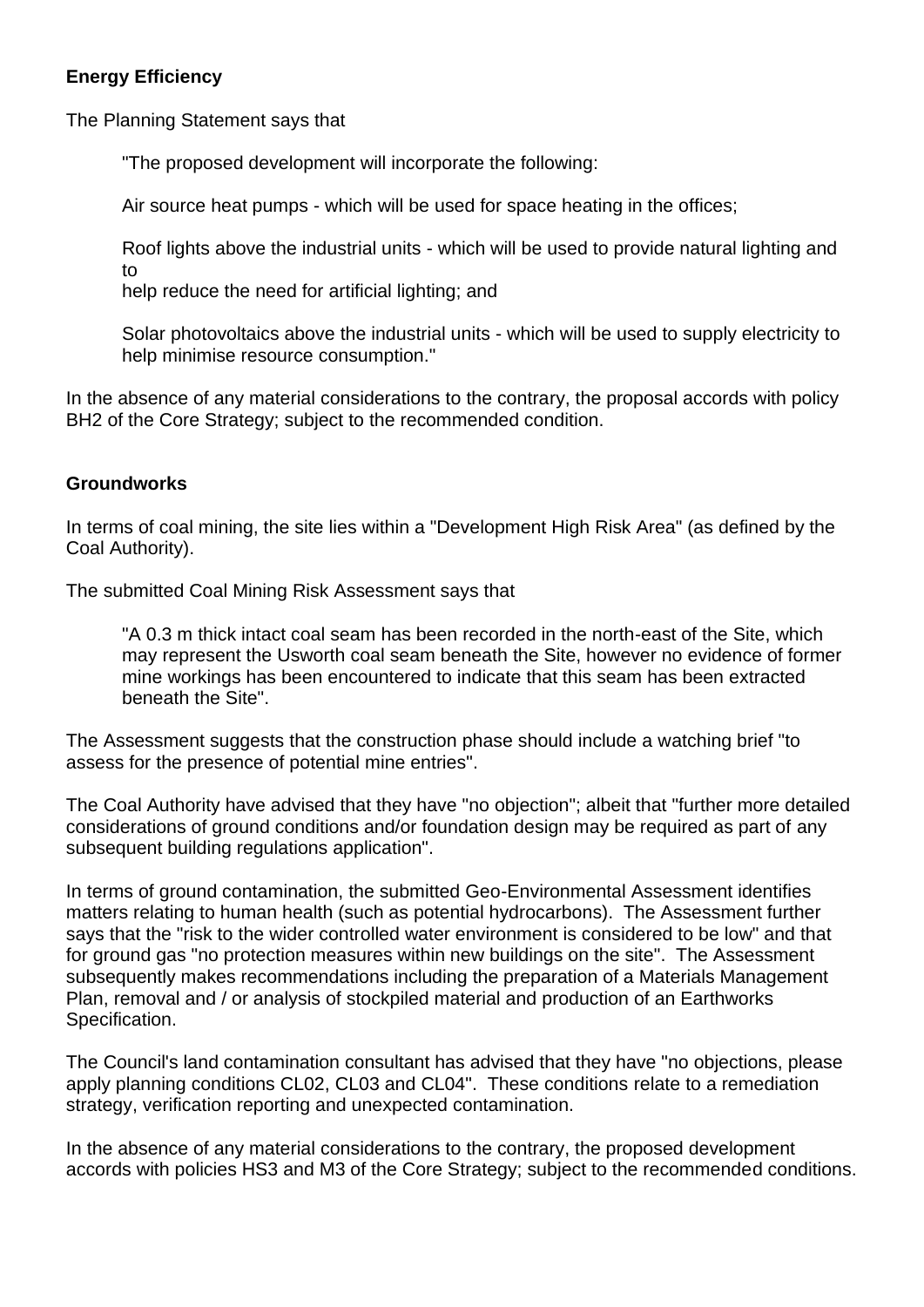## **Health**

The Core Strategy, at policy SP7(vii), says that an Applicant should "submit a Health Impact Assessment as part of any application for large-scale development". The glossary within the Core Strategy defines a Health Impact Assessment as an "assessment of the potential impacts of a plan or project upon the health of a population and the distribution of those effects within the population". The supporting wording for the policy does also say that the HIA should be proportionate to the scale of development proposed and can be incorporated into other appropriate submission documents, such as a Design and Access Statement".

Officers would draw to attention that whilst a Health Impact Assessment has not been submitted as a separate document, the Application has been supported by a wide range of reports which consider the impact upon the local environment (such as air quality and noise). These reports have been given consideration by the relevant consultees.

In the absence of any material considerations to the contrary, officers therefore consider that the aim of policy has been satisfied - i.e. ensuring that the potential impacts of the project upon the health of the local population has been taken into account.

## **Health and Safety**

The Health and Safety Executive (HSE) have advised that the site "does not currently within the consultation distance of a major hazard site or major accident pipeline; therefore at present HSE does not need to be consulted on any developments on this site".

In the absence of any material considerations to the contrary, the proposal accords with policy HS4 of the Core Strategy.

## **Heritage**

In terms of archaeology, the submitted "Archaeological Desk Based Assessment" says that

"There is no direct evidence for prehistoric or Roman activity within the site or study area, and limited potential for a resource of this date to exist within the site.

The site was located some distance from known foci of medieval settlement and was probably farmland during the medieval and post-medieval periods. Any remains relating to this would be of limited significance.

Hillthorn Farm was built in the northern part of the site by 1820; it was demolished in 2015.

The site remained in agricultural use until 2015, when Hillthorn Farm was demolished and the area used for a compound. By 2018, the entire area had been landscaped, with access roads and compounds built, such that any archaeological resource that had been present is likely to have been removed.

No further archaeological works are recommended in relation to the development."

The Tyne & Wear Archaeologist has advised that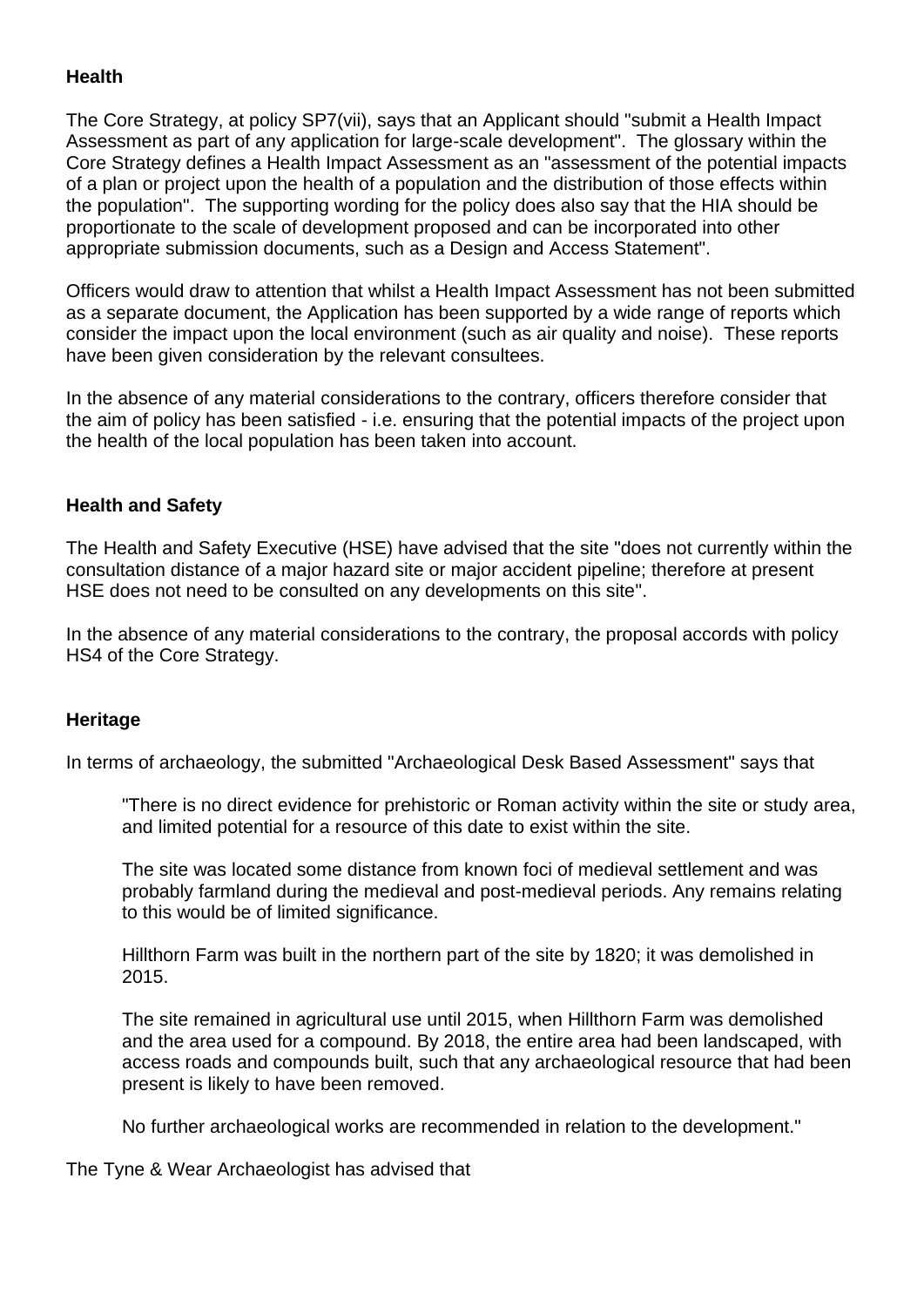"On the basis of the desk-based assessment and earlier evaluations, no further archaeological work is required in association with the proposed development."

In the absence of any material considerations to the contrary, the proposal accords with policy BH9 of the Core Strategy.

In terms of built heritage, officers would initially draw to attention that the Planning (Listed Buildings and Conservation Areas) Act 1990, at Section 66, states that the local planning authority has a "general duty as respects listed buildings in exercise of planning functions" in that the "local planning authority shall have special regard to the desirability of preserving the building or its setting or any features of special architectural or historic interest which it possesses."

The submitted Heritage Impact Assessment says "given the nature of the proposals, the visual impact on the setting of Penshaw Monument is a key consideration" and that "no other heritage assets in the surrounding area are considered to maintain a visual relationship with the site or to be sensitive to the proposed development".

The Assessment says that the "significance of the monument derives from its historic association with the first Earl of Durham, its architectural significance as an important example of the Greek revival in the region and its role as a prominent landmark across a wide area". The Assessment continues by saying that "the undeveloped nature of the site does allow for open views towards the monument which contribute positively to the significance of the listed building as a local landmark".

The Assessment, in terms of potential impacts, says the "effects on the setting of the monument would include the visibility of the proposed development in views from it and the loss of views of the monument from the site, particularly along its northern boundary". The Assessment continues by saying the "overall visibility and prominence of the monument will be largely unaffected within its overall setting, despite the loss of views along the former route of the A1290, and it will continue to be appreciated as a local and regional landmark." The Assessment concludes that overall, the "loss of these views due to the development would have a minor adverse effect on the heritage significance of the monument".

The Council's Conservation Officer has advised that the proposed development "will result in less than substantial harm to a designated heritage asset". The Conservation Officer has explained that

"As a result of the proposed developments' siting along largely the entire length of the A1290 and the significant height of buildings… in relative close proximity to the road, they will adversely impact upon historic and important views of Penshaw Monument from the A1290. The longer distance longest elevation views of the Monument that have been experienced and enjoyed since the Monument was first erected in 1844 from this part of the A1290 are likely to be largely obscured, and this will detract from the setting of Penshaw Monument and the ability to appreciate it as a key landmark in the landscape from this route."

Historic England have advised that "in our view you do not need to notify or consult us on this application under the relevant statutory provisions".

Officers would, in summary, advise that the proposed development leads to less than substantial harm to the setting of the heritage asset (i.e. Penshaw Monument). The conclusion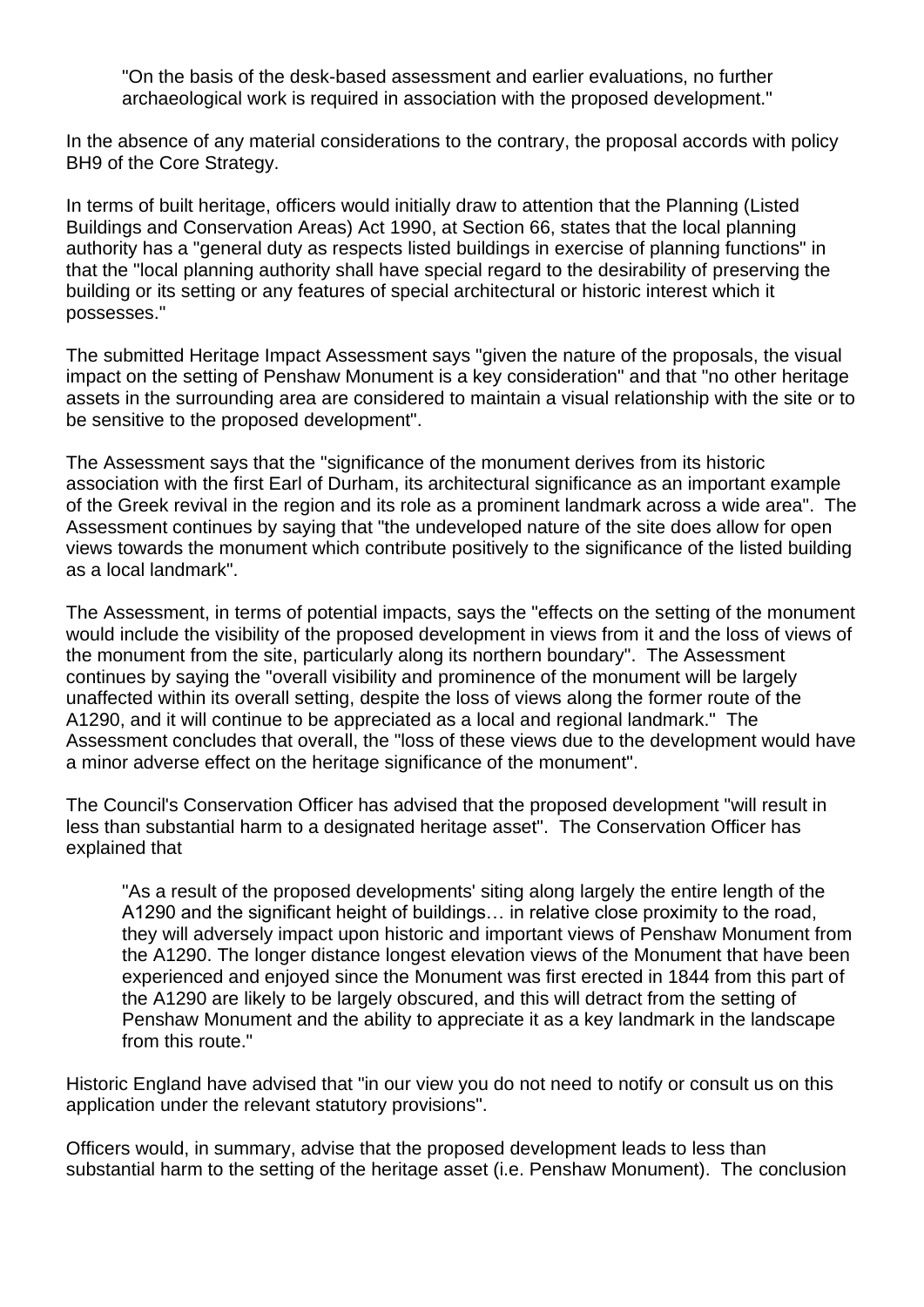section of the report will consider whether there are any public benefits that outweigh such harm.

# **Highway**

The submitted Transport Assessment says the "site is well served by public transport" and "is ideally located to promote journeys by alternative modes of travel to the private car". The Assessment continues by saying there would be one parking space per 82 square metres of development. The Assessment further says that the "impact of the proposed development is negligible or very small across the local and strategic road networks" and that there are "no inherent highway safety issues associated with the proposed development". The Assessment concludes that there are "no highway related reasons why planning consent should not be granted for the proposed scheme".

The Local Highway Authority have advised that "it is considered that the assumed trip generation is acceptable to assess the impact of the proposed development" and the "proposed parking provision lies between the Councils B2 and B8 standards, which is considered acceptable". They have also recommended conditions covering a Construction Traffic Management Plan and a Travel Plan.

The Local Highway Authority, within the same response, did raise two questions concerning heavy goods vehicles and operational assessments. The Agent subsequently submitted a "Transport Addendum". The Local Highway Authority have advised via e-mail that the Addendum has satisfied these concerns.

Officers would also draw to attention that a Public Right of Way (PRoW) runs along the eastern boundary of the site. The submitted Planning Statement says that a "space of at least 5 metres will be available to form a wildlife corridor incorporating the retained Public Right of Way (bridlepath)". Officers therefore consider that the Application does not propose any diversions / extinguishments; nor any creation of Public Rights of Way. Officers would further advise that a condition could be attached to any grant of planning permission that retains a space of at least 5 metres.

Nexus have also advised that "existing bus services to the site are adequate and offer the opportunity for a high proportion of trips to be made by sustainable travel modes."

Highways England, the operator of the trunk road network (such as the A19), have advised that they "recommend that conditions should be attached to any permission that may be granted". The recommended condition relates to ensuring occupation of the development only takes place once improvements works at the A19 / A1290 are practically complete and fully open to traffic.

The Fire & Rescue Service have advised they have "no objection"; subject to the provisions of a report. The report comprises an excerpt from the Building Regulations concerning access facilities for the fire service. Officers would advise, given that the points raised relate to Building Regulations, the matter would be outwith the consideration of the current planning application.

The Fire & Rescue Service have also asked whether the proposed buildings would be timber framed. Officers would advise that the construction methods for the proposed building would be detailed within a subsequent application for Reserved Matters Consent.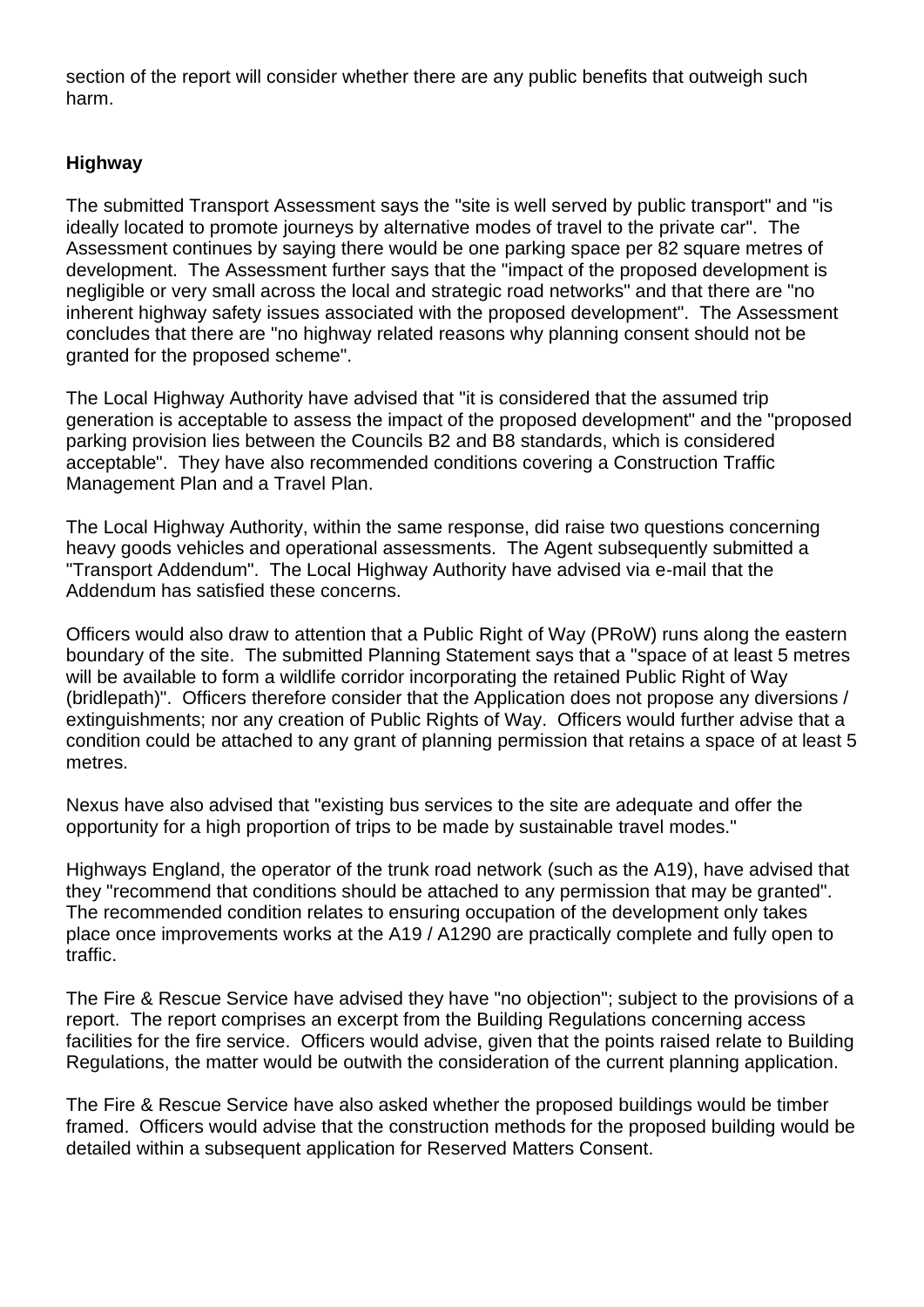In terms of material considerations, there would also be a contribution towards Action Reference 5.06 of the Low Carbon Action Plan; given that Nexus have advised that "existing bus services to the site are adequate and offer the opportunity for a high proportion of trips to be made by sustainable travel modes.". The Action Reference states that the Council will "Continue to concentrate new development at sustainable/accessible locations in the city"

In the absence of any other material considerations to the contrary, the proposal would accord with policies ST2 and ST3 of the Core Strategy; subject to the recommended conditions.

## **Landscape**

The Landscape Character Assessment, submitted as a submission document for the Examination in Public for the Core Strategy, identifies the site as lying within a "Coalfield Lowland Terrace" and more specifically "Usworth Lowland".

The Assessment says the key characteristics of the Coalfield Lowland Terrace include the area being "fragmented by industrial and residential development, the landscape includes corridors of open space between settlements, often with urban fringe character" and "large industrial complexes and industrial estates are present".

The Assessment continues by saying that in the Usworth Lowland the "landscape has an open character, which enables views over to the Boldon Hills to the north east, in South Tyneside" and that "views looking south towards Sunderland are limited by the large industrial structures associated with the Nissan car factory".

The Assessment subsequently says that any "industrial estates and complexes" in the Coalfield Lowland Terrace should

"Seek opportunities to enhance and extend landscaping and integrate new buildings into the landscape. Utilise native species which occur locally, e.g. Grey Poplar.

Aim to enhance maintenance of landscapes in and around industrial and commercial premises, including woodland and hedges."

The Assessment also says that planning should not "permit industrial / commercial development that will adversely encroach on the Green Belt and block green corridors through this already fragmented landscape."

Officers consider, given that a currently open piece of land would be developed to provide an industrial development, that there would be an impact upon the local landscape. Officers consider that the extent of the adverse impact would be moderate and will be given consideration in the conclusion section at the end of the report.

## **Trees**

The submitted Arboricultural Impact Assessment says there are a "small number of newly planted trees around the site" and "poor ground conditions have a fair chance of hindering successful long-term establishment". The Assessment continues by recommending the removal of six trees, five common lime and one common alder, which fall within Category C (i.e. trees with a low rating). The Assessment further says that no tree works would be required both to a Category C Leyland Cyprus to the north of the site and a Category B mixed woodland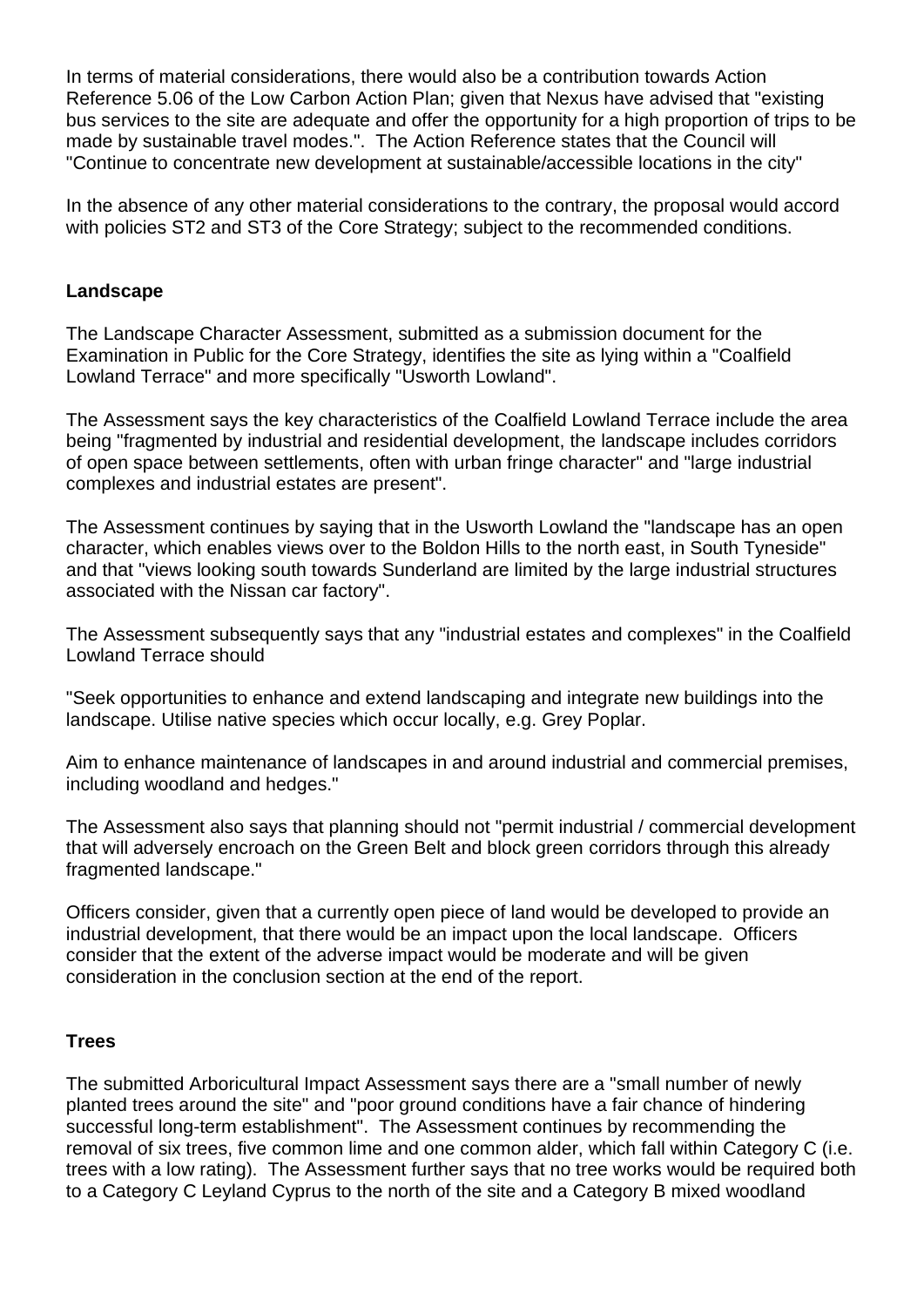group to the east of the site. The Assessment also identifies protection for the retained trees during the construction phase.

The Assessment has been prepared by a Registered Consultant with the Institute of Foresters and a Fellow Member of the Arboricultural Association. Officers therefore consider that the categorisation of the trees can be given consideration as being accurate and would draw to attention that the only trees proposed for felling have been identified as being either a low rating or unsuitable for retention.

In the absence of any material considerations to the contrary, the proposal would accord with policy NE3 of the Core Strategy; subject to the recommended conditions.

## **Summary and Conclusion**

The principle of the proposed development accords with the development plan and there are not any material considerations that indicate a decision should be made otherwise.

In terms of detailed matters, the report above has identified that there would be an acceptable impact upon amenity, design, drainage, energy efficiency, ecology (other than biodiversity net gain and subject to confirmation of certain details from the Agent), ground works, health, health and safety, highway and trees. The outstanding detailed matters are ecology (biodiversity net gain), heritage and landscape. These are given consideration below.

In terms of heritage, officers would initially draw to attention that the Planning (Listed Buildings and Conservation Areas) Act 1990, at Section 66, states that the local planning authority has a "general duty as respects listed buildings in exercise of planning functions" and that the "local planning authority shall have special regard to the desirability of preserving the building or its setting or any features of special architectural or historic interest which it possesses."

In terms of material considerations, the National Planning Policy Framework, at paragraph 202, states that

"Where a development proposal will lead to less than substantial harm to the significance of a designated heritage asset, this harm should be weighed against the public benefits of the proposal including, where appropriate, securing its optimum viable use".

In terms of potential public benefits, officers have commissioned an independent report which has been written by a company who have previously prepared expert evidence on employment land matters for a planning inquiry at the same site. The report, albeit written in summer 2021, concludes that

"The supply of general industrial land in Washington is insufficient for the Local Plan period, and the range of available sites is limited. When assessed against key market criteria the Application Sites are amongst the best opportunities for industrial development in this prime location.

With strong demand for larger units, the efficient operation of the market and economic growth are being frustrated by a severe shortage of suitable stock. The Application Site would help to address this shortage by providing new industrial premises in larger unit sizes.

Legal & General's proposals for Hillthorn Park are an opportunity to address the shortage of available industrial and warehouse stock that should not be missed"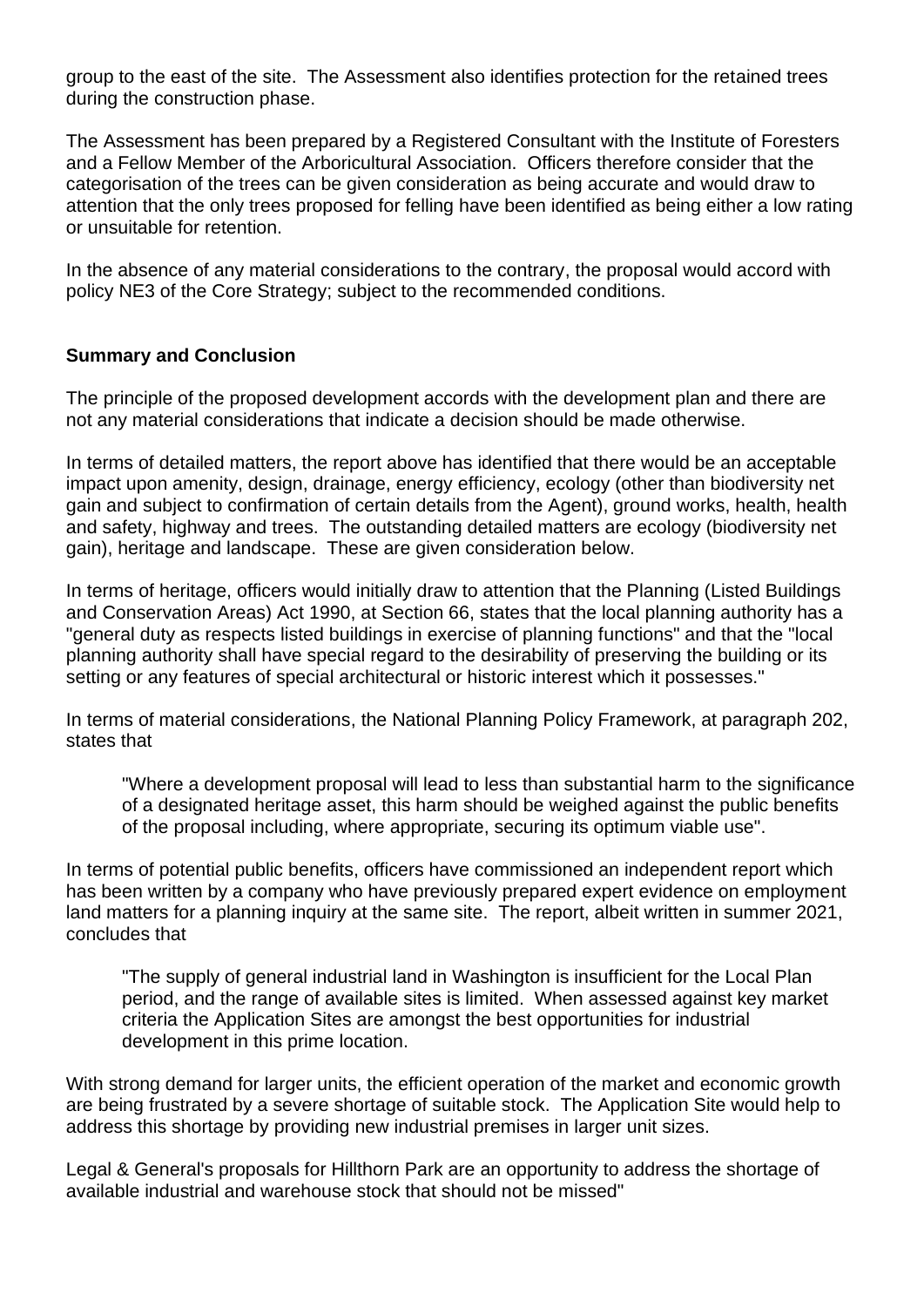Officers consider that whilst having regards to the desirability of preserving the setting of the listed building, the moderate and significant economic and social benefits arising from the proposed development would fall within the category of being a "public benefit" that outweighs the harm to the designated heritage asset.

In terms of ecology (absence of biodiversity net gain) and landscape, officers consider that these impacts would be outweighed by the significant economic and social benefits identified in the independent report; especially given the provisions of the adopted City Plan which by 2030 seeks "more and better jobs".

Officers would, in summary, advise that the principle of the proposed development would accord with the development plan and the majority detailed impacts have been assessed as being acceptable; with the exception of ecology (net gain), heritage and landscape. Officers consider, in terms of ecology (absence of biodiversity net gain), heritage and landscape that the moderate and significant economic and social benefits arising from the proposed development outweigh the less than substantial harm to the heritage asset, the moderate impact upon the local landscape and the absence of biodiversity net gain.

Officers, in conclusion, recommend Approval of the Application subject to the confirmation from the Agent / Applicant of the matters noted within the consultation response from the Council's ecology consultant and the draft conditions below / legal agreement.

# **EQUALITY ACT 2010 - 149 PUBLIC SECTOR EQUALITY DUTY**

During the detailed consideration of this application/proposal an equality impact assessment has been undertaken which demonstrates that due regard has been given to the duties placed on the LPA's as required by the aforementioned Act. As part of the assessment of the application/proposal due regard has been given to the following relevant protected characteristics:-

- age;
- disability;
- gender reassignment;
- pregnancy and maternity;
- race;
- religion or belief;
- sex;
- sexual orientation.

The LPA is committed to (a) eliminating discrimination, harassment, victimisation and any other conduct that is prohibited by or under the Equality Act 2010; (b) advance equality of opportunity between persons who share a relevant protected characteristic and persons who do not share it; (c) foster good relations between persons who share a relevant protected characteristic and persons who do not share it.

In addition, the LPA, in the assessment of this application/proposal has given due regard to the need to advance equality of opportunity between persons who share a relevant protected characteristic and persons who do not share it. This approach involves (a) removing or minimising disadvantages suffered by persons who share a relevant protected characteristic that are connected to that characteristic; (b) take steps to meet the needs of persons who share a relevant protected characteristic that are different from the needs of persons who do not share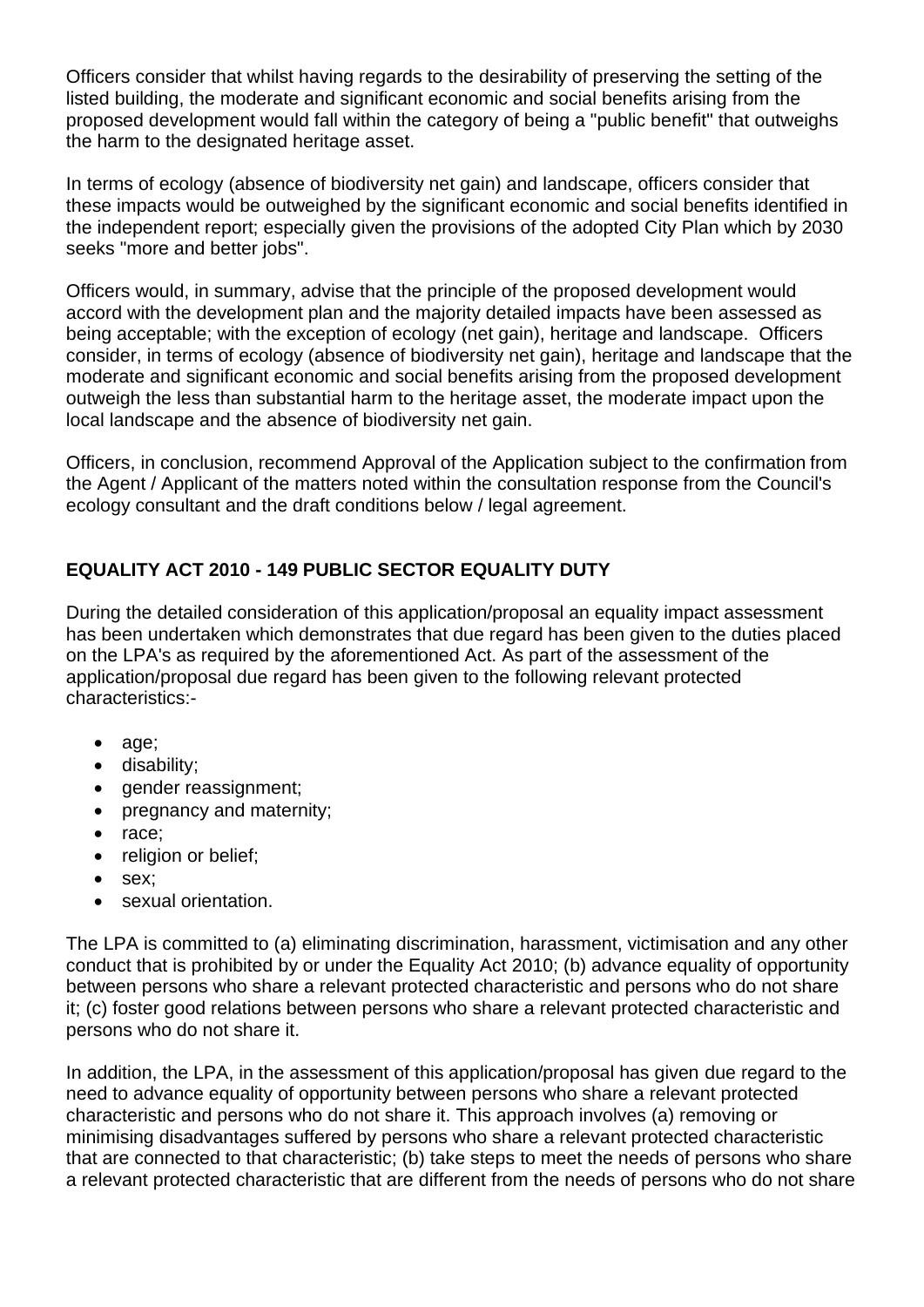it; (c) encourage persons who share a relevant protected characteristic to participate in public life or in any other activity in which participation by such persons is disproportionately low.

The LPA has taken reasonable and proportionate steps to meet the needs of disabled persons that are different from the needs of persons who are not disabled include, in particular, steps to take account of disabled persons' disabilities, as part of this planning application/proposal.

Due regard has been given to the need to foster good relations between persons who share a relevant protected characteristic and persons who do not share it involves. Particular consideration has been given to the need to:

- (a) tackle prejudice, and
- (b) promote understanding.

Finally, the LPA recognise that compliance with the duties in this section may involve treating some persons more favourably than others; but that is not to be taken as permitting conduct that would otherwise be prohibited by or under this Act.

## **RECOMMENDATION:**

It is recommended that Members Grant Consent for the development under Regulation 4 of the Town and Country Planning (General Regulations) 1992 (as amended) subject to:

- 1. Confirmation from the Agent / Applicant of the matters noted within the consultation response from the Council's ecology consultant.
- 2. The draft conditions below / legal agreement.

## **Conditions:**

1 Application for approval of reserved matters shall be made to the Local Planning Authority before the expiration of three years from the date of this permission. The development hereby permitted shall be begun before the expiration of two years from the date of approval of the last reserved matters to be agreed.

Reason: Imposed pursuant to the provision of Section 92 of the Town and Country Planning Act 1990 as amended by section 51 of the Planning and Compulsory Purchase Act 2004.

2 Approval of the following details (hereinafter referred to as the reserved matters) shall be obtained from the Local Planning Authority, in writing before the development is commenced.

- Access
- Appearance
- Landscaping
- Layout
- Scale

Plans and particulars of the reserved matters shall be submitted utilising a planning application form and shall be carried out as approved.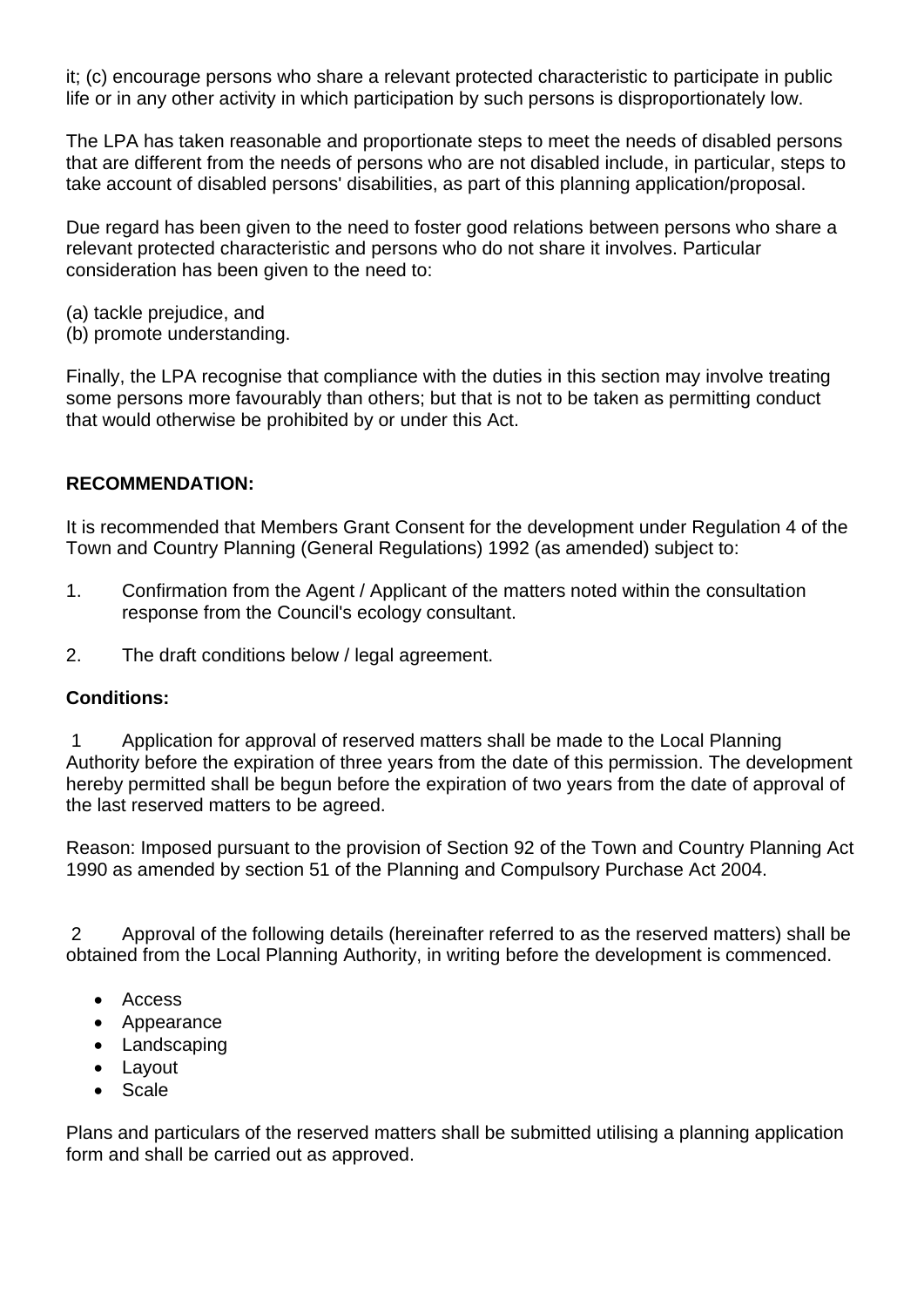Reason: The application is in outline only as no details have been submitted of the reserved matters, they are reserved for subsequent approval of the Local Planning Authority.

3 Any subsequent application for Reserved Matters Consent shall be based upon the minimum and / or maximum parameters as shown on Proposed Outline Plot Development Parameters Plan (Drawing No SK271, Revision F). For the avoidance of doubt and in order to define the outline planning permission hereby granted, these parameters shall include:

- The gross internal floorspace shall not exceed 10,089 square metres.
- The footprint of any building shall be no greater than the "Potential Extent of Built Form" as shown on Proposed Outline Plot Development Parameters Plan (Drawing No SK271, Revision F)
- The service area / handstanding shall be no greater than the "Potential Extent of Service Area / Hardstanding" as shown on Proposed Outline Plot Development Parameters Plan (Drawing No SK271, Revision F)
- The extent of soft landscaping shall be at least the "Potential extent of soft landscaping" as shown on Proposed Outline Plot Development Parameters Plan (Drawing No SK271, Revision F)
- Height of any building to be no greater than 63.5 AOD (as specified by Section 3.4 of the submitted Design & Access Statement).
- Any works to trees shall be in accordance with Appendix 1 of the submitted Arboricultural Tree Constraints Assessment.
- The accesses shall be as per "Proposed Site Entrances" as shown on Proposed Outline Plot Development Parameters Plan (Drawing No SK271, Revision F)
- One parking space per 82 square metres of gross internal floorspace (as specified by paragraph 5.3.1. of the submitted Transport Assessment).
- Cycle parking in accordance with Table 5-1 of the submitted Framework Travel Plan
- The Public Right of Way (bridlepath) to the rear of the site shall be retained with at least a 5 metre clear corridor between fences (as specified within paragraph 3.12 of the submitted Planning Statement).

Reason: For the avoidance of doubt and to define the outline planning permission hereby granted.

4 For the avoidance of doubt and in order to further define the outline planning permission hereby granted, any subsequent application for Reserved Matters Consent must retain as a minimum (for further clarity, the term "retain" means that development must not be proposed within these areas):

- Wildlife Mitigation Zone of 4,325 square metres as shown on the submitted Proposed Outline Plot Development Parameters Plan (Drawing No SK271, Revision F).
- Enhanced Wildlife Corridor of 2,064 square metres, as shown on the submitted Proposed Outline Plot Development Parameters Plan (Drawing No SK271, Revision F).
- Remaining landscaping of 2,515 square metres , as shown on the submitted Proposed Outline Plot Development Parameters Plan (Drawing No SK271, Revision F).

Reason: To ensure, in accordance with policy NE2 of the Core Strategy and Development Plan (2015-2033), the permission hereby granted excludes an area of land subject of a European Protected Species Licence, currently in the monitoring phase.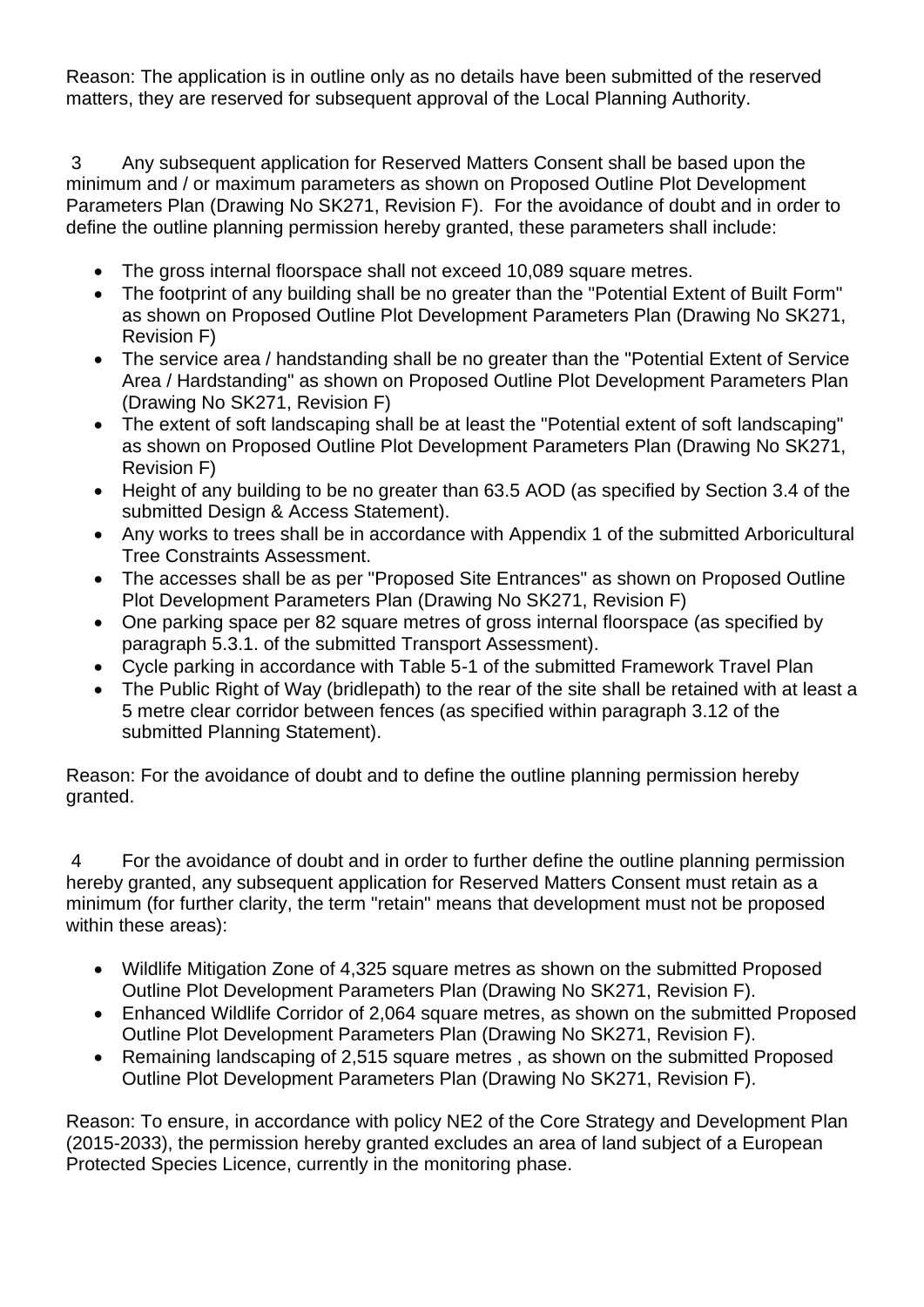5 No development shall take place until the final design of the five ponds within the 'off-site' newt mitigation area have been submitted to and agreed by the Local Planning Authority. The details shall include provision for the suitable long-term aftercare of all ponds, hibernacula and planting. The design shall be in accordance with the following principles as outlined in the Great Crested Newt Mitigation Strategy Rev 4

- Ponds comprising a surface area of between 100m2 and 250m2 as illustrated in the Great Crested Newt Mitigation Guidelines (English Nature, 2013).
- A minimum of 900m2 of new wetland, with associated aquatic and marginal vegetation is provided.
- The ponds will be constructed to provide a range of depths and will have an irregular shape. A shallow wetland shelf of less than 30cm will encourage a diversity of pond plants which in turn will provide for invertebrates and egg laying substrate for newts. A bentonite liner may be used to help provide permanent standing water within the ponds if required, subject to appropriate engineering design advice.
- The ponds will be profiled to aid retention of water with some aquatic and marginal planting added as part of the proposed Landscape Planting Plan to encourage the early establishment of viable great crested newt pond habitat. Any planting will use native species of UK provenance and be selected as suitable to the locality. Planting would be undertaken with a suitable bio-security procedure in place to avoid the inadvertent introduction or spread of invasive non-native species.
- Follow the design as shown in the submitted Great Crested Newt Mitigation Strategy rev 4 - Diagram 1 Example of pond design (approximately 15m x 10m)

The approved ponds, hibernacula and planting shall thereafter be provided before the commencement of any other development and thereafter retained (including being maintained in accordance with the approved details for the long-term aftercare).

Reason: In order to safeguard great crested newt to comply with The Conservation of Habitats and Species Regulations 2017 (as amended).

6 No development shall take place until a detailed landscape plan has been submitted to and approved in writing by the Local Planning Authority. The detailed landscape plan shall include the habitat enhancements / creation for great crested newt on-site and off-site and proposed planting species lists; as outlined in the submitted Great Crested Newt Mitigation Strategy V4. The plan shall also include a timeframe for the approved works to be undertaken. The approved landscaping shall thereafter be undertaken in accordance with the approved timeframe and thereafter retained (including being maintained in accordance with the approved details for the long-term aftercare).

The approved landscaping shall thereafter be provided before the commencement of any other development

Reasons: In order to safeguard great crested newt to comply with The Conservation of Habitats and Species Regulations 2017 (as amended)

7 The development hereby approved shall not be occupied until a Landscape and Ecology Management Plan (LEMP) has been submitted to and approved in writing by the Local Planning Authority. The LEMP shall include, but not be limited to, a statement on its objectives, procedures for grassland and scrub management (e.g. timing and frequency and height of mechanical cuts, or a low intensity grazing regime), pond management, ecological monitoring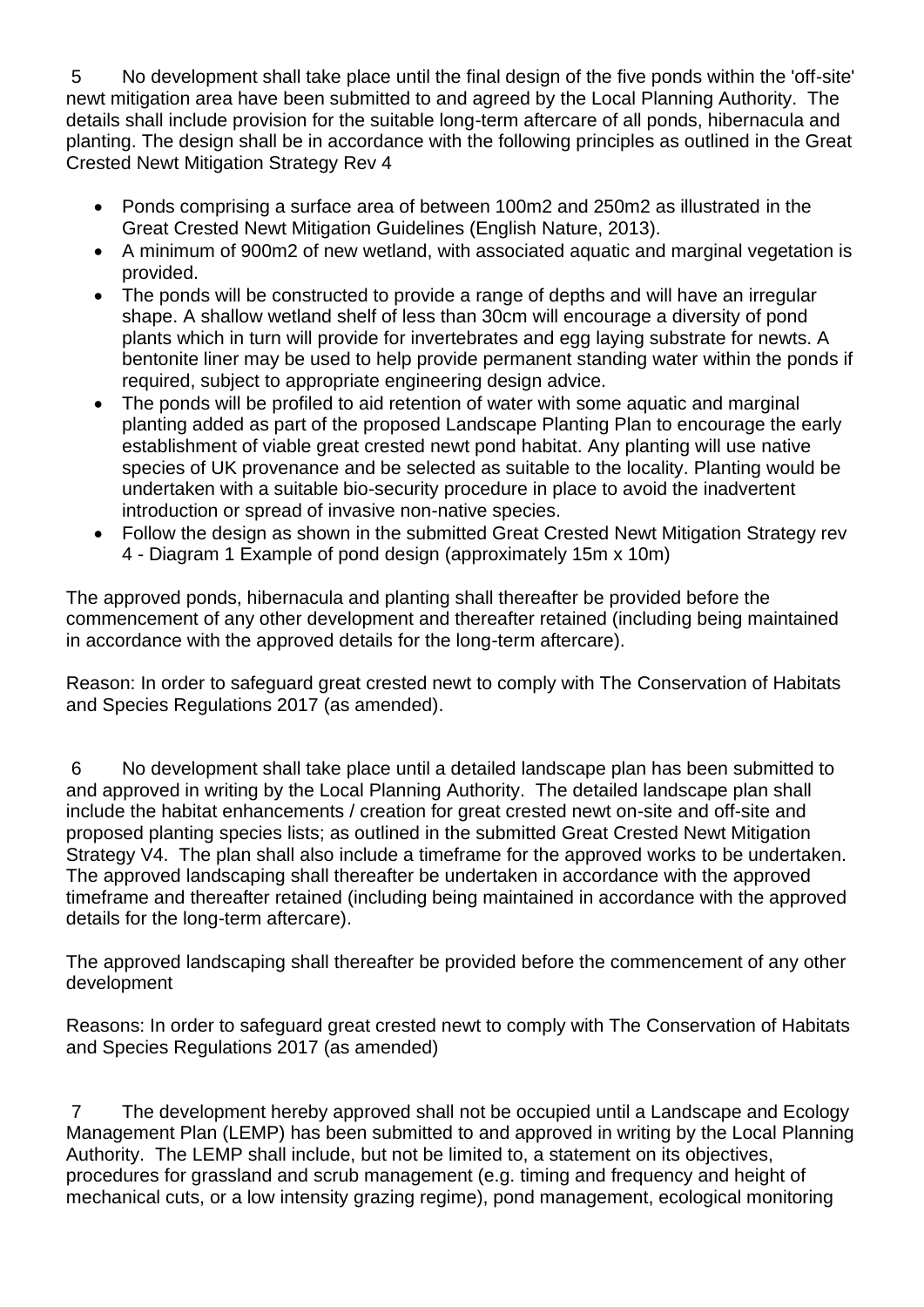and regular monitoring of habitat condition to inform on-going management and presence of protected species against the objectives of the LEMP. This should include specification of requirements for management of habitat (including the off-site location) for great crested newt and ecological monitoring. The development hereby approved shall thereafter be operated in accordance with the approved LEMP.

Reason: In order to protect and enhance habitat for great crested newt during operation and to agree monitoring and reporting.

8 No development shall commence until a Construction Environment Management Plan (CEMP) has been submitted to and approved in writing by the Local Planning Authority.

The CEMP shall include all potential impacts arising from site clearance, preparation and construction and identify appropriate mitigation measures to protect nearby residents and the local environment. The plan shall particularly include measures to control and manage emissions of dust including those measures identified in Appendix 6 of the submitted Air Quality Impact Assessment.

The CEMP shall also include:

- Identification of biodiversity protection zones.
- Identification of tree protection zones.
- Pre-construction checks for protected species.
- Set up method statements to avoid or reduce biodiversity impacts during construction.
- Licensable activities and reference to European Protected Species Great Crested Newt mitigation licence once agreed with Natural England.
- Location and timing of works to avoid harm to biodiversity features.
- The role, responsibilities and times during construction when a specialist ecologist will be present to perform the role of Ecological Clerk of Works.
- Details of responsible persons and lines of communication.

The construction phase of the development hereby approved shall thereafter be undertaken in accordance with the approved CEMP.

Reason: To protect nearby residents and other occupiers, and the local environment, from adverse impacts arising from construction works; in accordance with policies HS1 and HS2 of the Core Strategy and Development Plan (2015-2033) and in order to protect the biodiversity of the site during construction works and to comply with the Wildlife and Countryside Act 1981 (as amended) and The Conservation of Habitats and Species Regulations 2017 (as amended).

9 No development shall commence until a Construction Traffic Management Plan (CTMP) has been submitted to and approved in writing by the Local Planning Authority. The CTMP shall give full consideration to construction traffic routing. The construction phase shall thereafter be undertaken in accordance with the approved CTMP.

Reason: To ensure, in accordance with policy ST1 of the Core Strategy and Development Plan (2015-2033), no unacceptable adverse impact on the Local Road Network.

10 No development shall commence until a pre-construction badger survey as outlined in Ecological Assessment (Table 5.1 'Ecological Constraints and Opportunities' of the Hillthorn Farm Eastern Plot - Ecological Assessment) has been undertaken of the site and immediate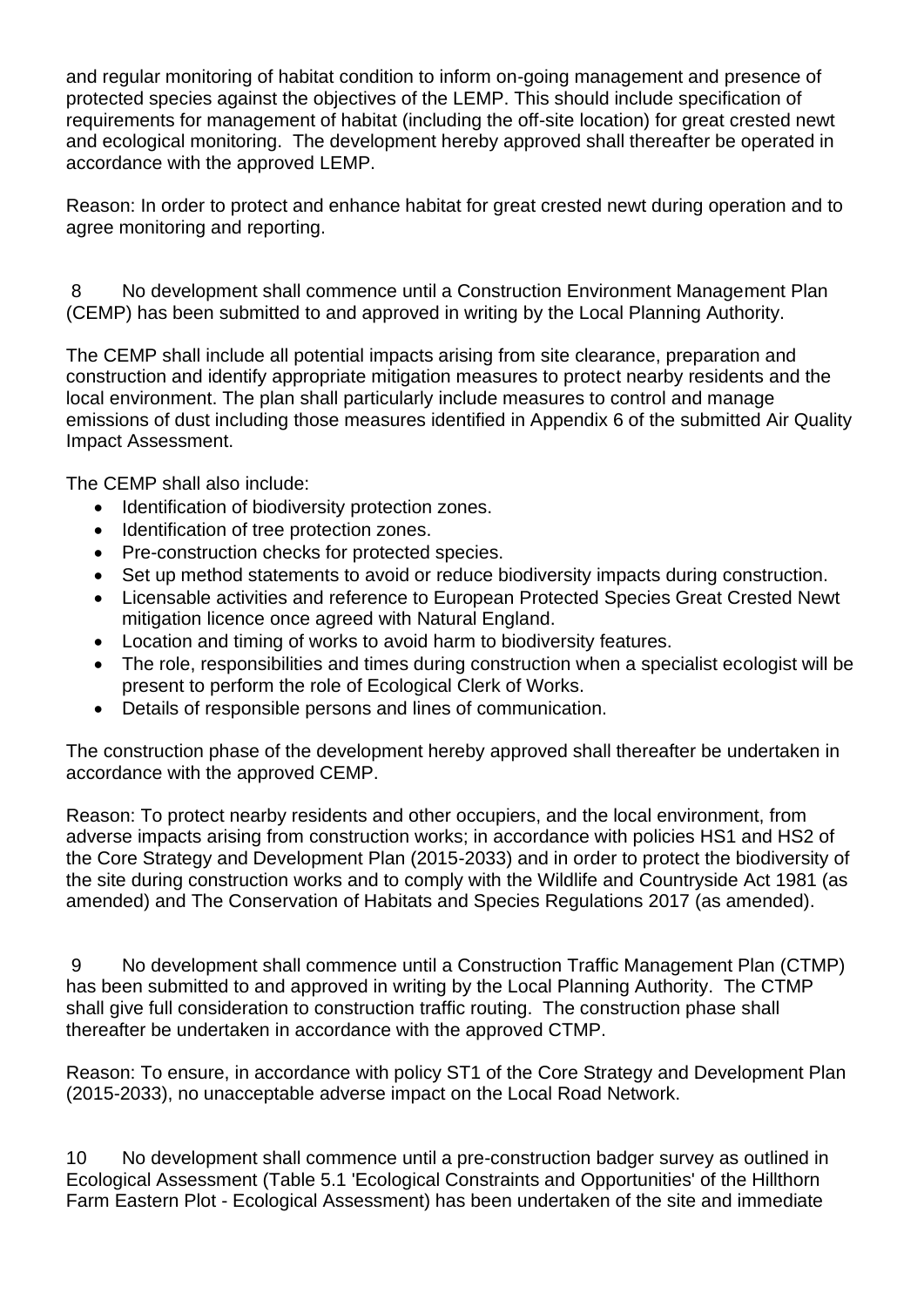surrounds and the results and any required badger mitigation reported to and agreed with the Local Planning Authority. Any mitigation shall be undertaken in accordance with the approved details.

Reason: In order to be comply with the Protection of Badgers Act 1992.

11 No development works shall commence until a Reasonable Avoidance Measures Method Statement (RAMMS) for reptiles has been submitted to and approved by Sunderland City Council. The RAMMS shall be based upon the Table 5.1 found within the submitted Ecological Assessment (V2). The RAMMS shall be implemented as approved

Reason: In order to safeguard reptiles that could be present within the site and to comply with the Wildlife and Countryside Act 1981 (as amended).

12 No development shall commence until a detailed Remediation Scheme to bring the site to a condition suitable for the intended use (by removing unacceptable risks to human health, buildings and other property and the natural and historical environment) has been submitted to and approved in writing by the Local Planning Authority.

The Remediation Scheme should be prepared in accordance with the Environment Agency document "Land contamination: Risk Management" and must include a suitable options appraisal, all works to be undertaken, proposed remediation objectives, remediation criteria, a timetable of works, site management procedures and a plan for validating the remediation works. The Remediation Scheme must ensure that as a minimum, the site will not qualify as contaminated land under Part 2A of the Environmental Protection Act 1990 in relation to the intended use of the land after remediation. Once the Remediation Scheme has been approved in writing by the Local Planning Authority it shall be known as the Approved Remediation Scheme.

Reason: To ensure that risks from land contamination to the future users of the land and neighbouring land are minimised, together with those to controlled waters, property and ecological systems, and to ensure that the development can be carried out safely without unacceptable risks to workers, neighbours and other offsite receptors, in accordance with the National Planning Policy Framework Paragraphs 170, 178, 179, and 183d.

13 No works to the existing ponds (Pond 1 and 2, labelled P1 and P2 on the Pond Location Plan found as Figure 1 within the submitted Great Crested Newt Mitigation Strategy V4) within the wildlife mitigation zone shall be undertaken until a pre-construction survey has been undertaken using suitable methods to confirm that the ponds do not support great crested newt. The results of the survey shall be submitted for the approval of Sunderland City Council before enhancement works to these ponds are undertaken or any works which may affect surrounding terrestrial habitats.

Reason: In order to safeguard legally protected great crested newt that are known to be present in the area and which could be using the ponds and to comply with the Wildlife and Countryside Act 1981 (as amended) and The Conservation of Habitats and Species Regulations 2017 (as amended).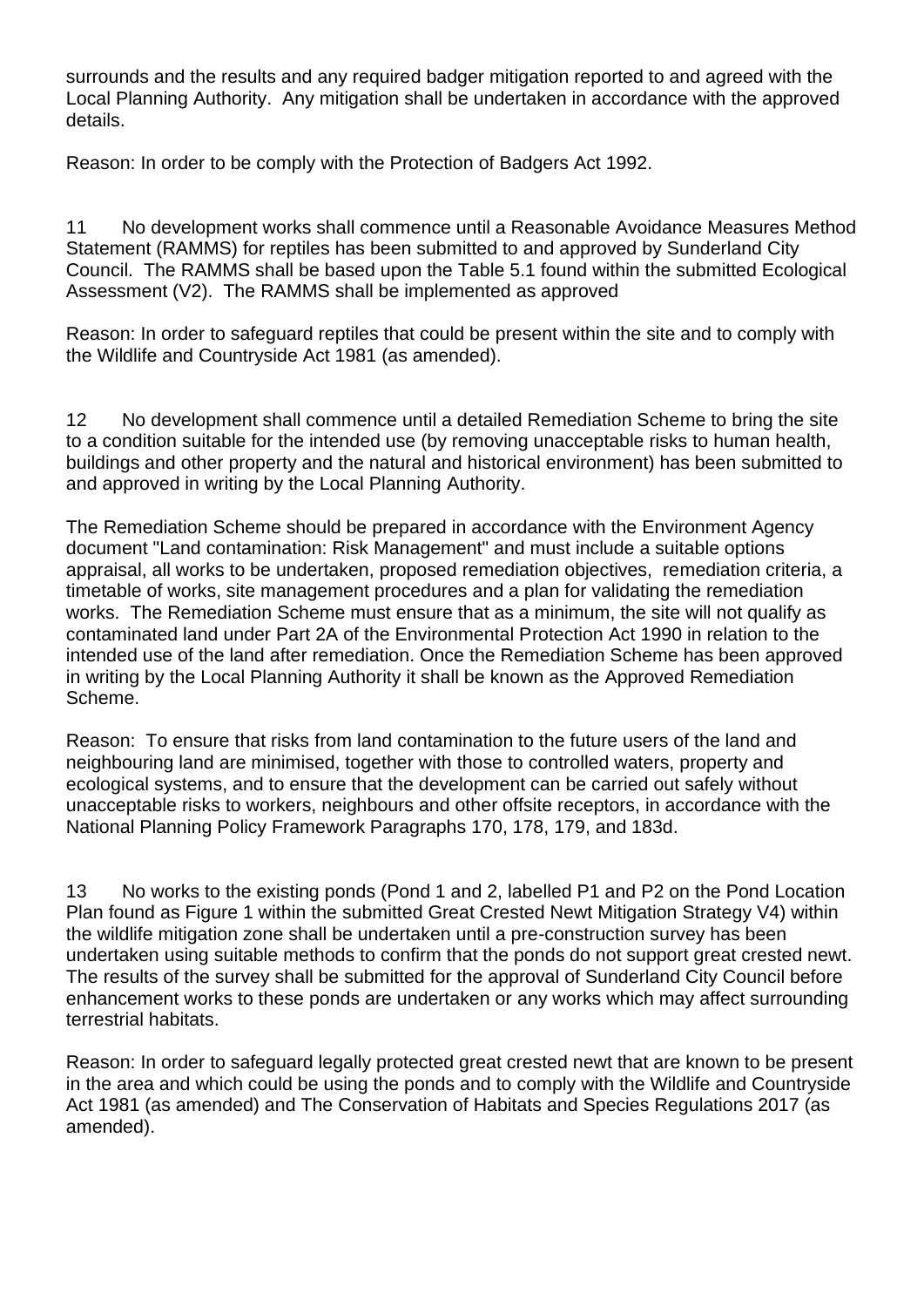14 No soil movement and / or stockpiling of soil shall take place until a soil movement and stockpiling plan has been submitted to and approved in writing by the Local Planning Authority. The plan will need to ensure such material is

- appropriately stored to avoid harm to great crested newts and other wildlife; and
- re-used to help create hibernacula and for other on-site purposes including landscaping where appropriate to do so.

The development shall thereafter be undertaken in accordance with the soils movement and stockpiling plan.

Reason: In order to safeguard great crested newt and other wildlife to comply with the Wildlife and Countryside Act 1981 (as amended) and The Conservation of Habitats and Species Regulations 2017 (as amended).

15 No operations that involve the destruction and removal of vegetation shall be undertaken during the months of March to August inclusive, unless an appropriately experienced ecologist has confirmed the absence of nesting birds.

Reason: In order to protect the biodiversity of the site during construction works in accordance and to comply with the Wildlife and Countryside Act 1981 (as amended).

16 Within one month of the completion of the works approved via condition 11 a summary report of these works a summary report of these works and any reptiles identified and relocated, shall be issued for approval by the Local Planning Authority.

Reason: In order to safeguard reptiles that could be present within the site and to comply with the Wildlife and Countryside Act 1981 (as amended).

17 The Approved Remediation Scheme shall be implemented in accordance with the approved timetable of works.

Within six months of the completion of measures identified in the Approved Remediation Scheme and prior to the occupation of any unit in that phase, a Verification Report (that demonstrates the effectiveness of the remediation carried out) must be produced and is subject to the approval in writing of the Local Planning Authority.

Reason: To ensure that risks from land contamination to the future users of the land and neighbouring land are minimised, together with those to controlled waters, property and ecological systems, and to ensure that the development can be carried out safely without unacceptable risks to workers, neighbours and other offsite receptors, in accordance with the National Planning Policy Framework Paragraphs 170, 178, 179, and 183d.

18 No development hereby permitted shall be brought into use until the Highways England A19 / A1290 Downhill Lane Development Consent Order junction improvements are practically complete and fully open to traffic. Confirmation of this to be provided in writing from Sunderland City Council (the Local Planning Authority) in liaison with the South Tyneside Council (as the relevant Local Highway Authority) and Highways England (the Strategic Highway Authority).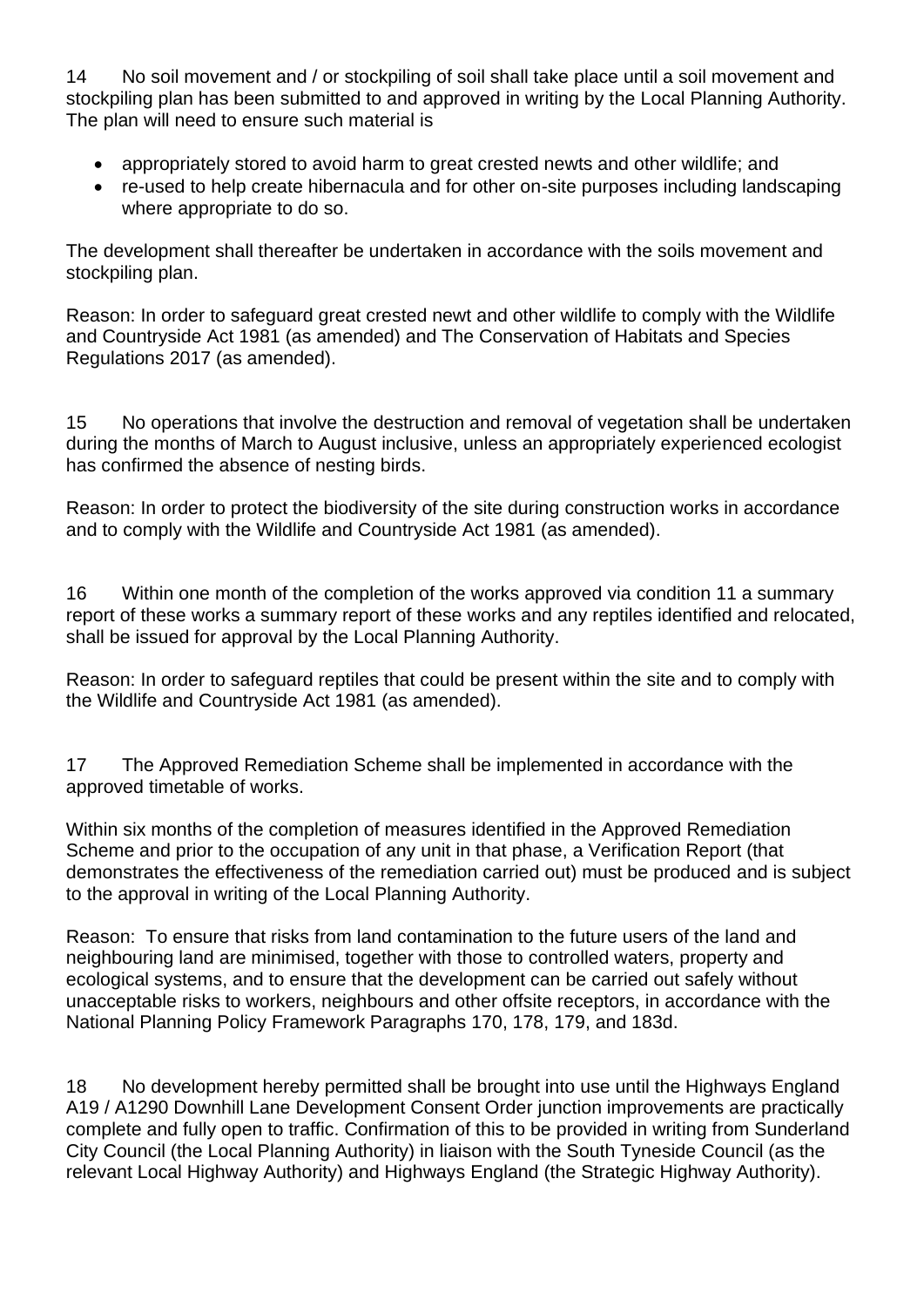Reason: To protect the safe and continued operation of the Strategic Road Network; in accordance with policies ST2 and ST3 of the Core Strategy.

19 No development shall be brought into use until a verification report carried out by a suitably qualified person must has been submitted to and approved in writing by the Local Planning Authority. The report shall demonstrate that all sustainable drainage systems have been constructed as per the agreed scheme. This verification report shall include:

- As built drawings (in dwg / shapefile format) for all SuDS components including dimensions (base levels,
- inlet/outlet elevations, areas, depths, lengths, diameters, gradients etc) and supported by photos of installation and completion.
- Construction details (component drawings, materials, vegetation).
- Health and Safety file
- Details of ownership organisation, adoption and maintenance.

The specific details of the timing of the submission of the report and the extent of the SuDS features covered in the report is to be agreed with the LLFA / LPA.

Reason: To ensure that all sustainable drainage systems are designed to the DEFRA nontechnical standards for SuDS and comply with Core Strategy and the Local Plan.

20 The development hereby approved shall only be used for light industrial, general industrial and storage distribution with ancillary office floorspace. These are Use Classes B2 (general industry), B8 (storage and distribution) and E(g)(ii) (the research and development of products or processes or any industrial process, (which can be carried out in any residential area without causing detriment to the amenity of the area)) of the Town and Country Planning (Use Classes) (Amendment) (England) Regulations 2020 (or any subsequent Regulations amending, revoking or re-enacting these Regulations).

Reason: To ensure accordance with the submitted details and in accordance with policy EG1 of the Core Strategy and Development Plan (2015-2033).

21 The ancillary office floorspace hereby approved shall only be used in an ancillary manner to the primary use (as defined by condition 19).

Reason: To ensure accordance with the submitted details and in accordance with policy EG1 of the Core Strategy and Development Plan (2015-2033).

22 No lighting shall be installed on any the building(s) or within the curtilage(s) until details of the lighting has been submitted and approved in writing the Local Planning Authority. The strategy shall include measures to minimise light spill onto adjacent habitats, and in particular shall allow for maintenance of a 'dark corridor' along the retained wildlife corridor to avoid potential disturbance of nocturnal species using such corridors for dispersal, foraging or breeding. The lighting shall thereafter be installed in accordance with the approved details before the building(s) and curtilage(s) are first brought into use.

Reason: To ensure, in accordance with policies HS1 and NE2 of the Core Strategy and Development Plan (2015-2033), the development hereby approved preserves amenity and. to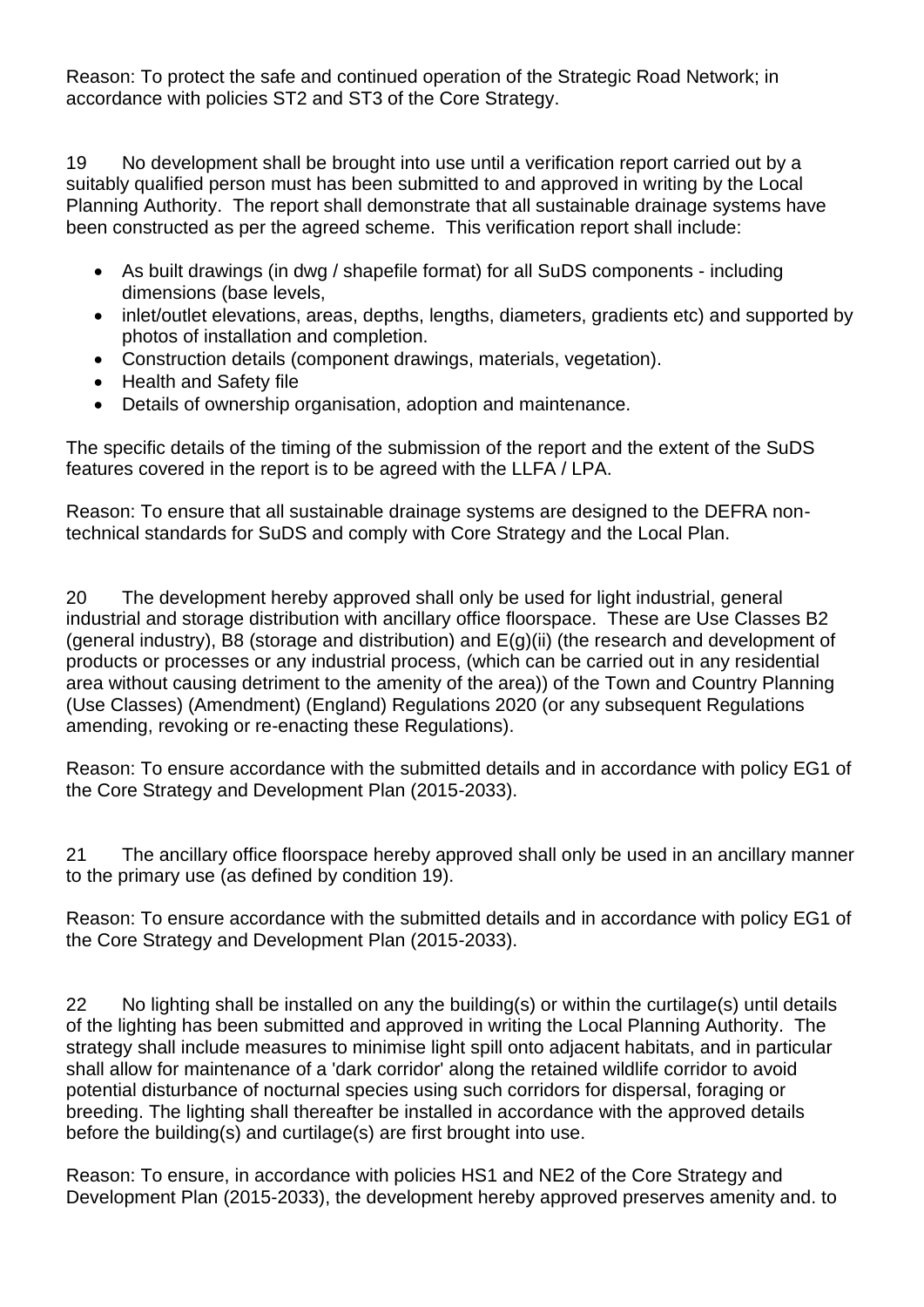ensure that the retained and enhanced wildlife corridor to the north, east and south of the site and other habitats which may be used by nocturnal species for foraging are not lit by new lighting within the site and that 'dark' areas are retained.

23 Any subsequent application for Reserved Matters Consent shall include a Noise Management Scheme. The Scheme shall include an assessment of the proposed site layout against the recommendations of the submitted Noise Impact Assessment, namely to identify the position and height of any noise barrier to the north-eastern boundary of the site. The Scheme shall also include details of proposals to control noise from the use of the service yards in the area between the industrial units and the boundary with the woodland located to the rear of the dwellings at Seven Houses. The approved details shall thereafter be provided before the development hereby approved is first brought into use and shall thereafter be retained.

Reason: To protect nearby residential occupiers from any adverse noise impacts arising from the operation of fixed plant on site, in accordance with policy HS2 of the Core Strategy and Development Plan (2015-2033).

24 No building hereby approved shall be brought into use until a Travel Plan has been submitted to and approved in writing by the Local Planning Authority. The Travel Plan shall be in accordance with the submitted Framework Travel Plan. The development hereby approved shall not be occupied until the Travel Plan has been approved by the Local Planning Authority. The development shall thereafter be operated in accordance with the approved Travel Plan.

Reason: To ensure, in accordance with policies ST2 and ST3, that the development hereby approved includes a travel plan.

25 Any subsequent application for Reserved Matters Consent shall include car charging points, in accordance with paragraph 12.23 of the Core Strategy and Development Plan (2015- 2033). The approved charging points shall be provided before the occupation of the industrial unit(s) and shall thereafter be retained for the lifetime of the development hereby approved.

Reason: To ensure, in accordance with policy ST3 of the Core Strategy and Development Plan (2015-2033), the development hereby approved, includes an appropriate level of electric vehicle parking.

26 Any subsequent Application for Reserved Matters Consent shall include the provision of a minimum of five permanent bat roosts, eight permanent bird nesting features, and nesting boxes or overwintering refuge features for hedgehogs and invertebrates. Installation of these features shall be undertaken under the advice of an ecologist and in accordance with the approved details.

Reason: In order to enhance biodiversity of the site during construction works in accordance with CSDP Policy NE2 and paragraph 174 of the National Planning Policy Framework.

27 No building shall be brought into first use until details of any proposed ventilation or extraction system or fixed external plant have been submitted to approved in writing by the Local Planning Authority. The details shall be prepared as a Noise Assessment using BS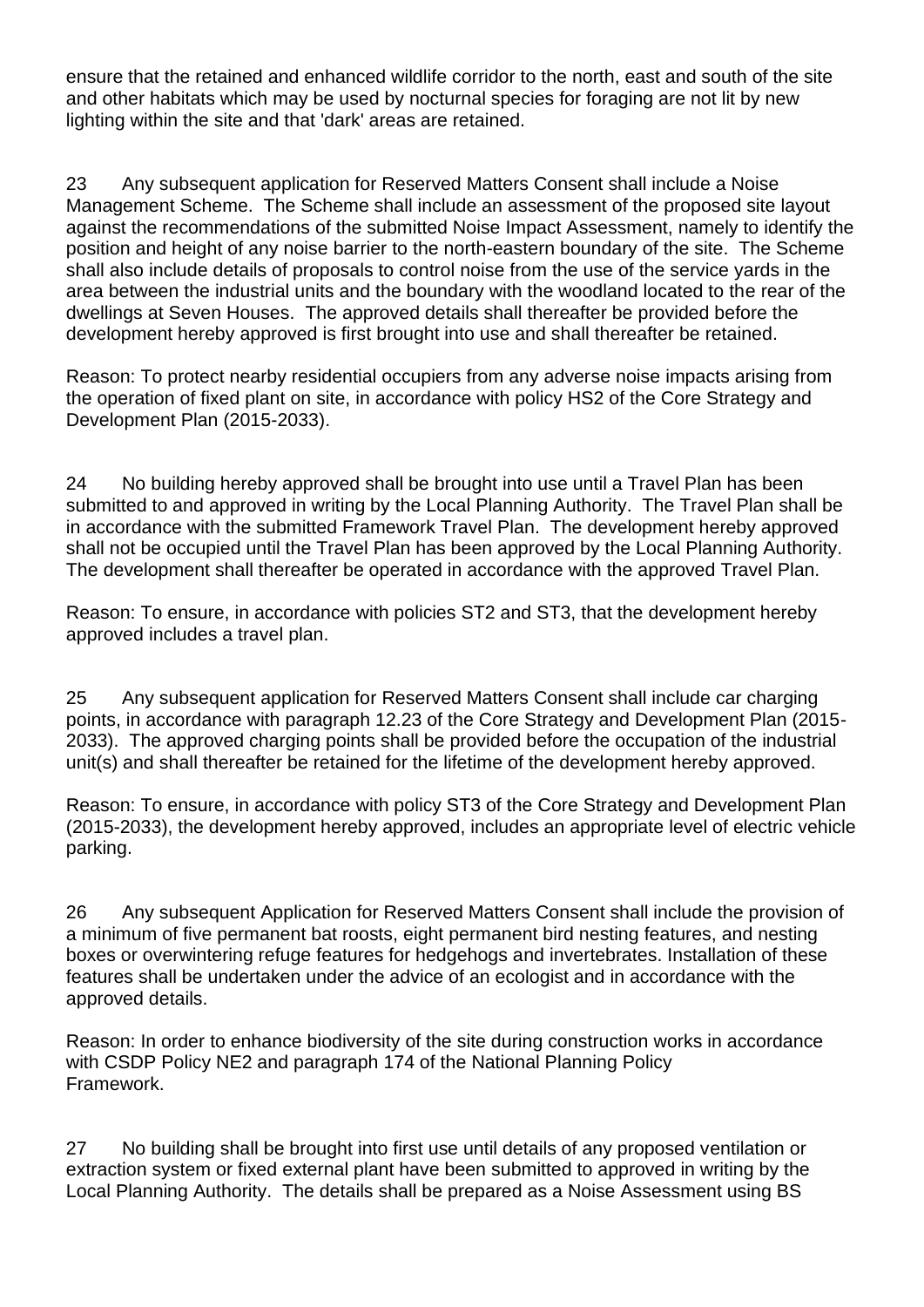4142:2014; including with a scheme of noise attenuation where required, plans and elevations drawn to a recognised metric scale and a management / maintenance plan. The Assessment shall demonstrate that the rated noise level from any such plant or equipment, when calculated at the nearest sensitive receptor, does not exceed a value 3dB(A) above the measured background (LA90) at both night time and daytime. The approved details shall therefore be fully installed before the building has been brought into first use.

Reason: To protect nearby residential occupiers from any adverse noise impacts arising from the operation of fixed plant on site, in accordance with policy HS2 of the Core Strategy and Development Plan (2015-2033).

28 Any subsequent application for Reserved Matters Consent shall include details of the energy efficiency measures described within paragraph 6.22 of the submitted Planning Statement. The submitted details shall include plan and elevation drawings prepared to a recognised metric scale and a maintenance / management schedule. The measures shall thereafter be fully installed before the first unit has been brought into use and maintained thereafter in accordance with the submitted details.

Reason: In accordance with policy BH2 of the Core Strategy.

29 In the event that contamination is found at any time when carrying out the approved development that was not previously identified it must be reported in writing immediately to the Local Planning Authority. A Risk Assessment must be undertaken in accordance with the requirements of DEFRA and the Environment Agency's "Model Procedures for the Management of Land Contamination CLR11" and where remediation is necessary a Remediation Scheme must be prepared and submitted to the Local Planning Authority in accordance with the requirements that the Remediation Scheme must ensure that the site will not qualify as contaminated land under Part 2A of the Environmental Protection Act 1990 in relation to the intended use of the land after remediation. Once the Remediation Scheme has been approved in writing by the Local Planning Authority it shall be known as the Approved Remediation Scheme. Following completion of measures identified in the Approved Remediation Scheme a verification report must be prepared and submitted in accordance with the approved timetable of works. Within six months of the completion of measures identified in the Approved Remediation Scheme, a validation report (that demonstrates the effectiveness of the remediation carried out) must be submitted to the Local Planning Authority.

Reason: To ensure that risks from land contamination to the future users of the land and neighbouring land are minimised, together with those to controlled waters, property and ecological systems, and to ensure that the development can be carried out safely without unacceptable risks to workers, neighbours and other offsite receptors, in accordance with the National Planning Policy Framework Paragraphs 170, 178, 179, and 183d

30 No later than one month after the completion of the works specified by condition 26, a report confirming that these works have been undertaken in accordance with the approved details shall be submitted to and approved in writing by the Local Planning Authority.

Reason: In order to enhance biodiversity of the site during construction works in accordance with CSDP Policy NE2 and paragraph 174 of the National Planning Policy Framework.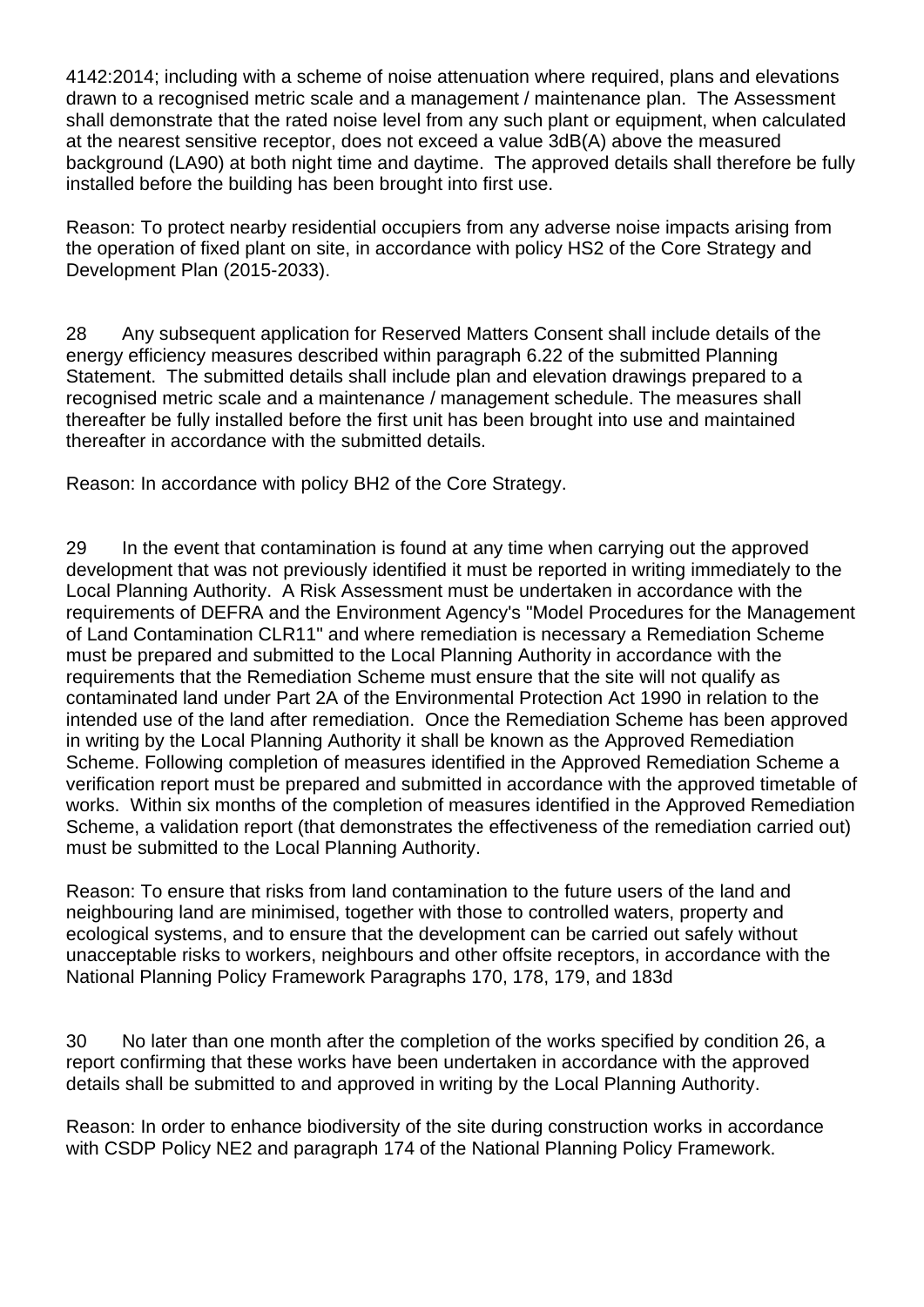| 2.                    | Washington                                           |
|-----------------------|------------------------------------------------------|
| <b>Reference No.:</b> | 21/01805/FUL Full Application                        |
| Proposal:             | <b>Construction of 4 new dwellings</b>               |
| Location:             | Land At 2 Wylam Close Stephenson Washington NE37 3DR |
| Ward:                 | <b>Washington North</b>                              |
| <b>Applicant:</b>     | Mr Colin Noble                                       |
| <b>Date Valid:</b>    | 23 August 2021                                       |
| <b>Target Date:</b>   | 18 October 2021                                      |

## **PROPOSAL:**

### INTRODUCTION

Planning permission is sought for the proposed construction of four dwellings on land at Wylam Close, Stephenson Industrial Estate in Washington.

## DESCRIPTION OF SITE AND SURROUNDINGS

The application site is located at the end of Wylam Close, which leads southwards off Stephenson Road in Washington. It is a rectangular and relatively flat plot of land, and is currently used to store caravans, trucks and other vehicles. To the south of the application site there is a large detached dwelling, to the south west of the application site there is a large dwelling under construction, and to the west of the application site there is a mobile home. Land to the north and east is industrial / commercial.

The application site, which covers an area of approximately 0.05ha, forms part of an existing Travelling Showpeople yard owned by the applicant, which includes the two dwellings and static mobile home mentioned above. This wider parcel of land is bordered by Sulgrave Road to the south, beyond which is the residential Sulgrave area of Washington. To the north and east of the application site there are industrial / commercial units fronting Rainhill Road and Rainhill Close. A footpath, which serves to connect Stephenson Road with Sulgrave Road, is positioned to the west of the applicant's wider parcel of land.

In addition to the residential accommodation, the application site including parts of the wider parcel of land owned by the applicant is currently used as a showmen's storage facility for commercial vehicles and fairground equipment. The majority of the storage is 'open air' but the site does include a substantial storage building.

#### THE PROPOSED DEVELOPMENT

The proposed development is for the erection of four two-storey dwellings in a terraced block for Travelling Showpeople. It would comprise two house types:

- House type A would have two dormer windows to the front elevation, as well as large glazed openings at ground and first floors. It would have a dormer window to the rear elevation, as well as a front door, windows and a roof light. It would have a hall, kitchen and living room at ground floor; a landing (described as hall on submitted drawings), two bedrooms and a bathroom at first floor, and two bedrooms within the attic.
- House type B would be of a similar appearance to House Type A, but would have a garage door opening instead of a window opening to the rear elevation. It would have a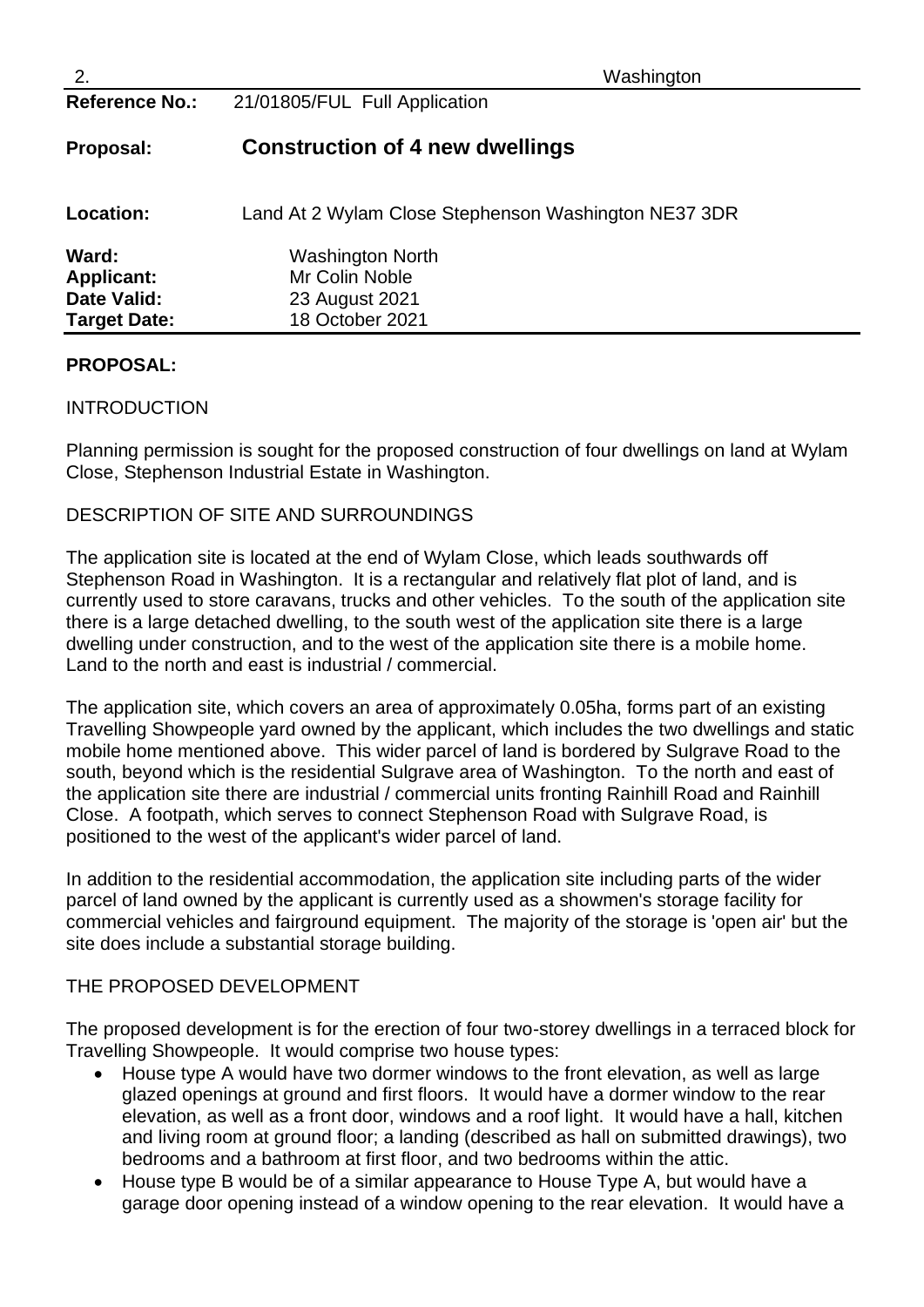hallway, a garage, a kitchen and a WC at ground floor; a landing (described as a hall on submitted drawings), a living room, a bedroom and a bathroom at first floor, and two bedrooms in the attic.

The proposed dwellings, the front elevations of which would face south, would be approximately 5.2 metres in height to the eaves and 8.8 metres in maximum height. All other dimensions of the proposal can be scaled from submitted drawings. No specific details have been provided in relation to external building materials. The planning application form simply states that walls, windows, doors, boundary treatments and vehicle access / hardstanding would be to match those of the surrounding dwellings.

The application has been supported by the following documents:

- Phase 1: Desk Study by Solmek dated January 2017 (received 27/08/2021)
- Ground Gas Report by Solmek dated 9th January 2018 (received 27/08/2021)
- Phase 3: Remediation Statement by Solmek dated November 2018 (27/08/2021)
- Mine Shaft Stability and Gas Risk Report by Environmental Protection Group dated 30/10/2021 (received 21/12/2021)
- Mine Shaft Plan received 03/02/2022

## PLANNING HISTORY

2002 - Planning application Ref: 02/01622/FUL - Change of use from parking area (part of an existing industrial estate) to three showmen's permanent living quarters (static mobile homes) and an associated workshop, refused under delegated powers, but subsequent appeal allowed by Planning Inspectorate. This parcel of land is to the west of the current application site, within the applicant's wider land ownership. However, this appeal decision effectively established the principle of residential accommodation at this location in association with its use for showmen's storage. The Planning Inspector in their report concluded that there was a demonstrable need for Travelling Showpeople's accommodation at this time.

2016 - Planning application Ref: 16/01369/FUL approved - Erection of pre-fabricated dwellinghouse. However, this dwelling was not constructed.

2017 - Planning application Ref: 17/00133/FU4 approved - Retrospective enclosure of land and change of use from highway to mixed use showmans storage and residential site, and erection of a boundary fence with double gates, involving the stopping up of the highway. This included the land subject of this current planning application.

2018 - Planning application Ref: 17/00446/FUL approved - Erection of two storey detached dwelling.

2019 - Planning application Ref: 18/01569/FUL approved - Erection of residential dwelling and attached garages. At the time of the case officer site visit, this dwelling was under construction and replaces a static mobile home.

## **TYPE OF PUBLICITY:**

Site Notice Posted Neighbour Notifications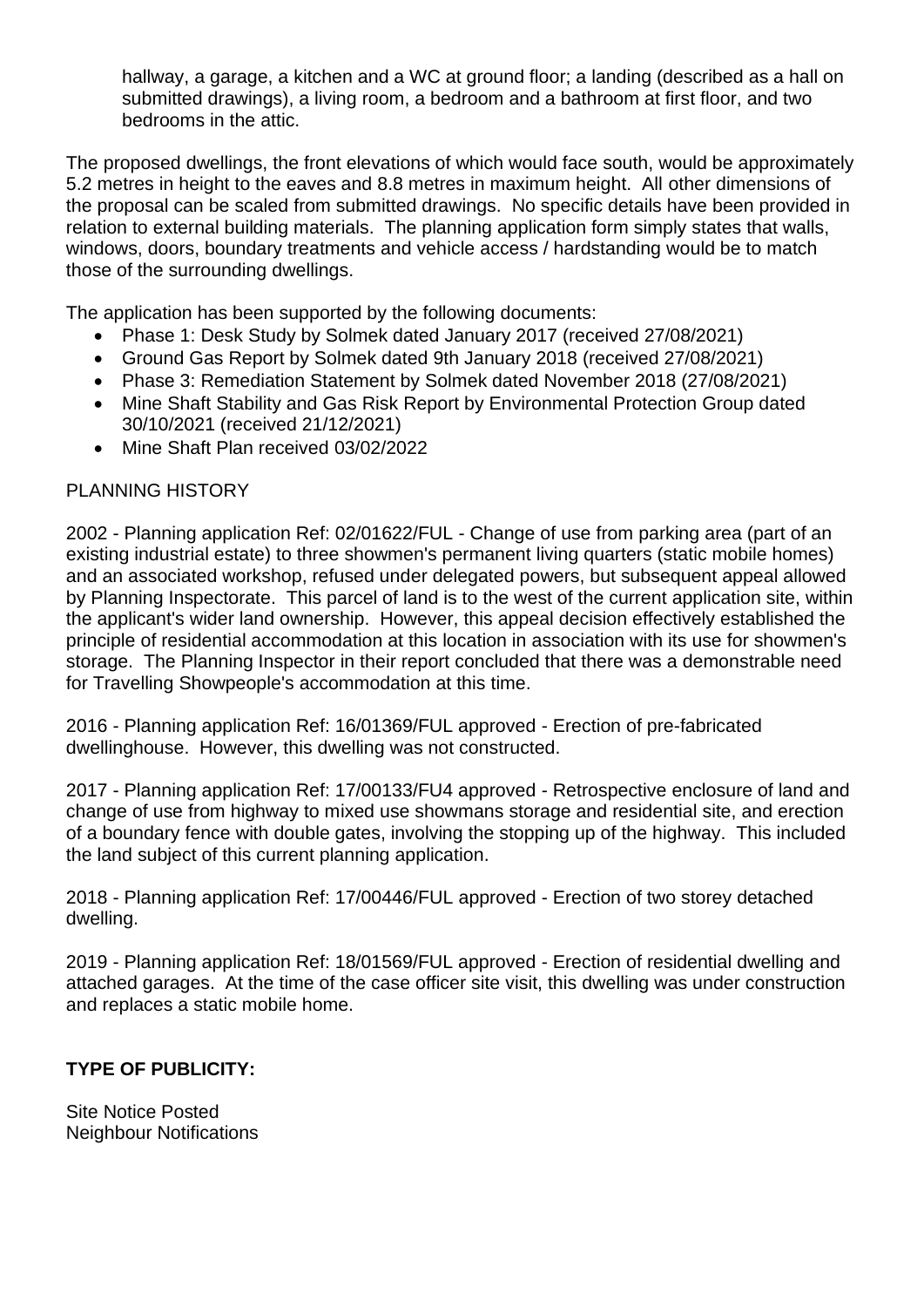## **CONSULTEES:**

Northern Electric Environmental Health Land Contamination North Gas Networks The Coal Authority Network Management Northumbrian Water Washington North - Ward Councillor Consultation Northumbria Police Planning Policy Land Contamination The Coal Authority The Coal Authority

Final Date for Receipt of Representations: **28.02.2022**

## **REPRESENTATIONS:**

Publicity associated with the application included letters being sent to the occupiers of neighbouring properties within close proximity to the application site, and site notices being displayed near the entrance into the site to the north.

The following consultees were consulted on the application.

- Planning Policy
- Environmental Health
- Transportation Development (the Local Highway Authority)
- Northern Gas Networks
- Northern Powergrid
- Northumbrian Water
- Northumbria Police
- Watermans (Land contamination)
- Coal Authority
- Three Ward Councillors

Site notice expiry date: 29/09/2021 Neighbour notifications expiry date: 23/09/2021 Consultation expiry dates: 17/09/2021, 23/09/2021, 11/01/2022 & 28/02/2022 (Coal Authority response only was due by 28/02/2022 and was received on 09/02/2022)

Neighbour Notification Responses

None received

Internal consultee responses

Environmental Health

No objections subject to the following condition in relation to noise: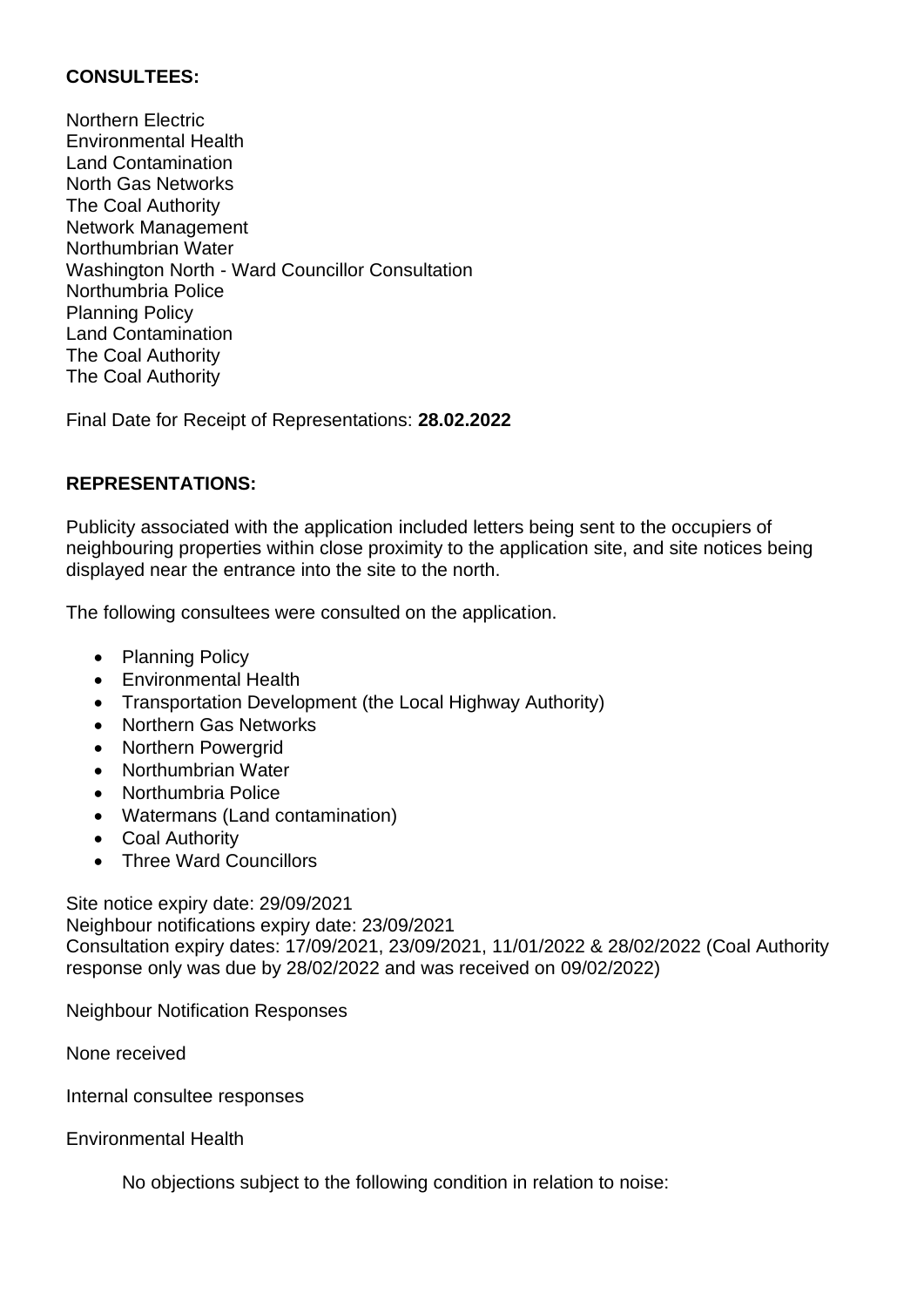"Prior to occupation, in order to achieve a suitable internal noise climate dwellings shall be provided with double glazing of at least a specification of 4/16/4mm construction."

Whilst the site does not initially appear suitable for residential accommodation it is noted that a similar application Ref: 18/01569/FUL was supported with a noise assessment that concluded the existing noise climate was acceptable, and the only requirement was for the installation of standard double glazing of 4/16/4 mm specification. This was required by Condition 4 of the relevant permission.

There appears to be no significant change in the immediate area of this site and the commercial operation to the rear (container storage) remains. This activity would not be expected to cause significant noise. Thus, it is considered reasonable to offer no objections to the proposal subject to the same condition that was attached to the 2018 permission.

### Planning Policy

Policy H4 'Travelling Showpeople, Gypsies and Travellers' of the adopted CSDP designates the application site as an existing Travelling Showpeople site. The policy indicates that existing Travelling Showpeople sites (including the site which the application site forms a part) will be safeguarded unless it can be demonstrated that there is no longer a need for the site or that capacity can be met elsewhere. The proposal seeks permission for homes of market tenure, and it is therefore considered that it would not align to the site's status as an existing Travelling Showpeople site. It is noted that the applicant has not provided any evidence to demonstrate that the site is surplus to requirements or that the capacity can be met elsewhere. Furthermore, there appears no evidence to suggest that the proposed dwellings would exclusively be used in conjunction with the activities of Travelling Showpeople and the supporting application form indicates that the proposals are for market housing. This would suggest that the development would not be for Travelling Showpeople. Consequently, based on information provided, the proposal would not align to Policy H4 of the adopted CSDP which safeguards the site for Travelling Showpeople.

Policy NE2 'Biodiversity and Geodiversity' of the adopted CSDP sets out that proposals, where appropriate, must demonstrate how they will provide net gains in biodiversity. Given the site's location close to an employment area, the proposal's amenity impact should be carefully considered against Policy HS1 'Quality of Life and Amenity' of the adopted CSDP. In relation to design, Policy BH1 'Design Quality' of the adopted CSDP should be considered, and site access should be considered against Policy ST2 'Local Road Network' and Policy ST3 'Development and Transport' of the adopted CSDP. In addition, technical standards relating to Nationally Described Space Standards as set out in Policy BH1 'Design Quality' of the adopted CSDP are now adopted and applicable to the proposal.

Transportation Development (the Local Highway Authority)

Location - Wylam Close is not adopted or maintained by the Council.

Adoption - The location of the application site is currently not built to adoptable standards, therefore any maintenance required would be at the applicant's expense. If the applicant wants the road to be adopted, the development should be built to an adoptable standard with 5.5 metre road widths, 1.8 metre footways, street lighting, turning head, highway drainage connection and provision for surface water run-off.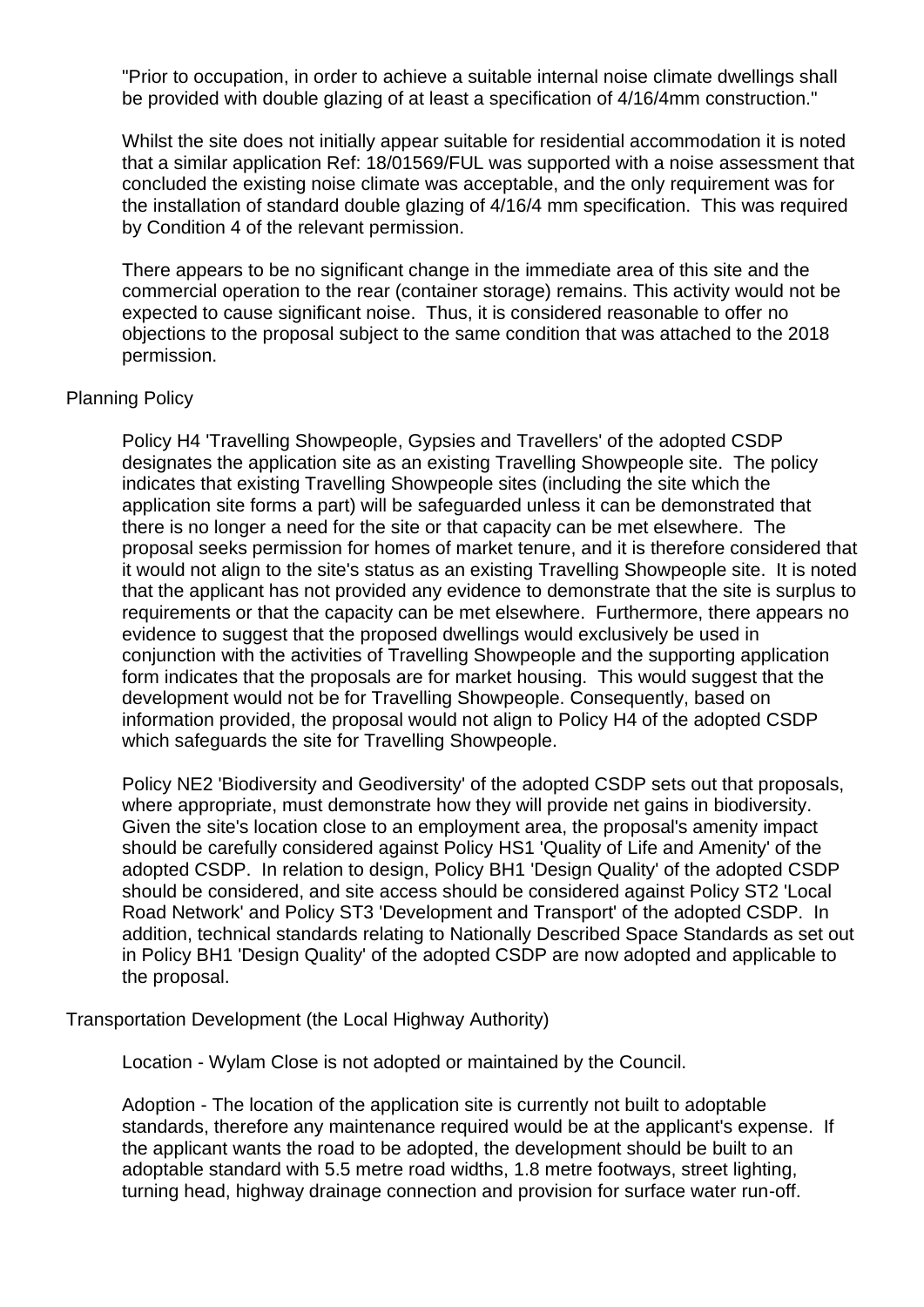Bin store - The applicant should ensure that all bins are stored in-curtilage of the property boundary and not on the adopted highway.

In-curtilage parking - One hardstand must be provided for each property.

Pedestrian provision - It appears that there is a sub-standard footway adjacent to Wylam Close, however given the low pedestrian use and remote location it is considered that there would be no detriment to highway / pedestrian safety.

External Consultee responses

Northern Gas Networks

No objections to the proposal

Northern Powergrid

No objections to the proposal

#### Northumbria Police

Northumbria Police do not normally comment on residential developments of this size, and the application lacks the detail normally expected. Other than noting a degree of incongruity regarding a development of this type in this setting and expressing an aversion towards the use of industrial security fencing where people live, no objections are raised from a crime prevention perspective.

### Coal Authority

#### First representation

Objection with substantive concerns raised in relation to the proposal. The application site falls within the defined Development High Risk Area. Therefore, within the application site and surrounding area there are coal mining features and hazards which need to be considered in relation to the determination of this planning application.

More specifically, the potential zones of influence/instability associated with four off-site mine entries (shafts 431558-003, 431558-004, 431558-005 and 431558-006) extend across approximately half the application site. Information suggests that the shafts were filled and in the case of shafts '003, '004' and '005', were capped. The nearest shaft to the site is '003' located immediately adjacent to the eastern boundary. Taking into account its 4.6 metre diameter, the shaft and its associated cap are likely to straddle the site boundary. In addition, the site lies in an area where there are coal outcrops at or close to the surface, which may have been worked in the past.

The supporting Phase 1: Desk Study has failed to demonstrate that the proposed detailed layout of development has been suitably informed by the presence of recorded mine entries in the vicinity of the site. It is the opinion of the Coal Authority that the risk and uncertainty posed is such that specialist investigation is required prior to the determination of the application, to ensure that the Local Planning Authority is satisfied that the application site can be safely developed in the manner proposed.

The applicant should be required to carry out intrusive site investigation works, subject to obtaining Coal Authority permission, to determine the extent of past coal mining activities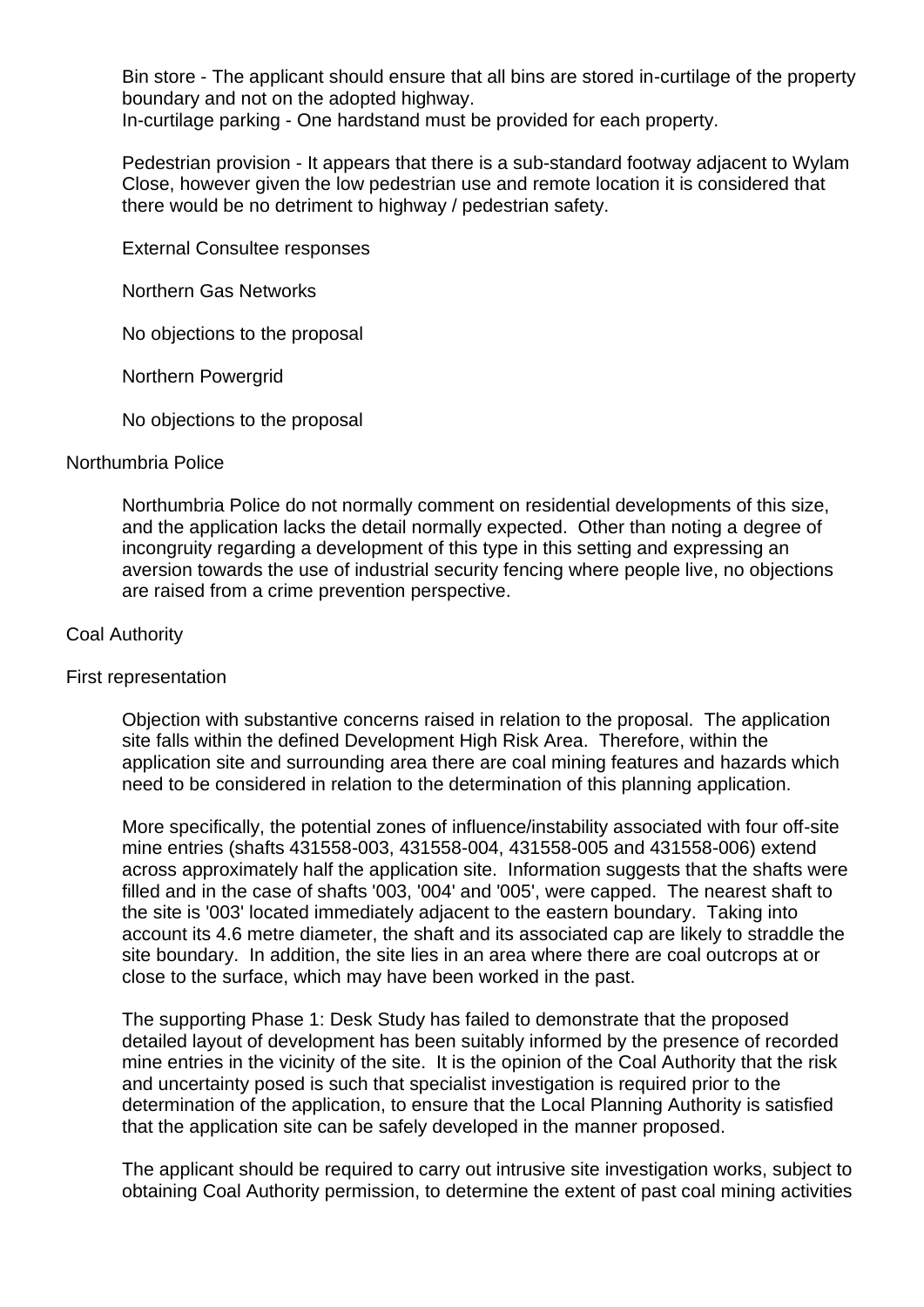and the implications for the layout and design for their proposal. Any remedial, preventative and mitigatory measures should then be proposed as part of a revised report, as necessary, to address issues of land instability.

### Second representation

Objection with substantive concerns raised in relation to the proposal. Clarification is required regarding the apparent discrepancy in the boundaries shown on the submitted plans. A revised proposed site plan should be submitted showing the positions of the recorded mine shafts and their relevant stand-off zones, in order to demonstrate to the Local Planning Authority that the layout of the proposed development has been suitably informed by the presence of these former coal mining features.

### Third representation

The Coal Authority agrees with the recommendations of the applicant's supporting information - that coal mining legacy potentially poses a risk to development at the site and that investigations are required, along with possible remedial measures, in order to ensure the safety and stability of the proposed development. Should planning permission be granted it is recommended that conditions be attached to any planning permission as follows:

## Condition 1:

"No development shall commence until:

a) A scheme of intrusive investigations has been carried out on site to establish the risks posed to the development by past coal mining activity; and

b) Any remediation work and / or mitigation measures to address land instability arising from coal mining legacy, as may be necessary, have been implemented on site in full in order to ensure that the site is made safe and stable for the development proposed.

The intrusive site investigations and remedial works shall be carried out in accordance with authoritative UK quidance."

## Condition 2:

"Prior to the occupation of the development, or it being taken into beneficial use, a signed statement or declaration prepared by a suitably competent person confirming that the site is, or has been made, safe and stable for the approved development shall be submitted to the Local Planning Authority for approval in writing. This document shall confirm the methods and findings of the intrusive site investigations and the completion of any remedial works and / or mitigation necessary to address the risks posed by past coal mining activity."

The Coal Authority withdraws its previous objection subject to the above conditions.

The Coal Authority would also expect the Local Planning Authority to consider the inclusion of a further appropriately worded condition to remove permitted development (PD) rights for the erection of extensions or curtilage buildings at the proposed dwellings within the shaft stand-off zones shown on the revised proposed site plan. This will enable the safety and stability implications of coal mining legacy to be considered by the Local Planning Authority in the event of future householder proposals at the site.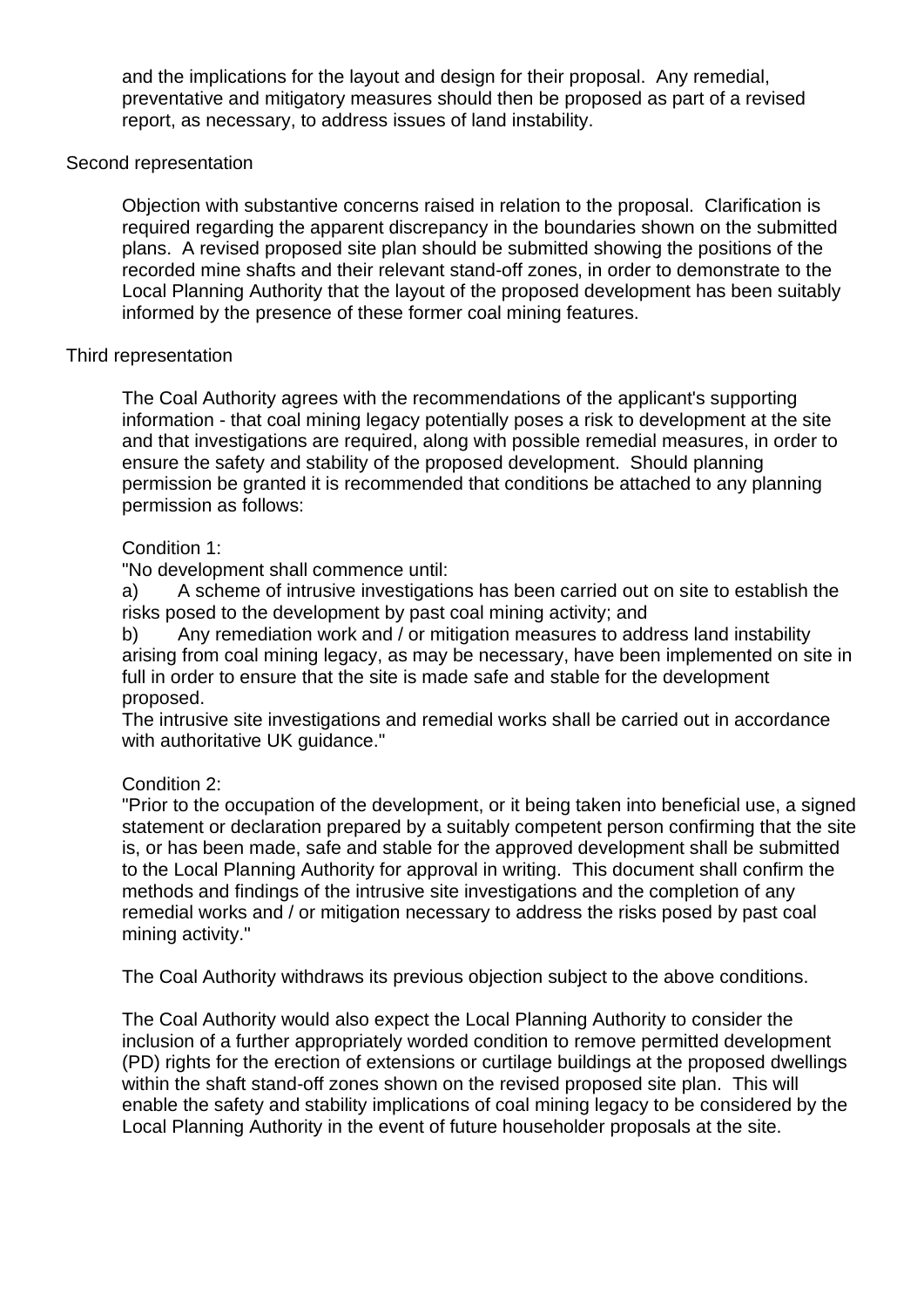Watermans (Land contamination)

In broad agreement with the findings and recommendations made by Solmek. However, it is recommended that the following information be submitted:

- o A copy of the Phase II intrusive investigation should be submitted for review.
- o Given that the site falls within a Coal Authority High Risk Development Area, as it was part of a former colliery and mine entries have been identified on site, a full Coal Mining Risk Assessment (to include a Coal Mining Report from the Coal Authority) should be carried out and submitted for review.
- o The risk from UXO should be established, and, where appropriate, a Threat Assessment carried out and submitted for review.
- o The risk from invasive plant species should be assessed.
- o Consultation should be undertaken with Sunderland City Council Departments Environmental Health and Building Control to gain publicly available information regarding the site.
- o Limited chemical testing has been undertaken. Has sufficient testing been undertaken to fully characterise the site in terms of the risk to human health given the site's long industrial history? Justification for the testing undertaken is required and additional chemical testing may be required to fully characterise the shallow site soils.
- o While individual chemical testing suites have been specified for imported fill, the rates at which testing should be undertaken have not been specified. Rates of testing of imported material should be included based on the source of the material (e.g. higher rates of testing should be undertaken on material from a brownfield source compared with that from a greenfield source).

It is considered likely that the Coal Authority may object to the proposals due to the absence of a detailed Coal Mining Risk Assessment. Should a satisfactory Coal Mining Risk Assessment be provided, it is recommended that conditions should be attached to any planning permission relating to a ground investigation, a remediation strategy, a verification report, and the event of any contamination being found that was not previously identified.

## **COMMENTS:**

## PLANNING POLICY AND LEGISLATIVE CONTEXT

Section 38(6) of the Planning and Compulsory Purchase Act 2004 requires that an application for planning permission must be determined in accordance with the adopted development plan, unless material considerations indicate otherwise.

The current development plan comprises the Core Strategy and Development Plan (2015-2033) adopted in January 2020, the 'saved' policies within the City of Sunderland Unitary Development Plan (UDP) adopted in 1998 and the UDP Alteration No. 2 (Central Sunderland) adopted in 2007, and the International Advanced Manufacturing Park (IAMP) Area Action Plan (AAP) 2017- 2032.

The National Planning Policy Framework (NPPF) (20th July 2021) is a material consideration for the purposes of Section 38(6) of the Act. It provides the Government's planning policy guidance, and so the assessment of a planning application should have regard to it.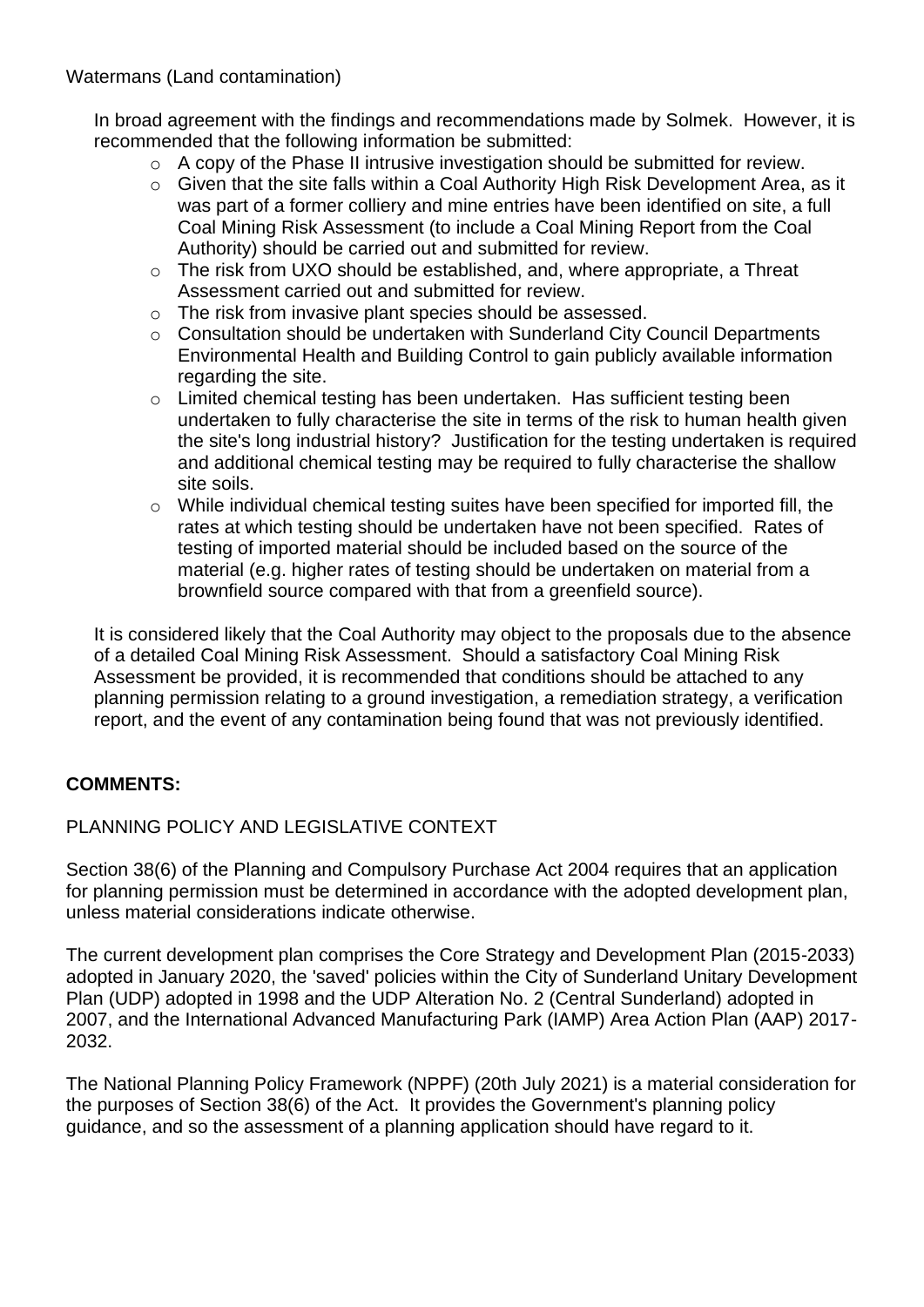## ASSESSMENT OF THE PROPOSED DEVELOPMENT

It is considered that the main issues relevant to the determination of this planning application are as follows:

- 1. Principle of development;
- 2. Design and impact on visual amenity;
- 3. Impact on residential amenity;
- 4. Impact on highway and pedestrian safety;
- 5. Impact in relation to land contamination; and
- 6. Impact in relation to coal mining risk.

## 1. Principle of Development

Policy SP1 'Development strategy' of the adopted Core Strategy and Development Plan (CSDP) states that to support sustainable economic growth and meet people's needs, the Council will seek to deliver at least 13,410 net new homes and create sustainable communities which are supported by adequate infrastructure. It states that the spatial strategy seeks to deliver growth and sustainable development by delivering the majority of development in the existing urban area, and it emphasises the need to develop in sustainable locations.

Policy SP3 'Washington' of the adopted CSDP states that Washington will continue to thrive as a sustainable mixed community. In order to achieve this, the policy states that existing Travelling Showpeople sites will be safeguarded.

Policy SP8 'Housing supply and delivery' of the adopted CSDP seeks to deliver 745 dwellings per annum through strategic sites, allocations, Strategic Housing Land Availability Assessment sites, conversions and changes of use, windfall and small sites.

Policy H1 'Housing mix' of the adopted CSDP states that residential development should create mixed and sustainable communities by contributing to meeting affordable housing needs and market housing demand. It states that residential development should provide a mix of housing types, tenures and sizes which is appropriate to its location. It also sets out that density should be appropriate to its location.

Policy H4 'Travelling Showpeople, Gypsies and Travellers' of the adopted CSDP designates the application site as an existing Travelling Showpeople site. The policy states that existing Travelling Showpeople sites will be safeguarded unless it can be demonstrated that there is no longer a need for the site or that capacity can be met elsewhere.

Planning Policy for Traveller Sites (August 2015) sets out the Government's planning policy for traveller sites. For the purposes of this planning policy, 'travellers' means 'gypsies and travellers' and 'travelling showpeople'. 'Travelling showpeople' are defined as follows: "Members of a group organised for the purposes of holding fairs, circuses or shows (whether or not travelling together as such). This includes such persons who on the grounds of their own or their family's or dependants' more localised pattern of trading, educational or health needs or old age have ceased to travel temporarily, but excludes Gypsies and Travellers as defined above."

The application site is located within the existing built-up urban area. The proposed development would contribute to meeting a housing need, in a reasonably sustainable location with good access to public transport links. To this extent the proposed development would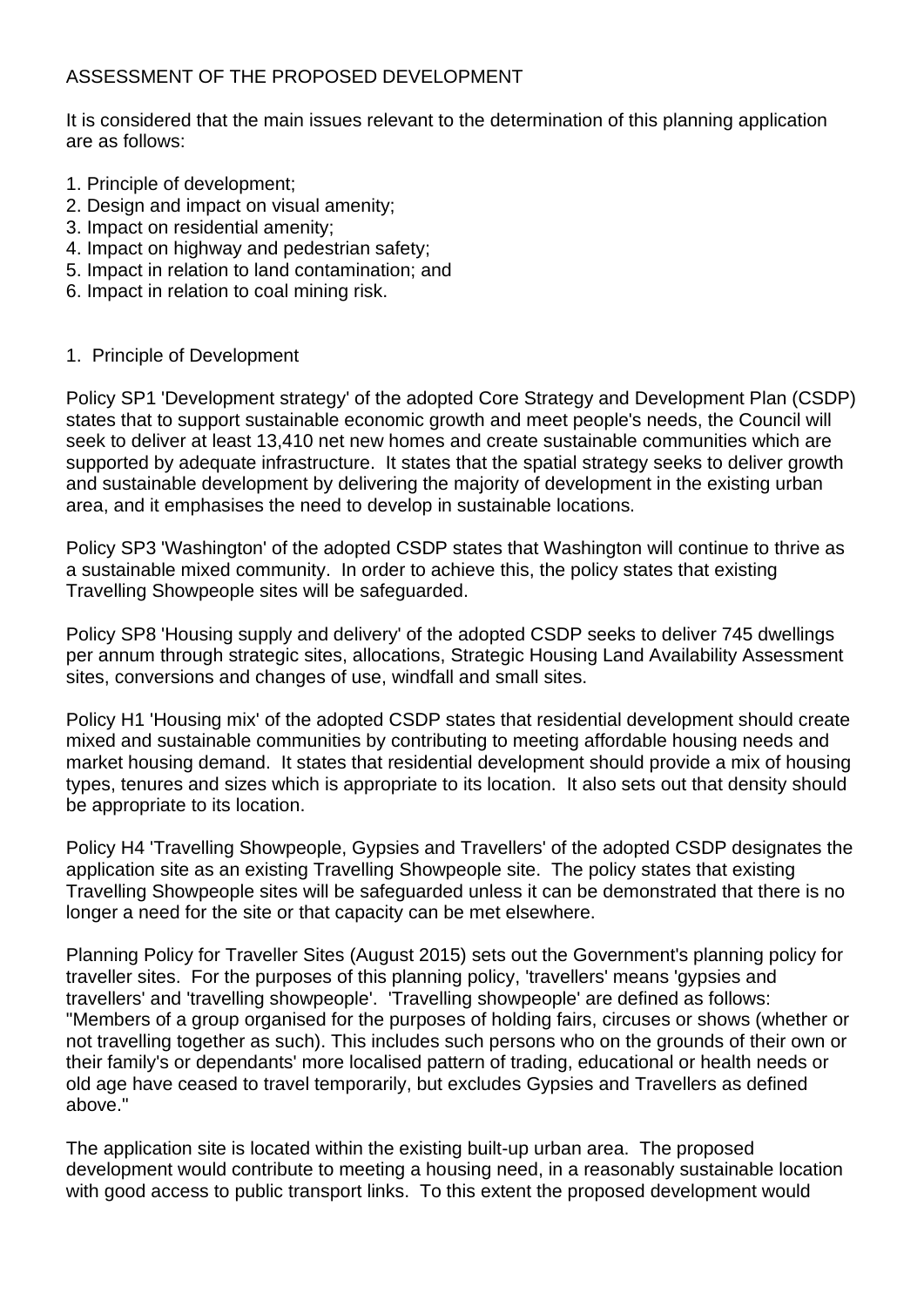accord with Policy SP1 of the adopted Core Strategy and Development Plan (CSDP). However, the application site forms part of an existing Travelling Showpeople site which is safeguarded for Travelling Showpeople under Policy H4 of the adopted CSDP.

In line with National Planning Policy, and as part of the evidence base to inform the now adopted CSDP, an accommodation needs assessment of both Gypsies and Travellers and Travelling Showpeople was undertaken in 2017. In relation to existing provision, the 'Gypsy and Traveller and Travelling Showpeople Accommodation Assessment Update (2017)' set out that the City of Sunderland has a number of authorised permanent Travelling Showpeople yards across the city, including the site at Stephenson Industrial Estate, Washington (which the application site forms a part). The site at Stephenson Industrial Estate was authorised under previous planning permissions (see planning history above). At the time of the assessment, it was noted that the Stephenson Industrial Estate site provided two plots, of which both were occupied. In terms of future need within the City of Sunderland, the assessment concluded that for the remainder of the plan period (2017- 2033), a total of 33 additional plots were required for Travelling Showpeople. The outcomes of the assessment were taken forward through Policy H4 of the now adopted CSDP, hence why the existing Travelling Showpeople yards (Stephenson Industrial Estate including the application site, as well as sites at Pearson Industrial Estate, Sunniside / Grasswell and Herrington Burn) have been safeguarded for this use to ensure that provision is not lost. A site selection methodology also ensured that the most appropriate sites were also allocated for future additional plots.

The City of Sunderland clearly has a requirement for sites specifically for Travelling Showpeople, however there is a lack of suitable sites available. Policy SP3 of the adopted CSDP clearly states that existing Travelling Showpeople sites will be safeguarded under Policy H4. Policy H4 clearly states that such sites should be safeguarded for travelling showpeople unless it can be demonstrated a) there is no longer a need for the site; or b) capacity can be better met elsewhere. The applicant's agent has not submitted any evidence to demonstrate that there is no longer a need for the application site, or that capacity can be better met elsewhere.

During the assessment of this current application, the applicant's agent suggested that the designation to safeguard the application site should be changed to a different parcel of land also owned by the applicant - the current yard and container storage area positioned to the north of the application site and to the north of the land safeguarded for Travelling Showpeople in the adopted CSDP. The applicant's agent has also stated verbally that the applicant as landowner would not allow other Travelling Showpeople to use the application site. Whilst these points are noted, land can only be designated / safeguarded for a specific use through the development plan process. The process towards the adoption of the CSDP included extensive consultation and publicity in accordance with statutory requirements. Indeed, the 'Gypsy and Traveller and Travelling Showpeople Accommodation Assessment Update (2017)' states that personal interviews and postal questionnaires were undertaken with Travelling Showpeople on the known yards within the City as part of the evidence base. The application site was an existing Travelling Showpeople yard at this time, and following this assessment and extensive consultation and publicity, it was subsequently safeguarded for Travelling Showpeople under Policy H4 of the adopted CSDP. There is a clear need to safeguard the application site for this purpose and the applicant's agent has not demonstrated otherwise.

The land to the north of the application site and to the north of the land safeguarded for Travelling Showpeople, also owned by the applicant, is allocated as a Primary Employment Area under Policy EG1 of the adopted CSDP. This policy seeks to safeguard this land for B1 (Business - excluding B1a), B2 (General Industrial) and B8 (Storage and Distribution) uses (since 1st September 2020, uses falling under Class B1 now fall under Class E(g) 'Commercial,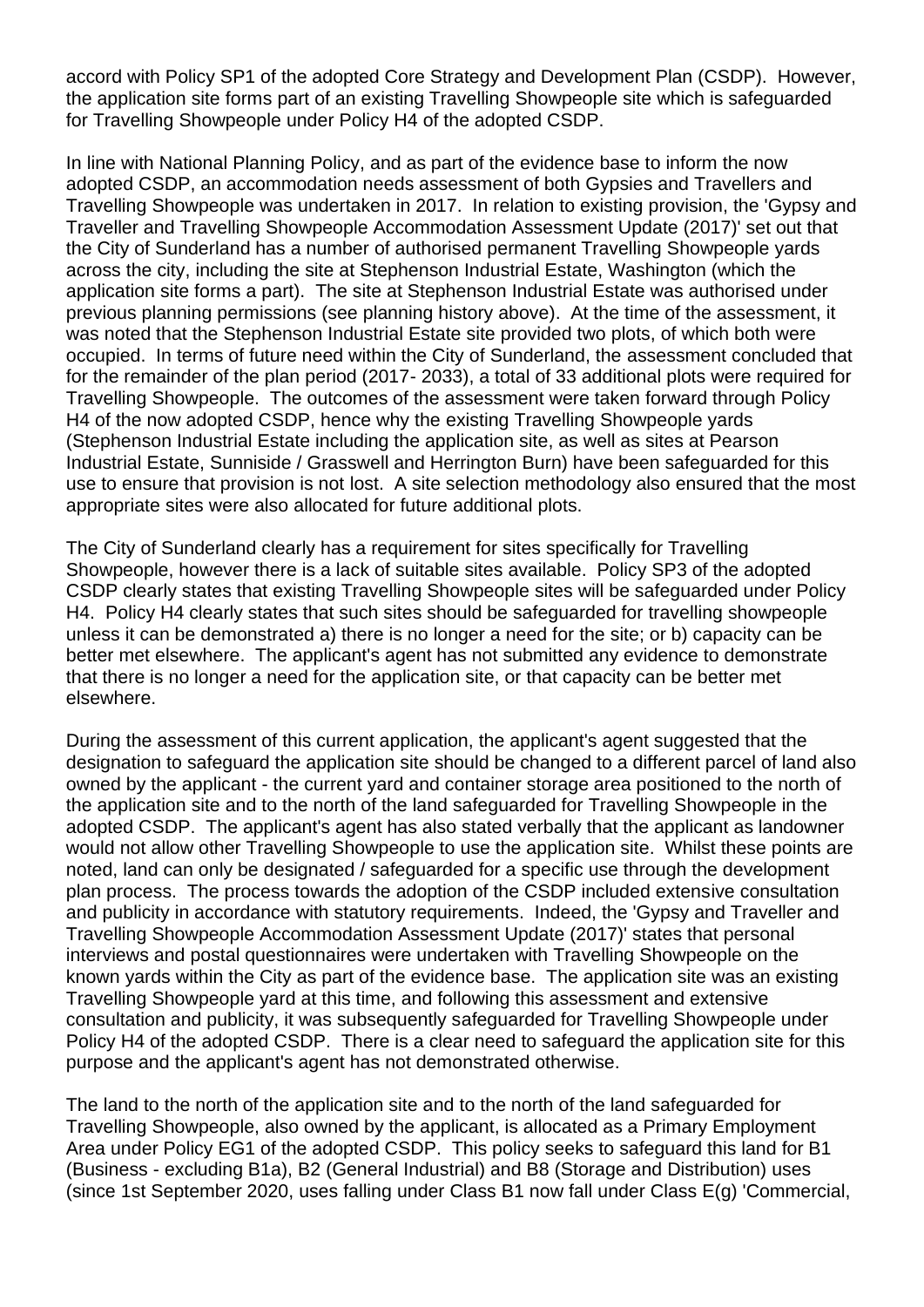Business and Service' of the Town and Country Planning (Use Classes) Order 1987 (as amended)). Travelling Showpeople accommodation on this land would therefore not be unacceptable in principle, and so the applicant's agent has not demonstrated that capacity can be better met elsewhere.

Following the adoption of the CSDP, it is a matter of fact that the application site forms part of a wider parcel of land safeguarded to provide accommodation for Travelling Showpeople. It is also a matter of fact that the land to the north of this safeguarded land is allocated for employment uses.

The applicant's agent has stated that given two large detached houses have previously been granted planning permission on the land owned by the applicant (see planning history above), there are no restrictions to prevent the applicant from selling them in the future. This point is noted. However, these dwellings were granted planning permission before the land was safeguarded for Travelling Showpeople, and so under different planning policy and guidance. In any case if they were sold it would not prevent the wider parcel of land still being used for its safeguarded purpose.

Given that the land is safeguarded for Travelling Showpeople, any proposed open market housing would not be acceptable. The applicant's agent has confirmed in writing that the proposed dwellings would be let and / or sold to Travelling Showpeople only. They would not be sold on the open market. However, even if the proposed dwellings would be let and / or sold to Travelling Showpeople (which if acceptable could be controlled by way of a condition attached to a planning permission), it is considered that the whole nature of Travelling Showpeople is that they travel, have winter quarters where they live in caravans / mobile homes of a temporary nature and store fairground equipment.

Travelling Showpeople are members of a community that consists of self-employed business people who travel the country, often with their families, holding fairs. Many of these families have been taking part in this lifestyle for generations. Although their work is of a mobile nature, Travelling Showpeople nevertheless require secure, permanent bases for the storage of their equipment and more particularly for residential purposes. Such bases are most occupied during the winter, when many Travelling Showpeople will return there with their caravans, vehicles and fairground equipment. For this reason, these sites traditionally have been referred to as "winter quarters". The ability to travel remains an inherent part of the way of life of Travelling Showpeople and the way in which they earn their living.

The proposed development would provide permanent 'bricks and mortar' dwellings, which would therefore not be in keeping with the purpose of the safeguarded land. Instead, it should be safeguarded to provide space for the transient accommodation to suit the mobile nature of Travelling Showpeople, including for the storage and repair of their equipment. It is possible that the proposed development could be for Showpeople who may want to remain in this area, and therefore would no longer be Travelling Showpeople. If this is the case, then they should be looking for dwellings in the wider vicinity, so that the application site can be sold and / or rented to other Travelling Showpeople in accordance with its safeguarded purpose. The applicant's agent has stated verbally that Travelling Showpeople do not always live in the transient way as set out in the above paragraph. However, there was no evidence as part of the 'Gypsy and Traveller and Travelling Showpeople Accommodation Assessment Update (2017)' to suggest that Travelling Showpeople no longer live in this way, which instead concluded that sites such as the application site need to be safeguarded for this specific purpose.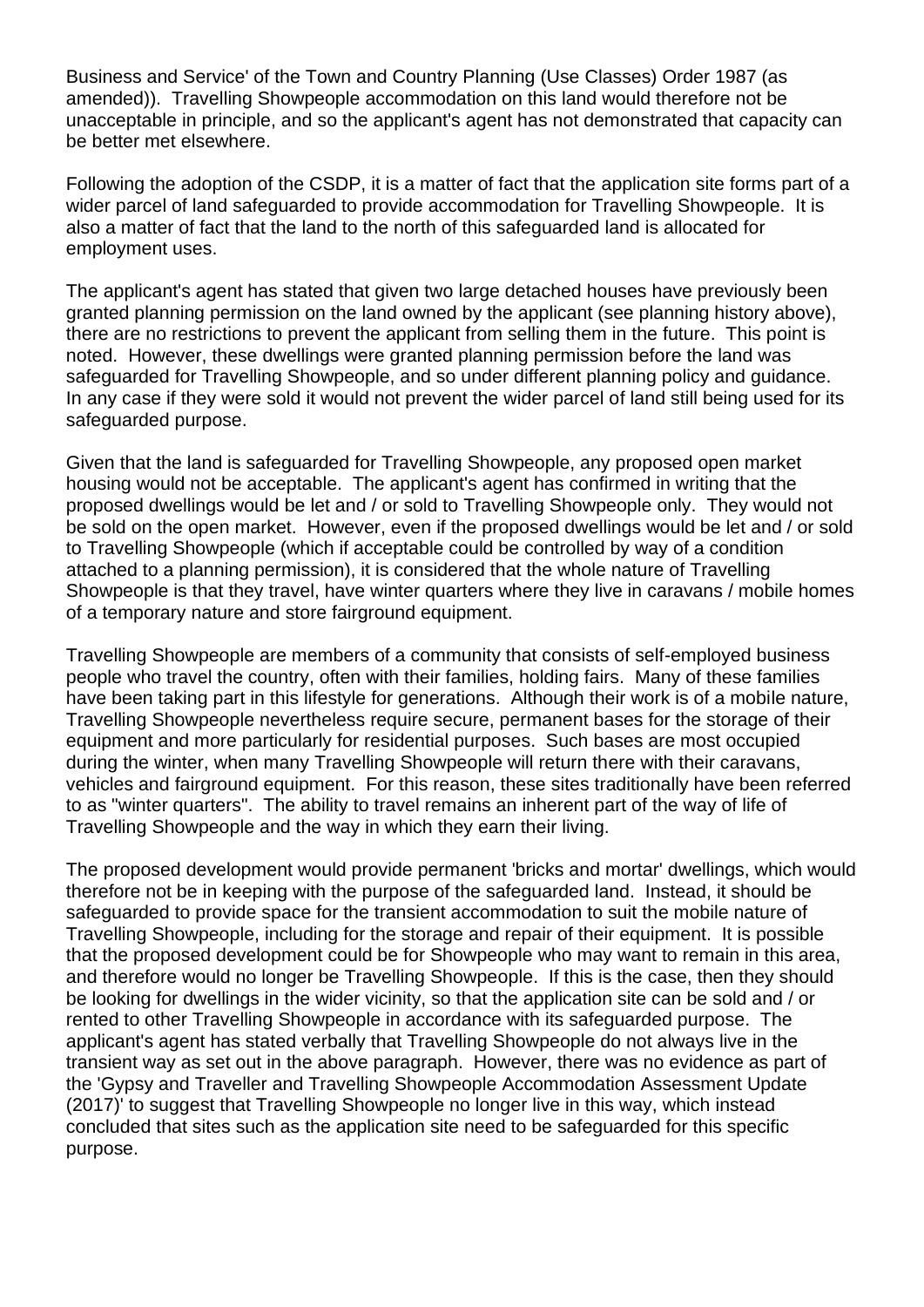The applicant's agent was made aware of the Council's position as set out above, however they have not provided any case seeking to demonstrate that there is no longer a need for the site to be safeguarded for Travelling Showpeople or that capacity can be met elsewhere. The land to the north of the safeguarded land, also owned by the applicant would not be acceptable for Travelling Showpeople, given that it is safeguarded for employment uses as explained above. The proposed development would comprise permanent 'bricks and mortar' dwellinghouses on a site which forms part of a wider existing Travelling Showpeople site, which is safeguarded under Policy H4 of the adopted CSDP for accommodation associated with the transient nature of this group of people. As such, the proposed development would not be an acceptable form of accommodation at the application site and would compromise the provision of sites for Travelling Showpeople over the remainder of the development plan period up to 2033. It is therefore considered that the proposed development would be unacceptable in principle. On this basis, it is considered that the proposed development would not accord with Policy SP3, Policy SP8, Policy H1 and Policy H4 of the adopted CSDP, and so it is recommended that planning permission be refused.

## 2. Design and impact on visual amenity

Policy BH1 'Design quality' of the adopted CSDP seeks to achieve high quality design and positive improvement; to meet this objective, development should be of a scale, massing, layout, appearance and setting which respects and enhances the positive qualities of nearby properties and the locality; deliver acceptable standards of amenity; promote natural surveillance; clearly distinguish between public and private spaces; create visually attractive and legible environments; and create safe, convenient and visually attractive areas for servicing and parking.

The Council's Development Management Supplementary Planning Document (SPD) (June 2021) provides a residential design guide, which includes criteria against which planning applications for new residential development should be assessed. This includes giving consideration to a developments' connectivity to existing neighbourhoods, its structure, density, scale and massing, how it sits within local context and character, as well as consideration of boundary treatments, landscaping and public open space / amenity greenspace.

Paragraph 126 of the NPPF (July 2021) states that the creation of high quality, beautiful and sustainable buildings and places is fundamental to what the planning and development process should achieve. Good design is a key aspect of sustainable development, creates better places in which to live and work and helps make development acceptable to communities. Paragraph 129 of the NPPF 2021 states that the National Design Guide and the National Model Design Guide should be used to guide decisions on applications in the absence of local produced design guides or design codes.

The proposed development would be set back from the public domain in a non-sensitive location. The application site, along with the existing dwellings within the adjacent land owned by the applicant, do not form part of a wider residential streetscene. There is also not necessarily a prevailing residential character to the area to which the proposed dwellings should relate. The proposed development would be located within an otherwise relatively isolated site in relation to other residential development, at the edge of the industrial area, and positioned towards the north of the applicant's existing enclosed compound. Due to the existing built form including the two dwellings and the storage building to the south, the proposed dwellings would be largely screened from Sulgrave Road to the south. They would be visible from the public domain within the industrial estate (from Wylam Close, Rainhill Road and Rainhill Close), however given the non-sensitive location, they would not cause any harmful visual impacts.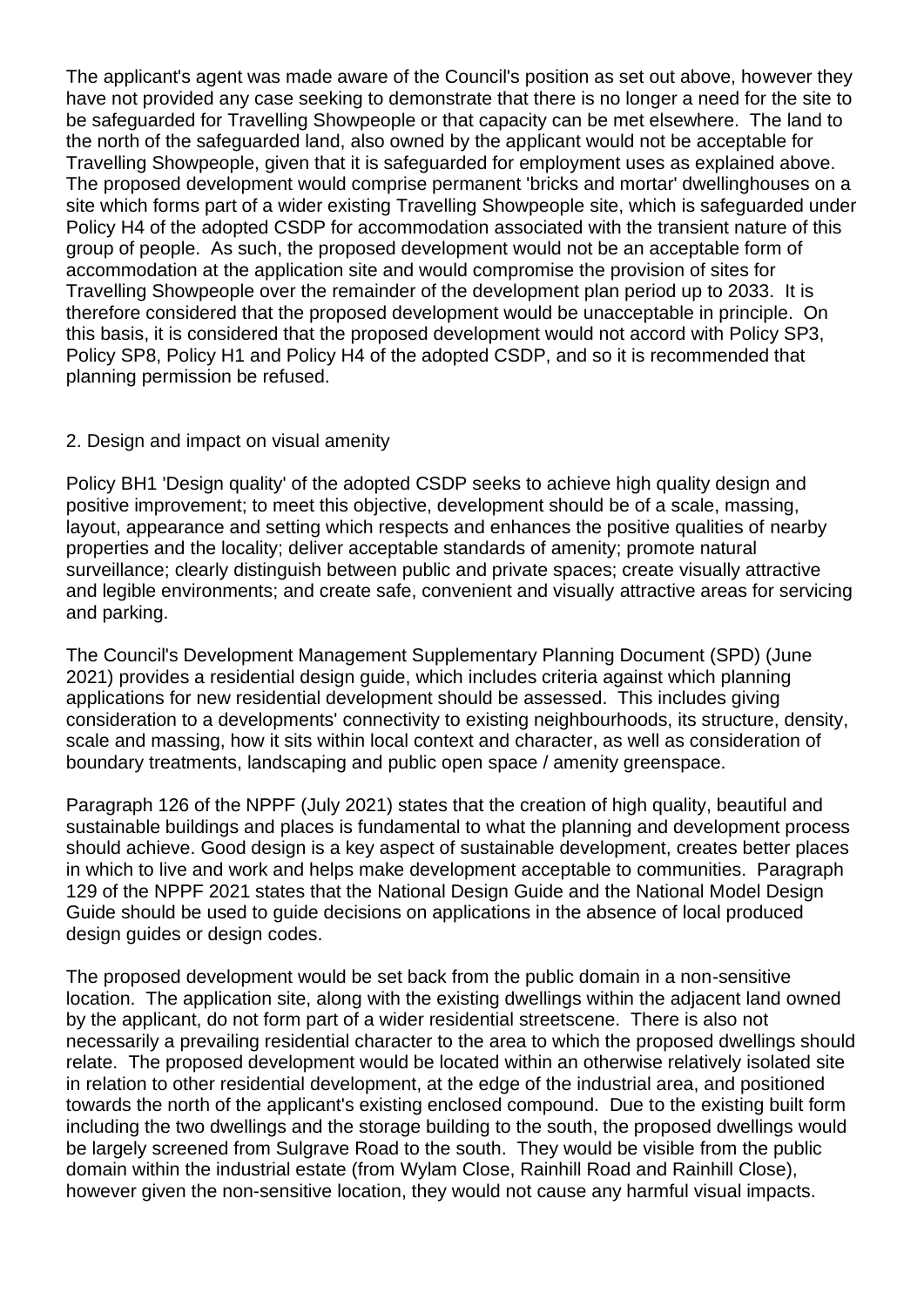The proposed dwellings would be of a standard design, and although no external building materials have been provided in relation to the proposed dwellings, boundary treatment or hard standing surfaces, the planning application form states that they would match those of dwellings nearby. If planning permission was to be granted, it is recommended that a condition be attached to any planning permission to require a detailed specification of all external building materials of the dwellings, boundary treatments and hard standing surfaces to be submitted to and approved in writing by the Local Planning Authority (prior to the commencement of development).

If planning permission was to be granted, to ensure a satisfactory form of development, it is recommended that a condition be attached to any planning permission to require the submission of a drawing detailing ground levels / finished floor levels of the proposed dwellings in relating to an off-site datum point (prior to the commencement of development). The dwellings should then be constructed in accordance with the approved ground levels / finished floor levels.

Subject to the discharge of and compliance with the recommended conditions, it is considered that the proposed development would be of an acceptable design, siting and appearance, and so it would accord with Policy BH1 of the adopted CSDP.

## 3. Impact on residential amenity

Policy HS1 'Quality of life and amenity' of the adopted CSDP states that development will not normally be supported where the existing neighbouring uses would unacceptably impact on the amenity of future occupants of the proposed development.

Policy HS2 'Noise-sensitive development' of the adopted CSDP states that development sensitive to noise should be directed to the most appropriate locations, and be protected against existing and proposed sources of noise through careful design, layout and uses of materials.

Policy BH1 'Design quality' of the adopted CSDP seeks to ensure that development retains acceptable levels of privacy and ensures a good standard of amenity for all existing and future occupiers of land and buildings. It seeks to ensure that residential development meets national space standards.

Section 5.23 of the Council's Development Management Supplementary Planning Document (SPD) (June 2021) sets out minimum spacing standards between dwellings. Between main facing windows, for one or two storey dwellings spacing should be 21 metres from any point of facing windows, and for three storeys spacing should be 26 metres. Between main windows facing side of end elevations (with secondary windows or no windows), for one or two storey dwellings spacing should be 14 metres from any point of main windows, and for three storeys spacing should be 19 metres.

The nearest neighbouring residential properties to the proposed dwellings are within the wider parcel land owned by the applicant - namely the two dwellings to the south and the static mobile home to the west.

The front elevation of the existing dwelling to the south would be positioned approximately 26 metres from the front elevations of the proposed dwellings. This would provide an acceptable separation distance between facing windows. There would also be an acceptable separation distance between the front elevation of the existing dwelling to the south, and the outdoor space of the proposed dwellings. Given separation distances it is considered that the proposed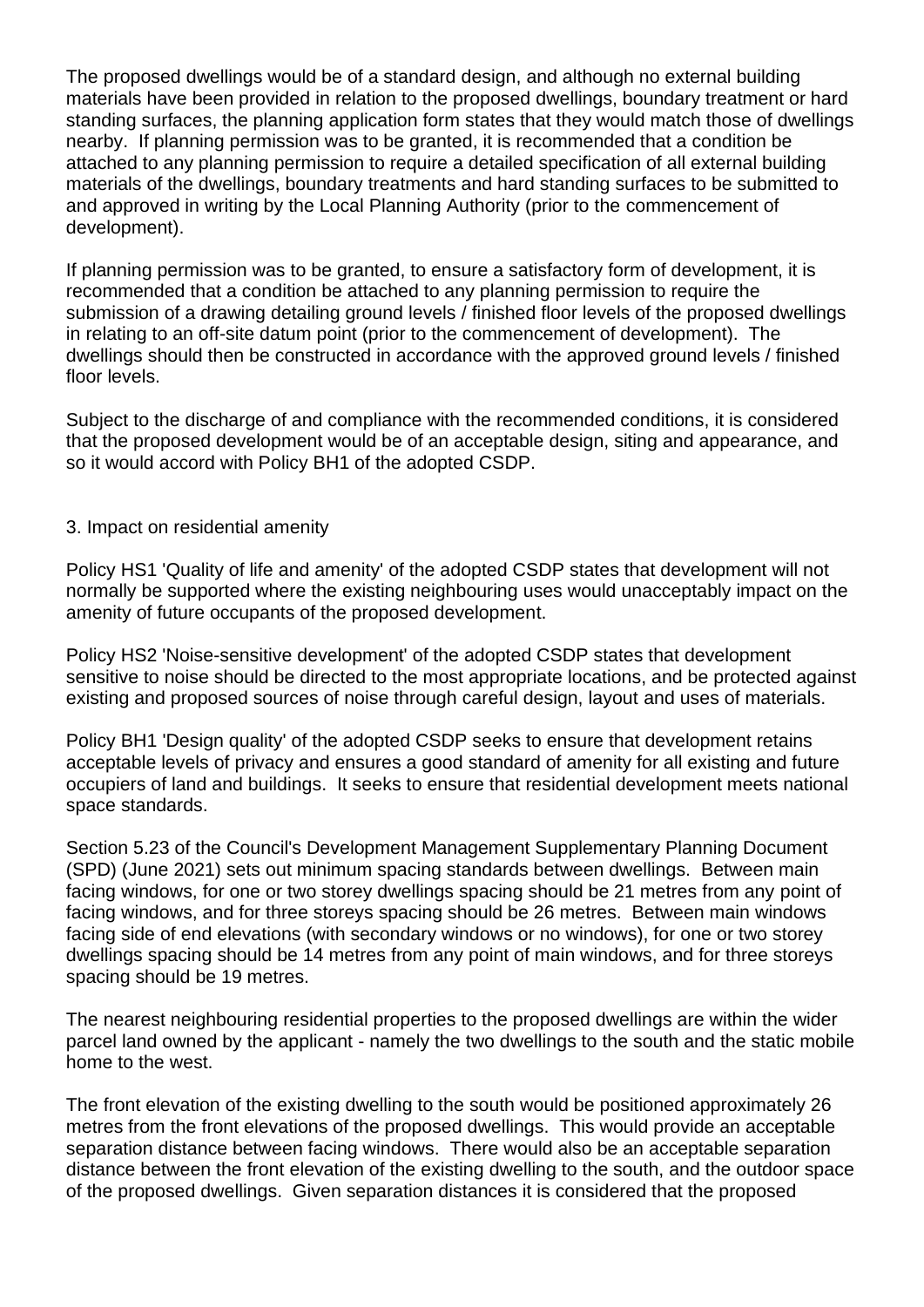development would have no unacceptable impacts on the amenities of the occupiers of this existing dwelling in relation to privacy, outlook and over dominance, or overshadowing.

The front elevation of the static mobile home to the west would be positioned over 21 metres from the side elevation of the nearest proposed dwelling. The dwelling to the south west would be positioned even further away, and would not directly face the proposed dwellings. Given separation distances it is considered that the proposed development would have no unacceptable impacts on the amenities of the occupiers of these neighbouring properties in relation to privacy, outlook and over dominance, or overshadowing.

In terms of the amenity afforded to future occupiers of the proposed dwellings, it is considered that they would comprise reasonable sized dwellings (in accordance with nationally described spacing standards), which would occupy plots with front and rear gardens of an acceptable size. Future occupiers of the proposed dwellings would also have no unacceptable impacts in relation to privacy, outlook and over dominance, or overshadowing.

The Council's Environmental Health Officer has raised no objections to the proposed development subject to a condition being attached to any planning permission to ensure that the proposed dwellings would have double glazing to an acceptable specification to achieve a suitable internal noise climate (see their consultation response above). If planning permission was to be granted, it is recommended that such a condition should be attached to any planning permission.

Subject to the compliance with the condition as suggested by the Council's Environmental Health Officer, it is considered that the proposed development would have no unacceptable impacts on the amenity of the occupiers of existing dwellings in the vicinity of the application site including during the construction process. It is also considered that the proposed development would afford future occupiers of the proposed dwellings with an acceptable standard of amenity. It is therefore considered that the proposed development would accord with Policy BH1, Policy HS1 and Policy HS2 of the adopted CSDP, and guidance within the Council's Development Management SPD.

## 4. Impact on highway and pedestrian safety

Policy ST2 'Local road network' of the adopted CSDP states that proposed development should have no adverse impacts on the local road network; it must ensure that there would be a safe and adequate means of access, egress and internal circulation, turning arrangements, and ensure that it would not create a severe impact on the safe operation of the highway network.

Policy ST3 'Development and transport' of the adopted CSDP states that development should provide safe and convenient access for all road users, and include a level of vehicle parking and cycle storage in accordance with the Council's parking standards.

The Council's Transportation Development (the Local Highway Authority) has raised no objections to the proposed development in relation to its impact on highway safety. They have advised that Wylam Close is not adopted or maintained by the Council, and that the location of the application site is not built to adoptable standards. Any maintenance would be at the applicant's expense and if they want it to be adopted then it would need to be built to adoptable standard. It planning permission was to be granted, it is recommended that an informative be attached to any planning permission to remind the applicant of this.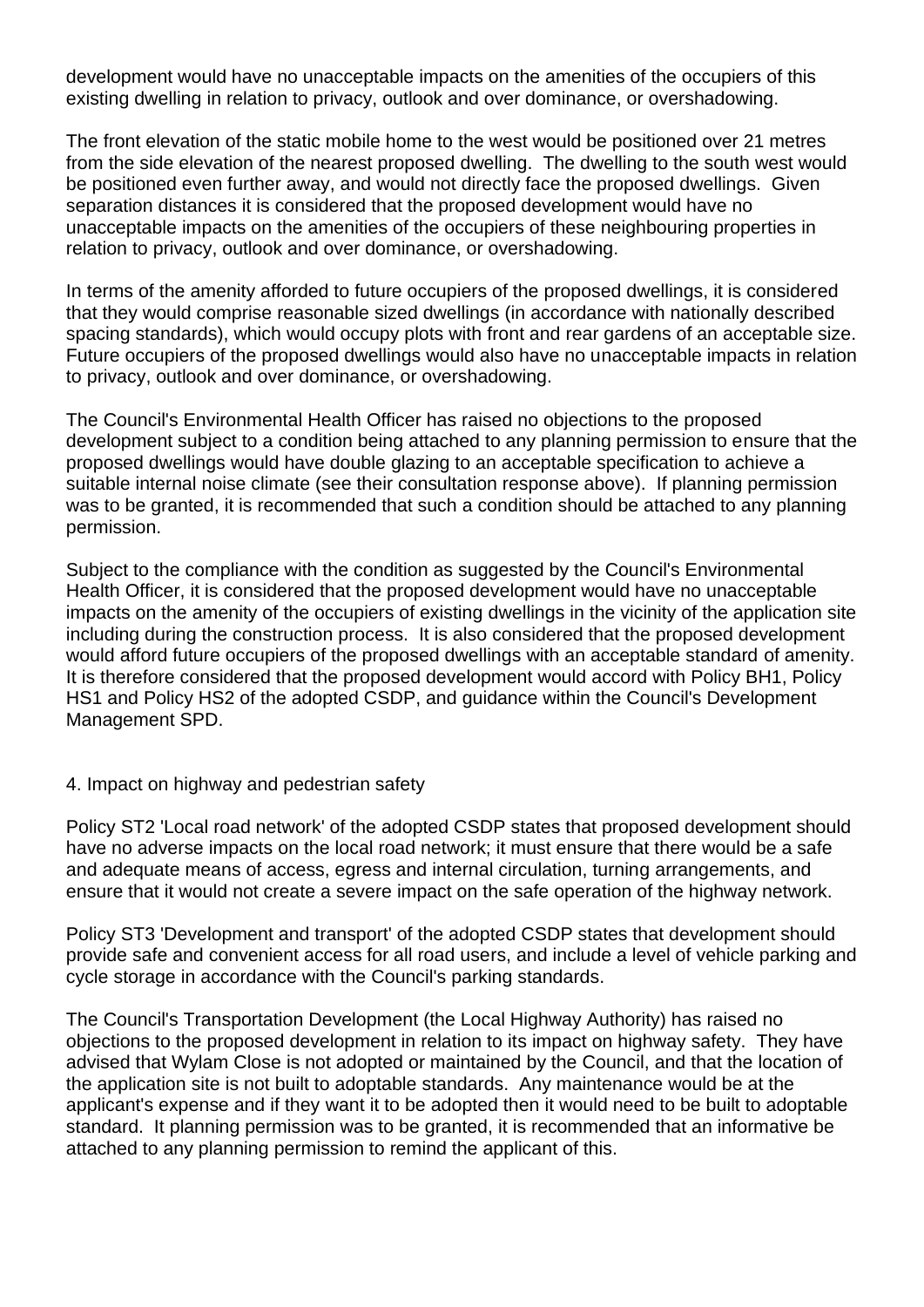The Council's Transportation Development have advised that the applicant should ensure that all bins are stored in-curtilage and not on the adopted highway, and that one in-curtilage car parking space must be provided for each property. If planning permission was to be granted, it is recommended that a condition be attached to any planning permission to require the submission of a drawing to illustrate the position of an in-curtilage parking space for each dwelling (prior to the development being brought into use). It is also recommended that an informative be attached to any planning permission to remind the applicant that all bins should be stored within the curtilages of the dwellings.

Given the low pedestrian use of a sub-standard footway adjacent to Wylam Close and the remote location, the Council's Transportation Development have advised that there would be no detrimental impact in relation to highway / pedestrian safety.

Subject to the discharge of and compliance with the recommended condition, given the comments from the Council's Transportation Development it is considered that the proposed development would have no unacceptable impacts in relation to highway safety. It would therefore accord with Policy ST2 and Policy ST3 of the adopted CSDP.

## 5. Impact in relation to land contamination

Policy HS2 'Quality of life and amenity' of the adopted CSDP states that development must demonstrate that it does not result in unacceptable adverse impacts which cannot be addressed through appropriate mitigation, including those arising from land contamination.

Policy HS3 'Contaminated Land' of the adopted CSDP states that where development is proposed on land where there is reason to believe it is contaminated or potentially at risk from migrating contaminants, the Council will require the applicant to carry out adequate investigations to determine the nature of ground conditions below and, if appropriate, adjoining the site.

A Phase 1 Land Contamination report, a Ground Gas Risk Assessment and a Remediation Statement have been submitted. The Council's Contaminated Land advisors have considered these reports, and raised no objections although they have advised that additional information is required including a copy of a Phase II site investigation. They have advised that subject to the Coal Authority raising no objections, conditions should be attached to any planning permission to require (prior to the commencement of development) the submission of a Phase 2 Land Contamination Report, and depending on the conclusions of this report, the submission of a remediation strategy and verification report. They have also advised that a condition should be attached to any planning permission in relation to any unexpected contamination being found that was not previously identified. They applicant's agent was made aware of the comments from the Council's Contaminated Land advisors and has not provided any further information. If planning permission was to be granted, it is recommended that the conditions suggested by the Council's Contaminated Land advisors be attached to any planning permission.

Subject to the discharge of and compliance with these recommended conditions, it is considered that the proposed development would have no unacceptable impacts in relation to land contamination, and so it would accord with Policy HS1 (in relation to contamination) and Policy HS3 of the adopted CSDP.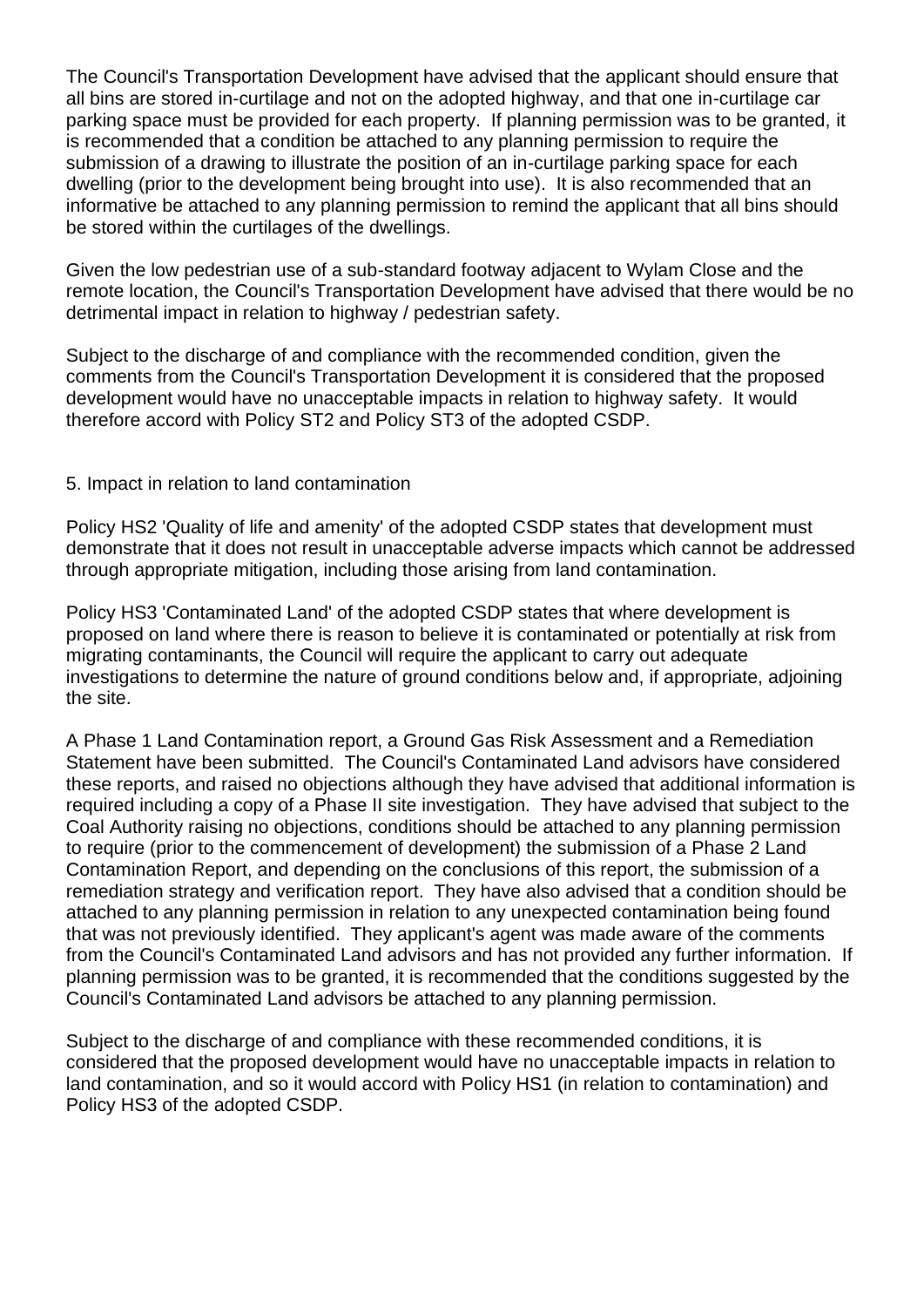### 6. Impact in relation to coal mining risk

Policy HS1 'Quality of life and amenity' of the adopted CSDP states that development must demonstrate that it does not result in unacceptable adverse impacts which cannot be addressed through appropriate mitigation, including those arising from instability.

Paragraph 5.6 provides commentary to Policy HS1 stating that where a site is affected by land stability issues (including mineral legacy issues as set out in Policy M3), the responsibility for securing a safe development rests with the developer and/or landowner. Affected development must incorporate remediation and management measures.

Policy M3 'Land instability and minerals legacy' of the adopted CSDP states that development should give consideration to hazards arising from past coal mining, in particular land instability and mine gas. It further states that where a development is located within an area with a mining legacy, an applicant will be required to prepare and submit a Coal Mining Risk Assessment and / or carry out site investigations as necessary.

Following an objection raised by the Coal Authority a 'Mine Shaft Stability and Gas Risk Report' has been submitted as part of this planning application. This concludes that the buildings should be located 18 metres or more from any of the mine shafts on the site, and that they should be on raft foundations. The Coal Authority was re-consulted on the submitted report, and they requested that a plan be submitted to clearly illustrate that the proposed dwellings would be an acceptable distance from the mine shafts. The applicant submitted the required plan, and the Coal Authority was again re-consulted.

The Coal Authority have stated that they agree with the recommendations of the applicant's supporting information - that coal mining legacy potentially poses a risk to development at the site and that investigations are required, along with possible remedial measures, in order to ensure the safety and stability of the proposed development. If planning permission is to be granted, they have recommended that conditions be attached to any planning permission. The first condition relates to the submission of a scheme of intrusive investigations to establish the risks posed by the proposed development by past coal mining activity, and to require that any necessary remediation work and / or mitigation measures are implemented (prior to the commencement of development). The second condition requires the submission of a statement or declaration prepared by a suitably competent person confirming that the site is, or has been made, safe and stable for the proposed development (prior to the occupation of the development). These conditions are set out under the Coal Authority consultation response summarised above.

The Coal Authority have also suggested that a condition should be attached to any planning permission to remove permitted development (PD) rights in relation to the erection of extensions and curtilage buildings at the proposed dwellings within the shaft stand-off zones shown on the revised proposed site plan. They have advised that this would enable the safety and stability implications of coal mining legacy to be considered by the Local Planning Authority in the event of future householder proposals at the site.

If planning permission was to be granted, it is recommended that all of the conditions suggested by the Coal Authority should be attached to any planning permission. Subject to the discharge of and compliance with these recommended conditions, it is considered that the proposed development would accord with Policy HS1 (in relation to instability) and Policy M3 of the adopted CSDP.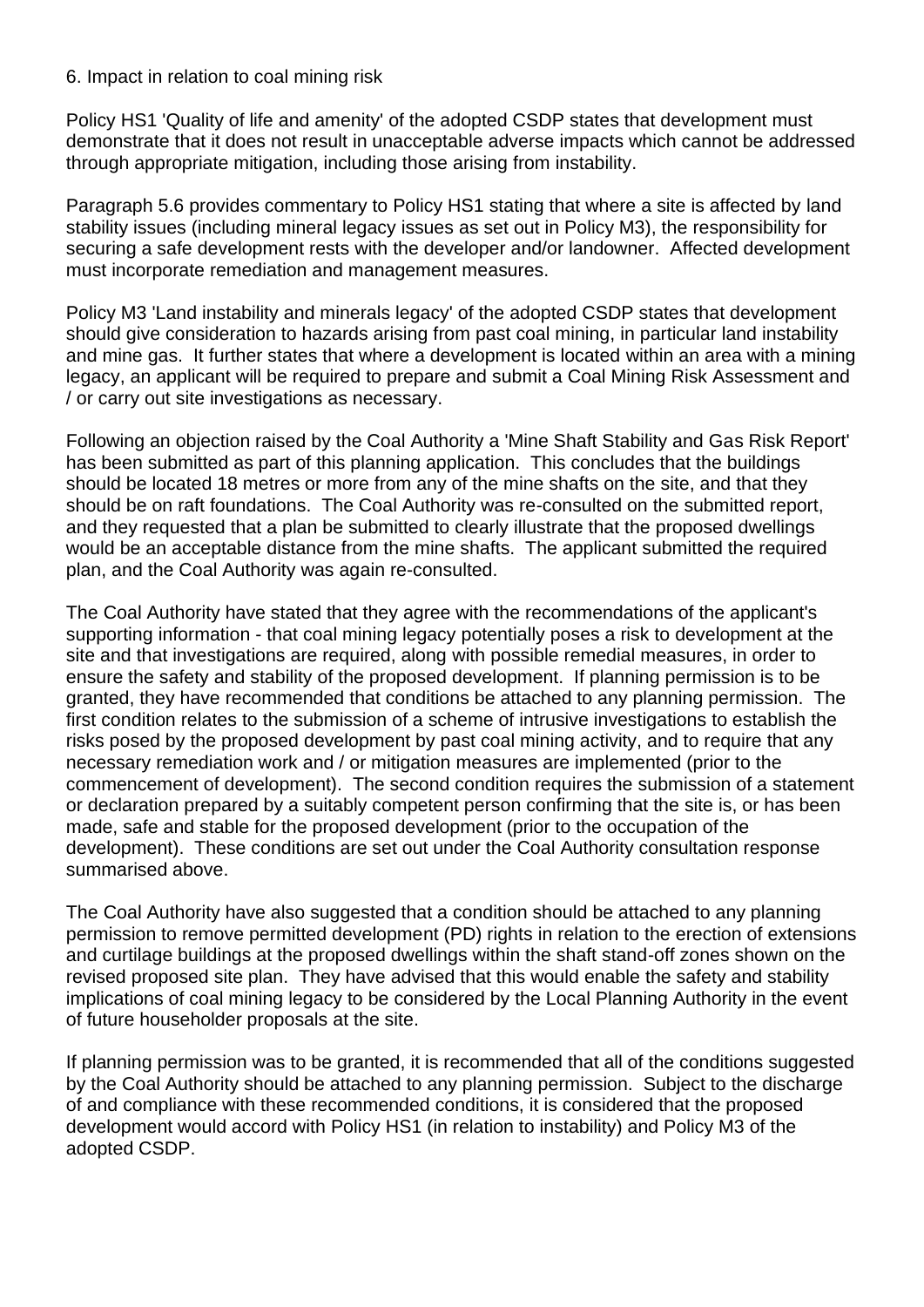## **Conclusions**

The proposed development would comprise permanent 'bricks' and mortar' dwellings on a site which forms part of a wider site safeguarded specifically for Travelling Showpeople under Policy H4 of the adopted Core Strategy and Development Plan (CSDP). The proposed development would therefore not be in keeping with the purpose of the safeguarded land, which is to provide space for transient accommodation to suit the nature of Travelling Showpeople. The applicant's agent has not demonstrated that there is no longer a need for the site to be safeguarded for Travelling Showpeople or that capacity can be met elsewhere. As such, the proposed development would not be an acceptable form of accommodation at the application site, and would compromise the provision of sites within the City of Sunderland for Travelling Showpeople over the remainder of the development plan period up to 2033. It is therefore considered that the proposed development would be unacceptable in principle. On this basis, it is considered that the proposed development would not accord with Policy SP3, Policy SP8, Policy H1 and Policy H4 of the adopted CSDP.

The proposed development would be of an acceptable scale and design, subject to the discharge of and compliance with conditions relating to external building materials and ground levels / finished floor level. It would have no unacceptable impacts in relation to residential amenity subject to the compliance with a condition as advised by the Council's Environmental Health Officer relating to the installation of double glazing to an acceptable specification to achieve a suitable internal noise climate. The Council's Transportation Development (the Local Highway Authority) have raised no objections to the proposed development, which would have no unacceptable impacts on highway safety subject to the discharge of and compliance with a condition to illustrate the position of in-curtilage parking spaces for each dwelling.

In relation to other technical matters, the Council's Contaminated Land advisor has raised no objections to the proposed development subject to the discharge of and compliance with conditions in relation to a ground investigation, a remediation strategy, verification report, and the event of any unexpected contamination being found that was not previously identified. The Coal Authority have also raised no objections subject to the discharge of and compliance with conditions in relation to a scheme of intrusive investigations to establish the risks posed by the proposed development by past coal mining activity and any necessary remediation work and / or mitigation measures required; a statement or declaration prepared by a suitably competent person confirming that the site is, or has been made, safe and stable for the proposed development; and to remove permitted development (PD) rights in relation to the erection of extensions and curtilage buildings at the proposed dwellings within the shaft stand-off zones.

For the reason set out in detail in the above assessment, it is considered that the proposed development would be unacceptable in principle, and as such it would not accord with policies within the adopted Core Strategy and Development Plan. It is therefore recommended that planning permission be refused.

# **EQUALITY ACT 2010 - 149 PUBLIC SECTOR EQUALITY DUTY**

During the detailed consideration of this application/proposal an equality impact assessment has been undertaken which demonstrates that due regard has been given to the duties placed on the LPA's as required by the aforementioned Act. As part of the assessment of the application/proposal due regard has been given to the following relevant protected characteristics:-

• age;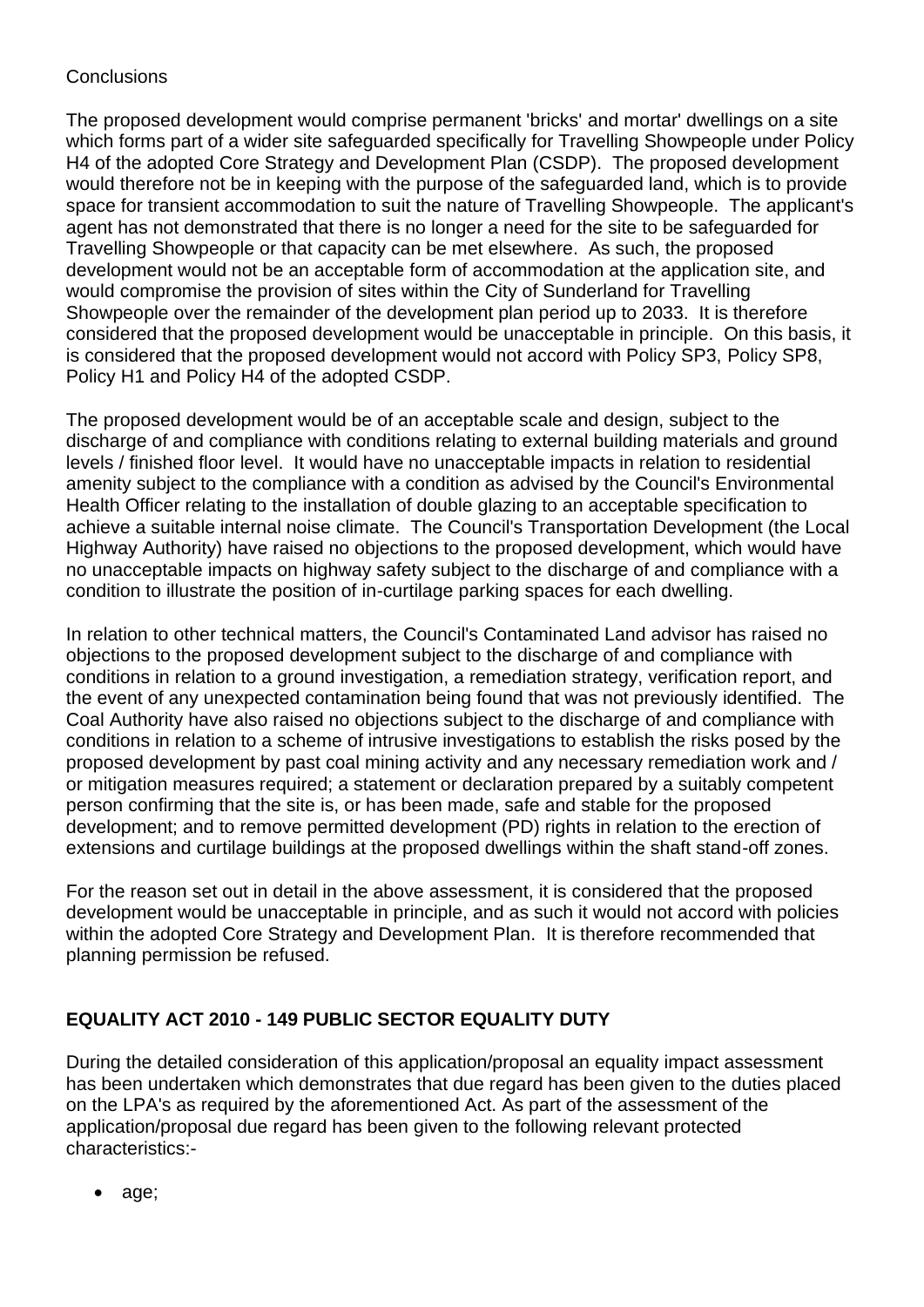- disability;
- gender reassignment;
- pregnancy and maternity;
- race;
- religion or belief;
- sex;
- sexual orientation.

The LPA is committed to (a) eliminating discrimination, harassment, victimisation and any other conduct that is prohibited by or under the Equality Act 2010; (b) advance equality of opportunity between persons who share a relevant protected characteristic and persons who do not share it; (c) foster good relations between persons who share a relevant protected characteristic and persons who do not share it.

In addition, the LPA, in the assessment of this application/proposal has given due regard to the need to advance equality of opportunity between persons who share a relevant protected characteristic and persons who do not share it. This approach involves (a) removing or minimising disadvantages suffered by persons who share a relevant protected characteristic that are connected to that characteristic; (b) take steps to meet the needs of persons who share a relevant protected characteristic that are different from the needs of persons who do not share it; (c) encourage persons who share a relevant protected characteristic to participate in public life or in any other activity in which participation by such persons is disproportionately low.

The LPA has taken reasonable and proportionate steps to meet the needs of disabled persons that are different from the needs of persons who are not disabled include, in particular, steps to take account of disabled persons' disabilities, as part of this planning application/proposal.

Due regard has been given to the need to foster good relations between persons who share a relevant protected characteristic and persons who do not share it involves. Particular consideration has been given to the need to:

- (a) tackle prejudice, and
- (b) promote understanding.

Finally, the LPA recognise that compliance with the duties in this section may involve treating some persons more favourably than others; but that is not to be taken as permitting conduct that would otherwise be prohibited by or under this Act.

## **RECOMMENDATION:**

It is recommended that Members **REFUSE** planning permission.

## **Reasons:**

1 The proposed development would comprise permanent 'bricks and mortar' dwellinghouses on a site which forms part of a wider existing Travelling Showpeople site, which is safeguarded under Policy H4 of the adopted Core Strategy and Development Plan for accommodation associated with the transient nature of this group of people. As such, the proposed development would not be an acceptable form of accommodation at the site and would compromise the provision of sites for Travelling Showpeople over the development plan period up to 2033. The proposed development would therefore not accord with Policy SP3 'Washington', Policy SP8 'Housing supply and delivery', Policy H1 'Housing mix' and Policy H4